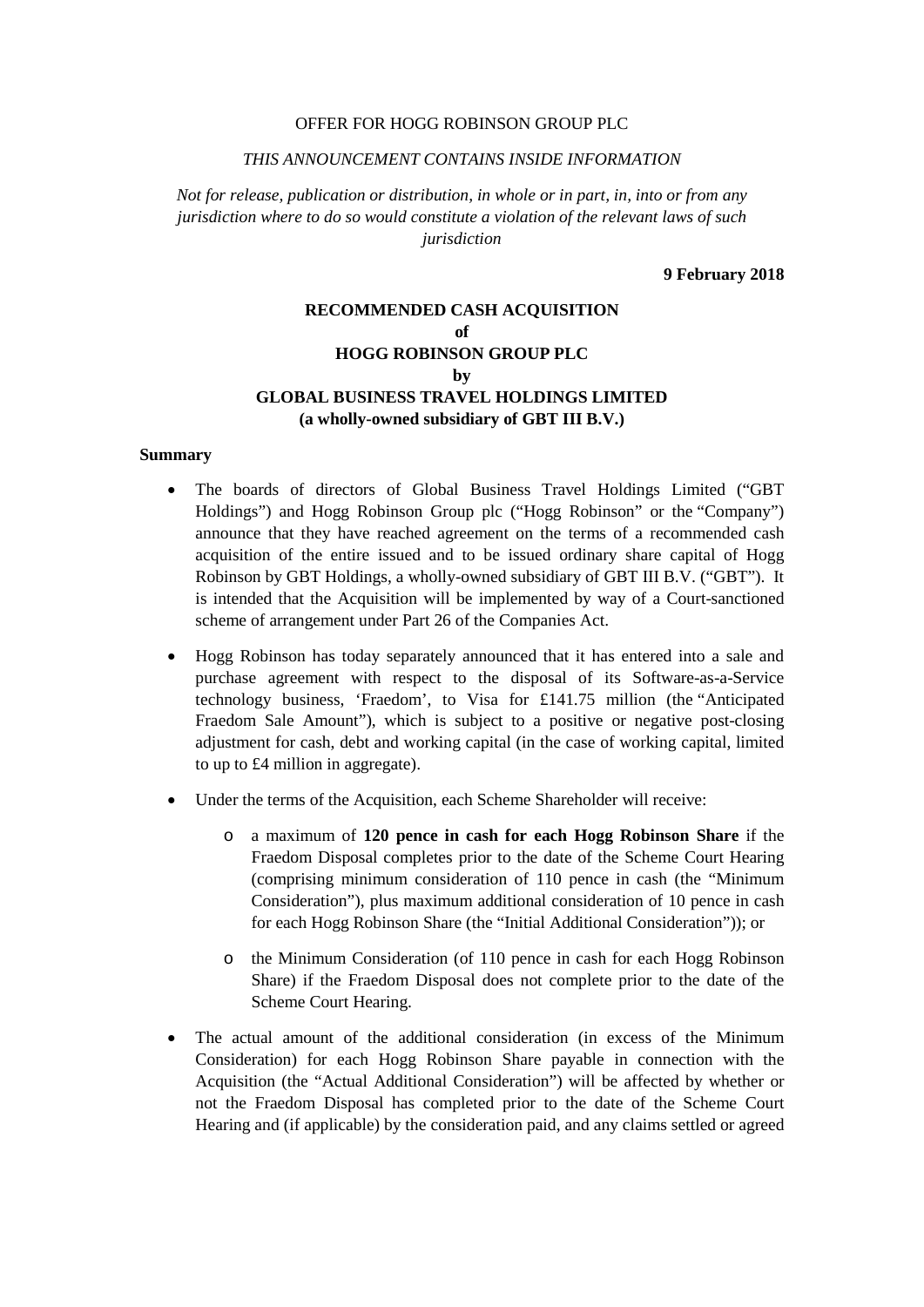to be settled before the Scheme Court Hearing, in connection with the Fraedom Disposal, as described in this announcement.

- The mechanism by which the Actual Additional Consideration and, accordingly, the aggregate amount of consideration payable by GBT Holdings in connection with the Acquisition, will be calculated on the basis described in this announcement.
- The maximum amount of the Actual Additional Consideration shall be capped at 10 pence per Hogg Robinson Share. Accordingly, the maximum consideration that could be payable by GBT Holdings in connection with the Acquisition is 120 pence per Hogg Robinson Share.
- Hogg Robinson Shareholders should note that: (i) the determination (in accordance with this announcement) of the amount of the Actual Additional Consideration (if any) is likely to take place after the date of the Court Meeting and General Meeting; and (ii) the amount of Actual Additional Consideration (if any) payable by GBT Holdings in connection with the Acquisition is uncertain, and may be nil. In any event, however, the minimum amount of consideration that would be payable by GBT Holdings in connection with the Acquisition is the Minimum Consideration (of 110 pence per Hogg Robinson Share).
- Promptly following the determination of the amount of the Actual Additional Consideration (if any) payable by GBT Holdings in connection with the Acquisition, Hogg Robinson and GBT Holdings will jointly make an announcement of the same via a Regulatory Information Service.
- The aggregate consideration of between 110 pence and 120 pence in cash for each Hogg Robinson Share values the Company's existing issued and to be issued ordinary share capital (as at the Latest Practicable Date) at approximately £376,340,663 to £410,553,450 and represents a premium of between approximately:
	- o 41.03 per cent. and 53.85 per cent. to the Company's share price of 78 pence on the Latest Practicable Date; and
	- o 44.74 per cent. and 57.89 per cent. to the Company's share price of 76 pence at the close of business on 7 September 2017, the last business day before GBT submitted its indicative cash offer of 110 pence per Hogg Robinson Share to the Company.
- If, after the date of this announcement, any dividend and/or other distribution and/or other return of capital is declared, made or paid or becomes payable in respect of the Hogg Robinson Shares, GBT Holdings reserves the right to reduce the consideration payable under the terms of the Acquisition (whether or not the Fraedom Disposal occurs) by an amount up to the amount of such dividend and/or distribution and/or return of capital which is paid or becomes payable by the Company to Hogg Robinson Shareholders, in which case the relevant eligible Hogg Robinson Shareholders will be entitled to receive and retain such dividend and/or distribution and/or return of capital.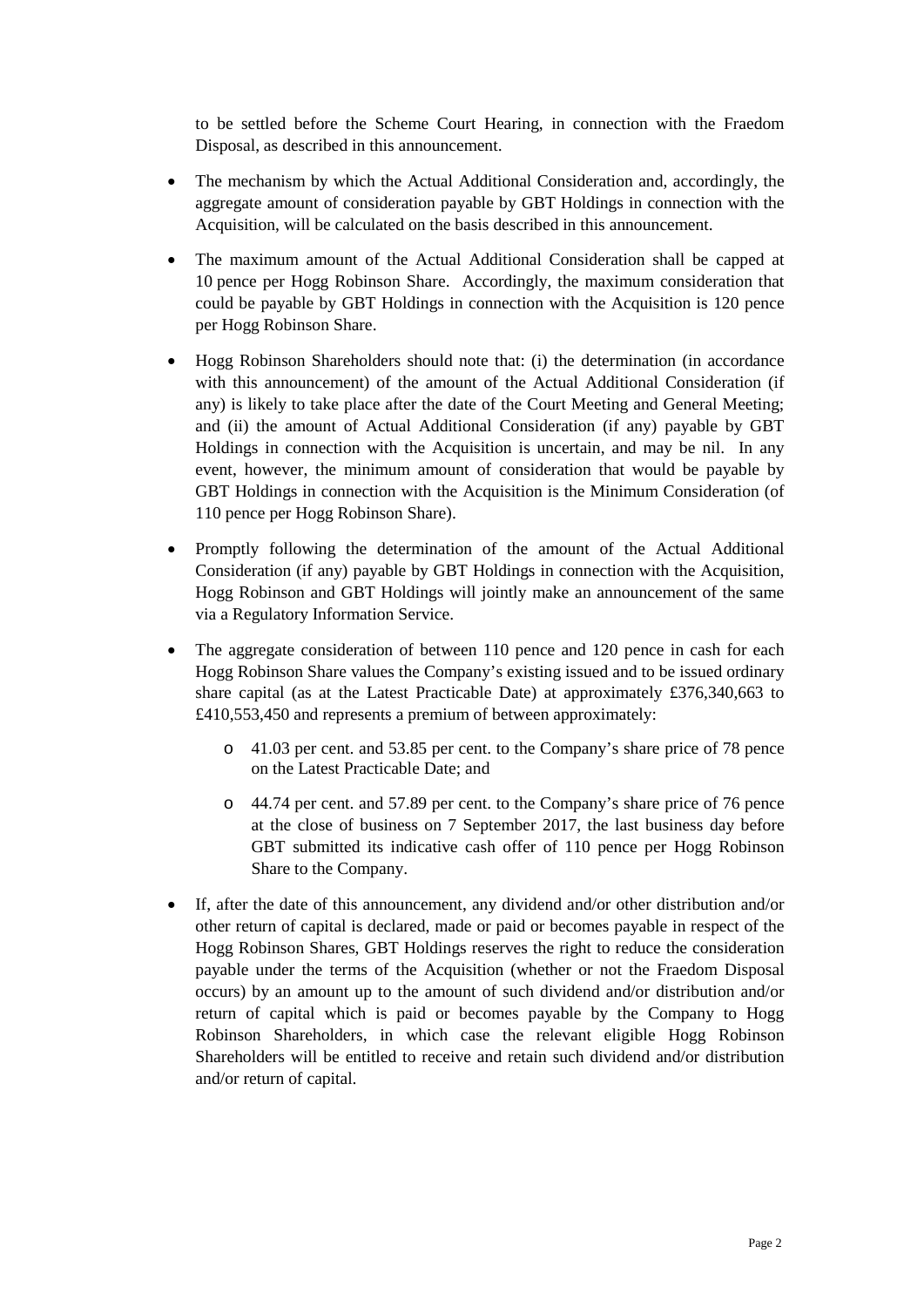# **Fraedom Disposal**

- The Fraedom Disposal is expected to occur by 12 March 2018 and, under the terms of the Fraedom SPA, is conditional only upon the approval of Hogg Robinson Shareholders by way of an ordinary resolution under Rule 10.5.1 of the Listing Rules, the Fraedom Disposal being a 'Class 1' transaction for the purposes of such rules. Further, the Fraedom Disposal must complete prior to 30 April 2018 or the Fraedom SPA will automatically terminate.
- The Acquisition contemplates the Fraedom Disposal, although the Fraedom Disposal is not conditional upon the Acquisition and the Acquisition is not conditional upon the Fraedom Disposal.
- However, the Acquisition is conditional upon, on or following the date of this announcement: (i) Hogg Robinson not having undertaken any direct or indirect disposal, sale or other transfer of, or any part of, the Fraedom Business (and no agreement having been entered into to do so) other than in accordance with the terms and conditions of the Fraedom SPA (as entered into at the time of this announcement); and (ii) the Fraedom SPA not having been amended, varied, supplemented or restated in any material respect (howsoever effected) following this announcement.

# **Irrevocable undertakings and timetable**

- Boron, which holds approximately 23.87 per cent. of the existing issued ordinary share capital of Hogg Robinson, and dnata, which holds approximately 21.75 per cent. of the existing issued ordinary share capital of Hogg Robinson, have provided irrevocable undertakings to vote in favour of the Scheme at the Court Meeting and the resolutions to be proposed at the General Meeting in respect of 149,457,947 Hogg Robinson Shares (representing, in aggregate, approximately 45.62 per cent. of the existing issued ordinary share capital of the Company as at the Latest Practicable Date) and, if the Acquisition is subsequently structured as a Takeover Offer, to accept a Takeover Offer made by GBT Holdings.
- GBT Holdings has received further irrevocable undertakings to vote in favour of the Scheme at the Court Meeting and the resolutions to be proposed at the General Meeting and, if the Acquisition is subsequently structured as a Takeover Offer, to accept any Takeover Offer made by GBT Holdings (including from all Hogg Robinson Directors who (or whose immediate family members) hold or are beneficially entitled to Hogg Robinson Shares) in respect of 4,355,576 Hogg Robinson Shares representing, in aggregate, approximately 1.33 per cent. of the existing issued ordinary share capital of the Company (as at the Latest Practicable Date).
- In total, therefore, GBT Holdings has received irrevocable undertakings to vote in favour of the Scheme at the Court Meeting and the resolutions to be proposed at the General Meeting (and, if the Acquisition is subsequently structured as a Takeover Offer, to accept a Takeover Offer made by GBT Holdings) in respect of 153,813,523 Hogg Robinson Shares representing approximately 46.95 per cent of the Company's issued ordinary share capital (as at the Latest Practicable Date). Further details of these irrevocable undertakings are set out in Appendix 3.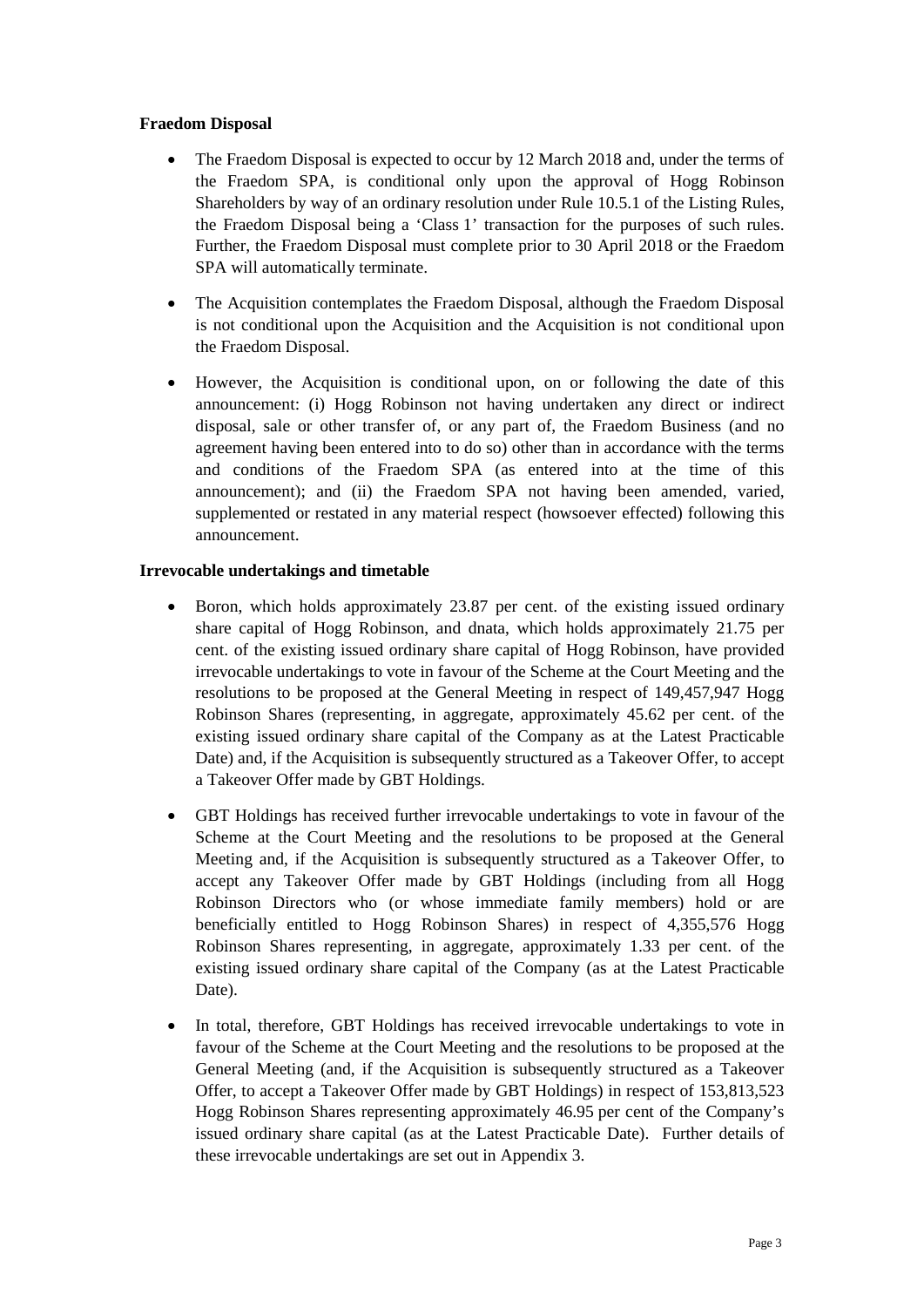It is expected that the Scheme Document, containing further information about the Acquisition and notices of the Court Meeting and General Meeting, together with the Forms of Proxy, will be posted to Hogg Robinson Shareholders and, for information only, participants in the Hogg Robinson Share Schemes and persons with information rights, as soon as practicable and, in any event, within 28 days of this announcement (or on such later date as may be agreed by GBT Holdings and Hogg Robinson with the consent of the Panel). The Court Meeting and the General Meeting are expected to be held in March 2018. The Scheme is expected to become effective in the second quarter of 2018, subject to the satisfaction of all relevant conditions, including the Conditions and certain further terms set out in Appendix 1 to this announcement.

# **Reasons for the Acquisition**

- The Acquisition is expected to deliver material value to all stakeholders and shareholders, led by a strong and experienced management team.
- Both organisations have a strong focus on their employees, and the Acquisition will create a world class organisation, using the best available talent from both Hogg Robinson and GBT.

*Accelerates growth by utilising the complementary footprints and solutions to provide additional benefits to customers* 

- The complementary geographical footprints of Hogg Robinson and GBT improve the Combined Group's scale and reach in global travel management, offering more comprehensive services to customers.
- Equally, GBT believes that the Acquisition will drive growth by strengthening capabilities, products, technology and services for customers due to the complementary products and technology.
- The Acquisition is expected to improve local capabilities to drive small and medium sized customer offerings and capabilities.

*Ability to combine two advanced travel technology and development platforms in order to create better products and services to serve customers and travellers* 

- Both GBT and Hogg Robinson invest heavily in developing technology-based solutions that cater to complex and unique customer demands. The Combined Group will be focused on optimising efforts to innovate and remain on the leading edge of serving customers and travellers through technology.
- Combined resources are expected to drive further investment and innovation to enhance the traveller experience, including multichannel access to better content, exceptional customer reporting capabilities to drive business travel savings and efficiencies, and robust pricing alternatives.

## *Deliver synergies through cost savings and scale benefits*

• GBT believes that the value of the Acquisition is principally in GBT's ability to achieve a greater global presence and better serve the Combined Group's customers' needs. However, significant cost savings and scale benefits are expected in a number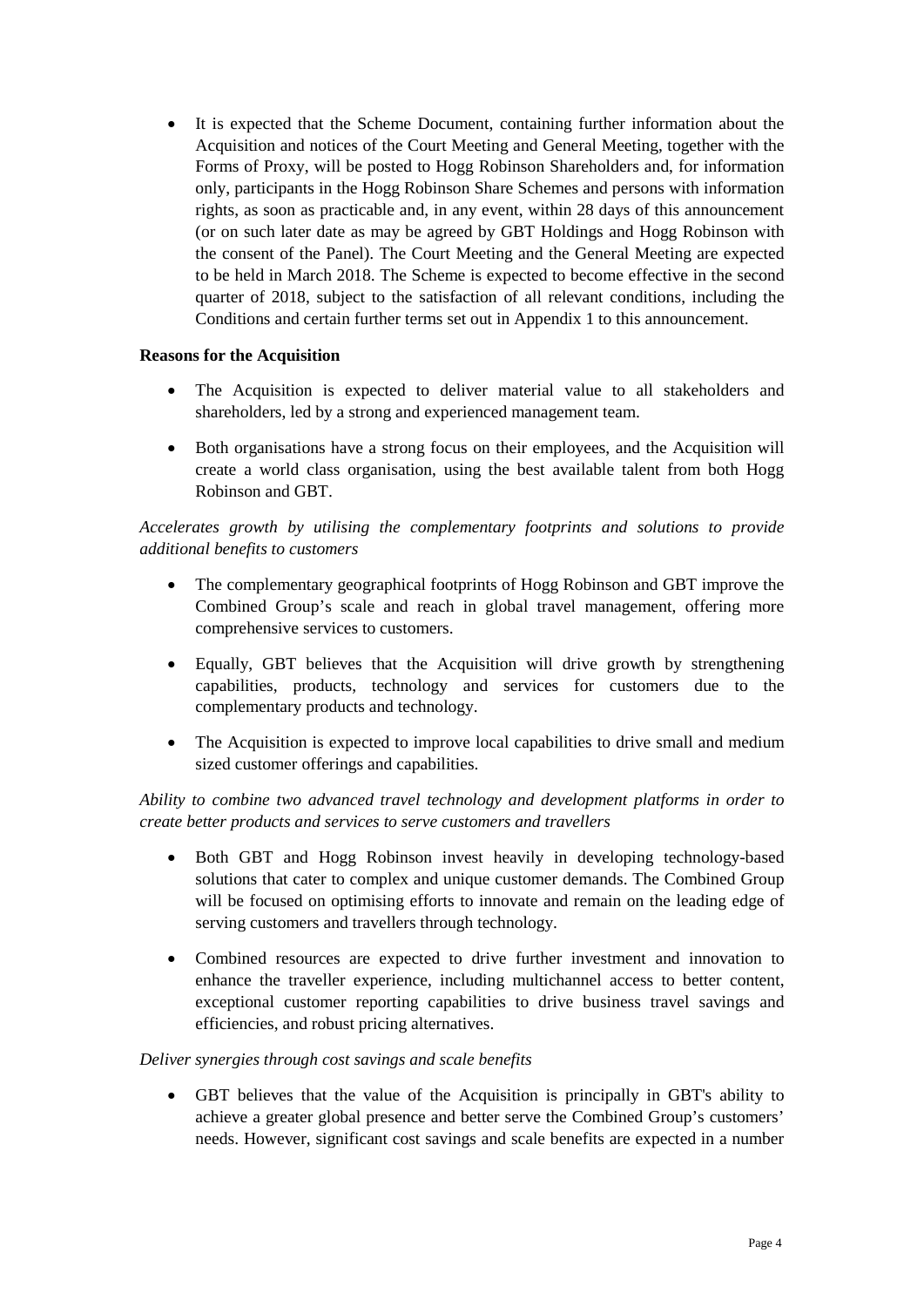of areas as a result of combining the two businesses. Given the similar customer focus of the two businesses, GBT expects synergy potential to be substantial.

• Subject to further consideration and evaluation, cost savings will include reducing duplicate functions and efforts across the Combined Group, including, but not limited to, Corporate, Service Delivery, Commercial, Meetings and Events and Information Technology.

## **Strategy of the Combined Group**

- The Combined Group will utilise complementary geographical operating footprints, complementary products and technology, and deep access to content to grow existing reach and scale in the business travel management industry. GBT expects the Combined Group to offer exceptional services around the world, thereby providing stable financial performance and the potential for significant expense synergy across the business.
- In particular, GBT expects the Combined Group to:
	- o deliver a superior customer and traveller experience through a fully-integrated travel management solution, including traveller servicing, integrated consulting services, proprietary research, and end-to-end meeting and events capabilities;
	- o expand its presence, scale and expertise to appeal to customers looking for a consistent and reliable portfolio of services around the globe;
	- o lead with cutting-edge technology to provide ease of travel and solutions for increasingly complex travel needs; and
	- o focus on balance sheet strength, flexibility and strong free cash flow generation with a view to providing value to all stakeholders.

#### **Recommendation**

• The Hogg Robinson Directors, who have been so advised by Rothschild as to the financial terms of the Acquisition, consider the terms of the Acquisition to be fair and reasonable. In providing its advice, Rothschild has taken into account the commercial assessments of the Hogg Robinson Directors. Accordingly, the Hogg Robinson Directors intend to recommend unanimously that Hogg Robinson Shareholders vote in favour of the Scheme at the Court Meeting and the resolutions to be proposed at the General Meeting as they have irrevocably undertaken to do in respect of their own beneficial holdings of Hogg Robinson Shares representing, in aggregate, approximately 1.33 per cent. of the issued ordinary share capital of the Company (as at the Latest Practicable Date). This recommendation will apply whether the Fraedom Disposal completes prior to the Scheme Court Hearing or otherwise and, accordingly, will apply to the Acquisition whether the consideration is 120 pence (subject to any adjustments as described in this announcement) per Hogg Robinson Share or 110 pence per Hogg Robinson Share.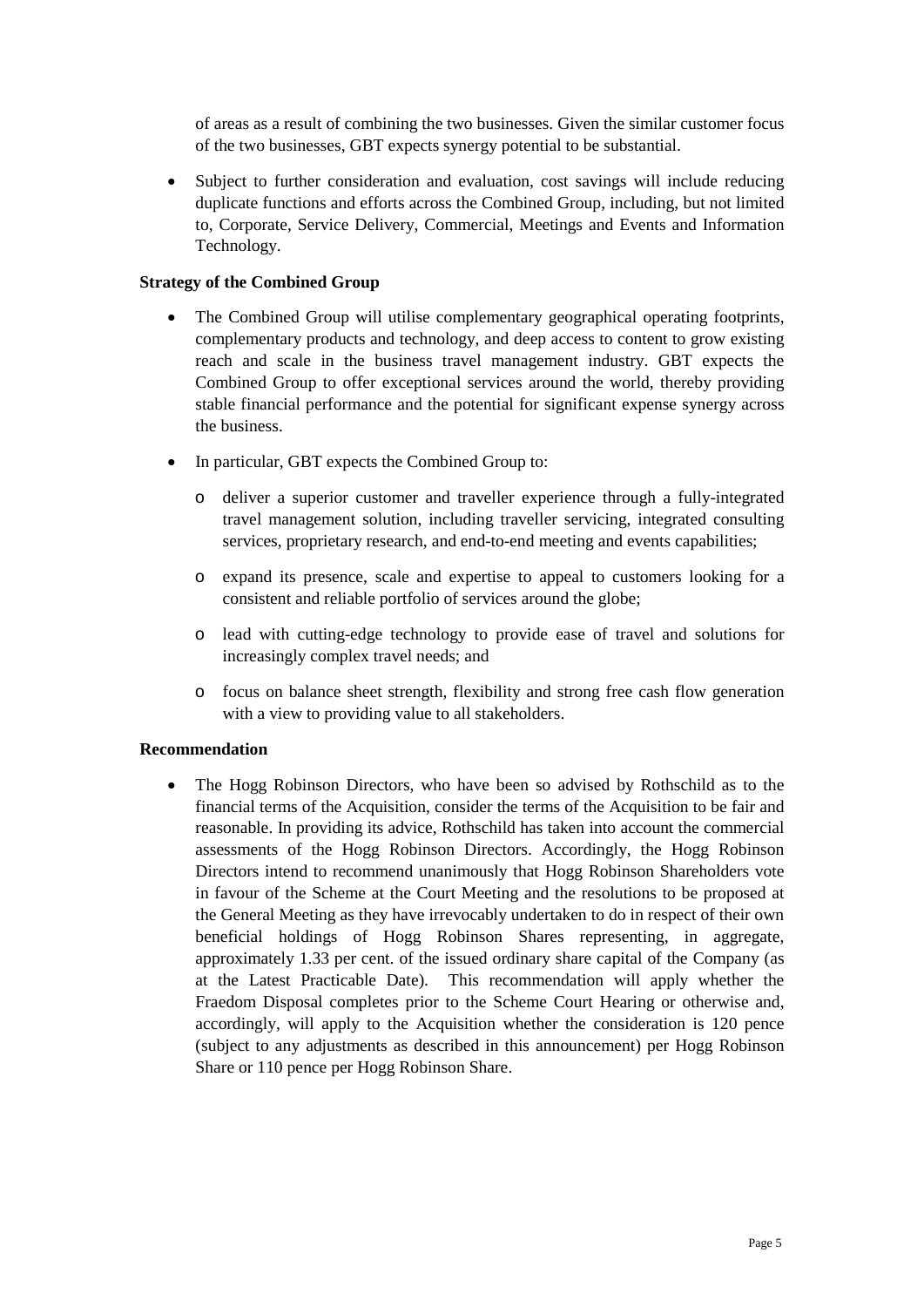Commenting on today's announcement, Greg O'Hara, Chairman of the Board of GBT, said:

"*The Board of Directors of GBT strongly endorses the acquisition of Hogg Robinson. Significant customer, operational and financial benefits are expected. This will enable the Combined Group to focus on additional value creation for customers and the marketplace, while generating new efficiency and growth opportunities for the business. I am excited at the prospect of creating a truly world class travel management company using the best available talent from both Hogg Robinson and GBT. Customers and travellers will benefit from the Combined Group's complementary geographical footprint and technology offering. This combination will unlock meaningful value for all stakeholders.*"

Commenting on today's announcement, Nigel Northridge, Chairman of the Board of Hogg Robinson Group plc, said:

"*I am reassured by GBT's commitment to work closely with Hogg Robinson to ensure we use the best available talent from both organisations to create a truly world class travel management company. The transaction will deliver significant benefits to all stakeholders*."

**This summary should be read in conjunction with, and is subject to, the full text of this announcement (including its Appendices). The Acquisition will be subject to the Conditions and further terms set out in Appendix 1 to this announcement and to the full terms and conditions to be set out in the Scheme Document. Appendix 2 to this announcement contains the sources and bases of certain information contained in this summary and this announcement. Appendix 3 to this announcement contains details of the irrevocable undertakings received by GBT Holdings in relation to the Acquisition. Appendix 4 to this announcement contains details of the Hogg Robinson Profit Forecast. Appendix 5 to this announcement contains the definitions of certain terms used in this summary and in this announcement.** 

#### **Enquiries**

**GBT** 

| $+44$ 7780 225 665 |
|--------------------|
|                    |
| $+44$ 1256 312 600 |
| $+44$ 1256 312 600 |
|                    |
| $+442074258000$    |
| $+442074258000$    |
|                    |
| $+442072805000$    |
| $+442072805000$    |
|                    |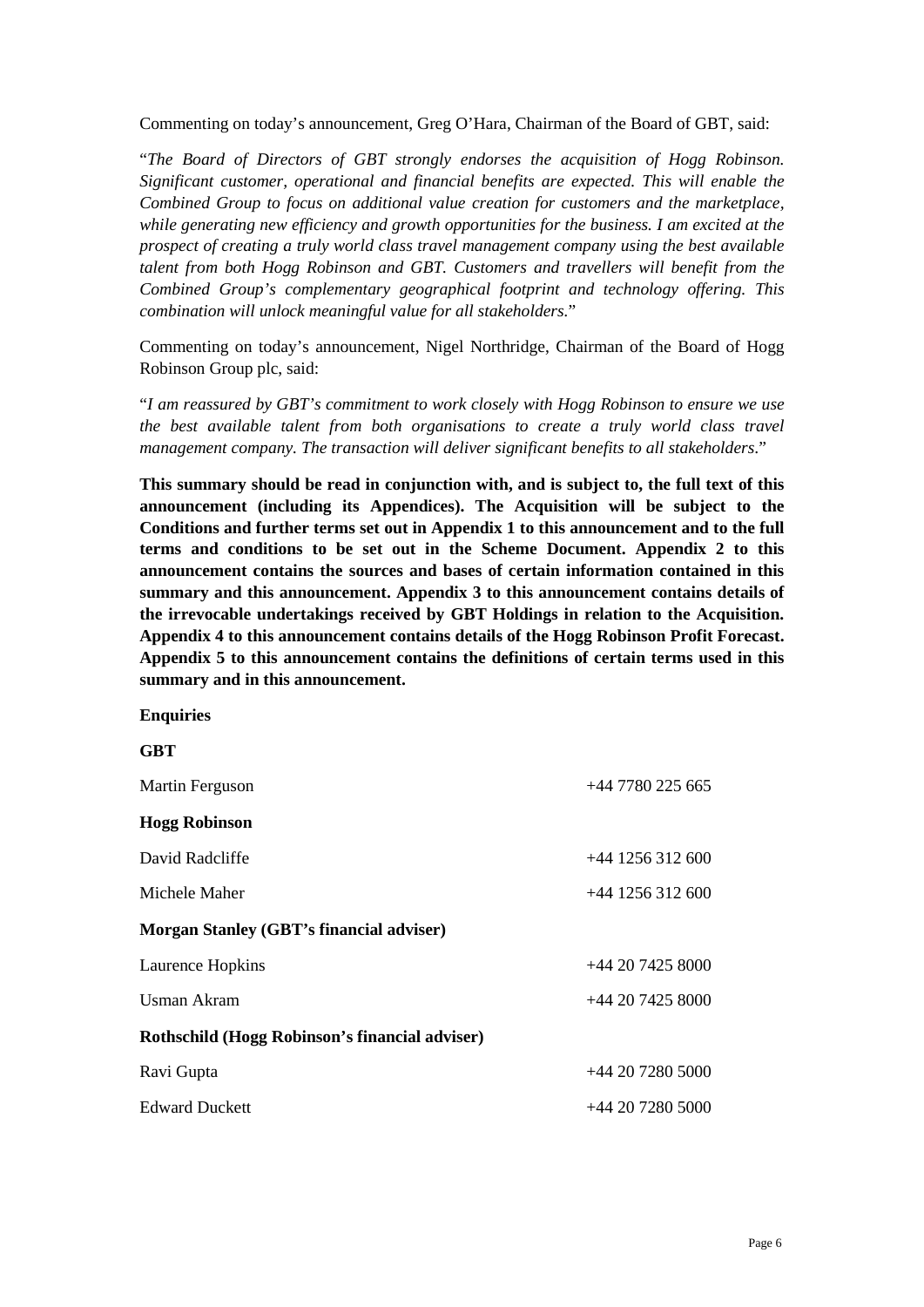| <b>Investec (Hogg Robinson's joint corporate broker)</b> |                 |  |
|----------------------------------------------------------|-----------------|--|
| Sara Hale                                                | $+442075975970$ |  |
| Rob Baker                                                | $+442075975970$ |  |
| Peel Hunt (Hogg Robinson's joint corporate broker)       |                 |  |
| Mike Bell                                                | $+442074188900$ |  |
| <b>Charles Batten</b>                                    | $+442074188900$ |  |
| <b>Finsbury (GBT's PR adviser)</b>                       |                 |  |
| Nicola McGowan                                           | $+442072513801$ |  |
| <b>Guy Lamming</b>                                       | $+442072513801$ |  |
| <b>FTI Consulting (Hogg Robinson's PR adviser)</b>       |                 |  |
| John Waples                                              | $+442037271340$ |  |
| Alex Le May                                              | $+442037271340$ |  |

Macfarlanes LLP is acting for Hogg Robinson in connection with the Acquisition and Freshfields Bruckhaus Deringer LLP is acting for GBT in connection with the Acquisition.

## *Further information*

*This Announcement is not intended to and does not constitute, or form part of, an offer, invitation or the solicitation of an offer to purchase, otherwise acquire, subscribe for, sell or otherwise dispose of any securities, or the solicitation of any vote or approval in any jurisdiction, pursuant to the Acquisition or otherwise, nor shall there be any sale, issuance or transfer of securities of Hogg Robinson in any jurisdiction in contravention of applicable law. The Acquisition will be made solely on the terms to be set out in the Scheme Document, which will contain the full terms and conditions of the Acquisition including details of how to vote in respect of the Acquisition. Any vote in respect of the Scheme or other response in relation to the Acquisition should be made only on the basis on the information contained in the Scheme Document. Hogg Robinson Shareholders are advised to read carefully the Scheme Document and related Forms of Proxy once these have been dispatched.* 

*Please be aware that addresses, electronic addresses and certain other information provided by Hogg Robinson Shareholders, persons with information rights and other relevant persons for the receipt of communications from Hogg Robinson may be provided to GBT Holdings during the Offer Period, as required under Section 4 of Appendix 4 to the Code, to comply with Rule 2.11(c).* 

*Morgan Stanley, which is authorised and regulated in the UK by the FCA, is acting exclusively for GBT Holdings and GBT and no-one else in connection with the Acquisition and will not be responsible to anyone other than GBT Holdings and GBT for providing the*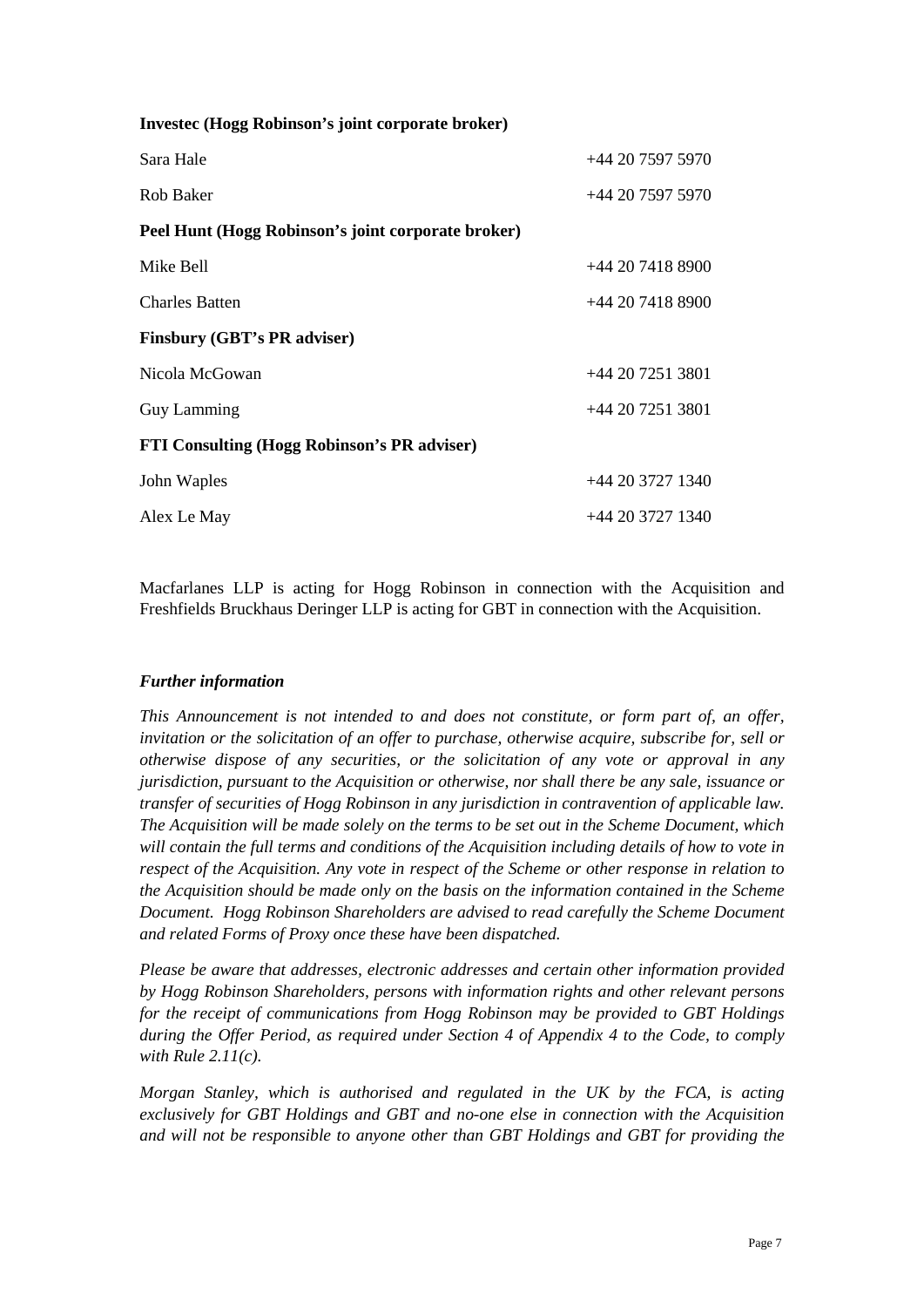*protections afforded to clients of Morgan Stanley nor for providing advice in relation to the Acquisition or any other matters referred to in this announcement.* 

*Rothschild, which is authorised and regulated in the UK by the FCA, is acting exclusively for Hogg Robinson and no-one else in connection with the Acquisition and will not be responsible to anyone other than Hogg Robinson for providing the protections afforded to clients of Rothschild nor for providing advice in relation to the Acquisition or any other matters referred to in this announcement.* 

*Investec, which is authorised by the Prudential Regulation Authority and regulated in the UK by the FCA and the Prudential Regulation Authority, is acting exclusively for Hogg Robinson and for no-one else in connection with the matters set out in this announcement and will not regard any other person as its client in relation to the matters referred to in this announcement and will not be responsible to anyone other than Hogg Robinson for providing the protections afforded to clients of Investec nor for providing advice in relation to the Acquisition or any other matter or arrangement referred to in this announcement.* 

*Peel Hunt, which is authorised and regulated in the UK by the FCA, is acting exclusively for Hogg Robinson and for no-one else in connection with the matters set out in this announcement and will not regard any other person as its client in relation to the matters referred to in this announcement and will not be responsible to anyone other than Hogg Robinson for providing the protections afforded to clients of Peel Hunt nor for providing advice in relation to the Acquisition or any other matter or arrangement referred to in this announcement.* 

#### *Overseas jurisdictions*

*The release, publication or distribution of this announcement in, into or from jurisdictions other than the UK may be restricted by law and therefore any persons who are subject to the law of any jurisdiction other than the UK should inform themselves about, and observe, any applicable legal or regulatory requirements. In particular the ability of persons who are not resident in the UK, to vote their Hogg Robinson Shares with respect to the Scheme at the Court Meeting, and/or the General Meeting, or to appoint another person as proxy to vote at the Court Meeting and/or the General Meeting on their behalf, may be affected by the laws of the relevant jurisdictions in which they are located. Any failure to comply with the applicable restrictions may constitute a violation of the securities laws of any such jurisdiction. To the fullest extent permitted by applicable law, the companies and persons involved in the Acquisition disclaim any responsibility or liability for the violation of such restrictions by any person. This announcement has been prepared for the purposes of complying with English law and the Code and the information disclosed may not be the same as that which would have been disclosed if this announcement had been prepared in accordance with the laws of jurisdictions outside England and Wales.* 

*Copies of this announcement and formal documentation relating to the Acquisition will not be and must not be, mailed or otherwise forwarded, distributed or sent in, into or from any Restricted Jurisdiction or any jurisdiction where to do so would violate the laws of that jurisdiction and persons receiving such documents (including custodians, nominees and trustees) must not mail or otherwise forward, distribute or send them in, into or from any Restricted Jurisdiction. Doing so may render invalid any related purported vote in respect of the Acquisition. If the Acquisition is implemented by way of a Takeover Offer (unless*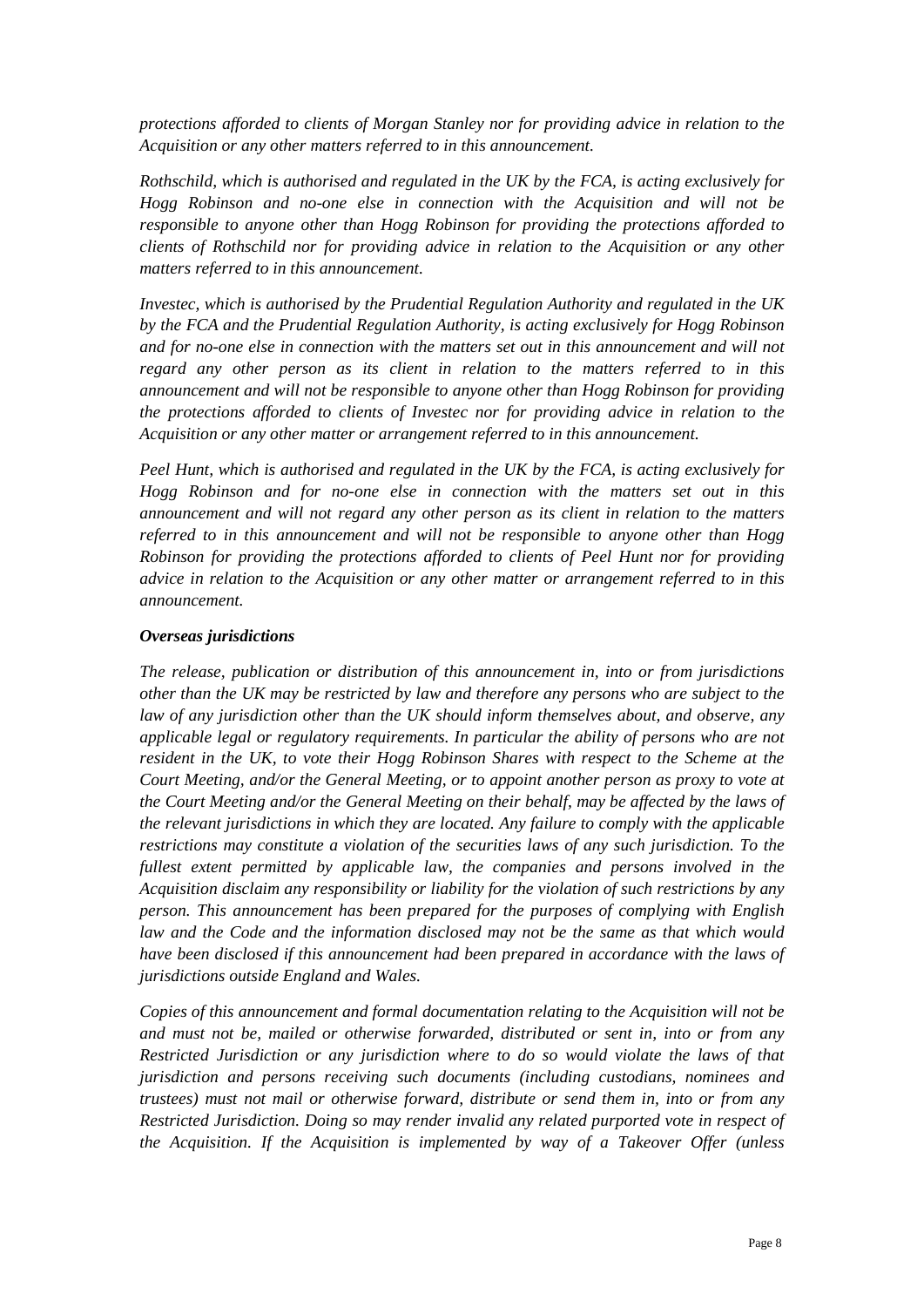*otherwise permitted by applicable law or regulation), the Takeover Offer may not be made, directly or indirectly, in or into or by use of the mails or any other means or instrumentality (including, without limitation, facsimile, email or other electronic transmission, telex or telephone) of interstate or foreign commerce of, or any facility of a national, state or other securities exchange of any Restricted Jurisdiction and the Takeover Offer will not be capable of acceptance by any such use, means, instrumentality or facilities or from within any Restricted Jurisdiction.* 

*Further details in relation to Overseas Shareholders will be contained in the Scheme Document.* 

# *Additional information for US investors*

*The Acquisition is being made to acquire the securities of an English company by means of a scheme of arrangement provided for under English law. A transaction effected by means of a scheme of arrangement is not subject to the tender offer rules under the US Exchange Act. Accordingly, the Scheme will be subject to disclosure requirements and practices applicable in the UK to schemes of arrangement, which are different from the disclosure requirements of the US tender offer rules. The financial information included in this announcement and the Scheme documentation has been or will have been prepared in accordance with IFRS and thus may not be comparable to financial information of US companies or companies whose financial statements are prepared in accordance with generally accepted accounting principles in the US. If GBT Holdings exercises its right to implement the acquisition of Hogg Robinson Shares by way of a Takeover Offer, such offer will be made in compliance with applicable US laws and regulations.* 

*The receipt of cash pursuant to the Acquisition by a US holder as consideration for the transfer of its Scheme Shares pursuant to the Scheme will likely be a taxable transaction for US federal income tax purposes and under applicable US state and local tax laws. Each Hogg Robinson Shareholder is urged to consult his independent professional adviser immediately regarding the tax consequences of the Acquisition applicable to him.* 

*It may be difficult for US holders to enforce their rights and claims arising out of the US federal securities laws, since GBT Holdings and Hogg Robinson are located in countries other than the US, and some or all of their officers and directors may be residents of countries other than the US. US holders may not be able to sue a non-US company or its officers or directors in a non-US court for violations of US securities laws. Further, it may be difficult to compel a non-US company and its affiliates to subject themselves to a US court's judgement.* 

*In accordance with normal UK practice and pursuant to Rule 14e-5(b) of the US Exchange Act, GBT Holdings or its nominees, or its brokers (acting as agents), may from time to time make certain purchases of, or arrangements to purchase, Hogg Robinson Shares outside of the US, other than pursuant to the Acquisition, until the date on which the Acquisition and/or Scheme becomes effective, lapses or is otherwise withdrawn. These purchases may occur either in the open market at prevailing prices or in private transactions at negotiated prices. Any information about such purchases will be disclosed as required in the UK, will be reported to a Regulatory Information Service and (if required) will be available on the London Stock Exchange website at www.londonstockexchange.com.*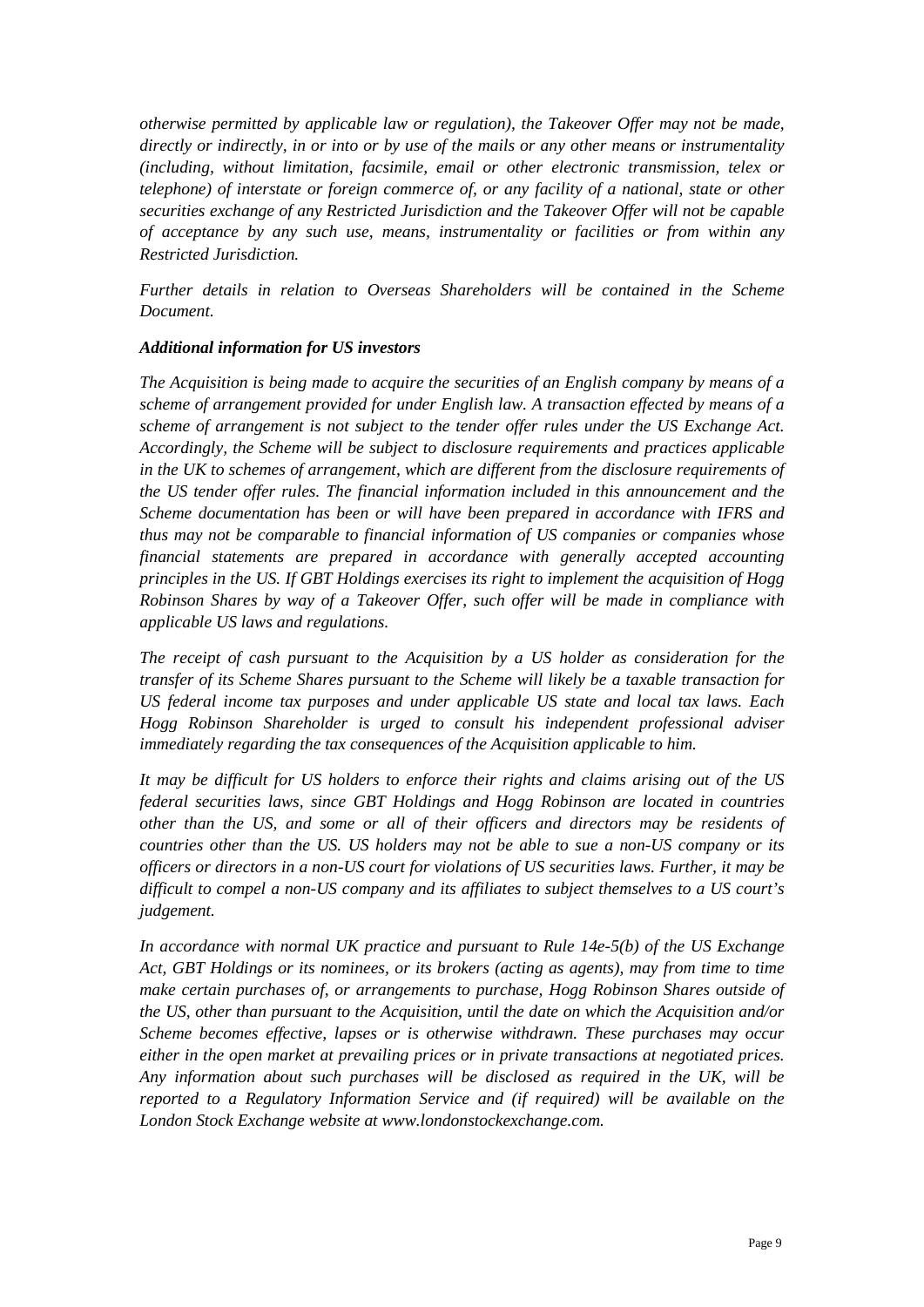#### *Forward-looking statements*

*This announcement (including information incorporated by reference in this announcement), contains statements which are, or may be deemed to be, "forward-looking statements". Forward-looking statements are prospective in nature and are not based on historical facts, but rather on current expectations and projections of the management of GBT Holdings, GBT or Hogg Robinson (as applicable) about future events, and are therefore subject to risks and uncertainties which could cause actual results to differ materially from the future results expressed or implied by the forward-looking statements. The forward-looking statements contained in this announcement include, without limitation, statements relating to the expected effects of the Acquisition on GBT Holdings, GBT and Hogg Robinson the expected timing and scope of the Fraedom Disposal, the expected timing and scope of the Acquisition and other statements other than historical facts. Often, but not always, forward-looking statements can be identified by the use of forward-looking words such as "plans", "targets", "aims", "expects" or "does not expect", "is expected", "is subject to", "budget", "scheduled", "estimates", "forecasts", "intends", "anticipates" or "does not anticipate", or "believes", or variations of such words and phrases or statements that certain actions, events or results "may", "could", "should", "would", "might" or "will" be taken, occur or be achieved. GBT Holdings, GBT and Hogg Robinson can give no assurance that such expectations will prove to be correct. By their nature, forward-looking statements involve risk and uncertainty because they relate to events and depend on circumstances that will occur in the future. Important factors that could cause actual results, performance or achievements of GBT Holdings, GBT or Hogg Robinson to differ materially from the expectations of GBT Holdings, GBT or Hogg Robinson, as applicable, include, among other things, general business and economic conditions globally or within the travel sector, industry trends, competition, the ability to retain existing clients and win new clients, changes in government and other regulation, changes in political and economic stability, disruptions in business operations due to reorganisation activities (whether or not GBT Holdings and/or GBT combines with Hogg Robinson), interest rate and currency fluctuations, the failure to satisfy any conditions for the Acquisition (and/or the Fraedom Disposal) on a timely basis or at all, the failure to satisfy the conditions of the Acquisition (and/or the Fraedom Disposal) if and when implemented (including approvals or clearances from regulatory and other agencies and bodies) on a timely basis or at all, the failure of GBT Holdings and/or GBT to combine with Hogg Robinson on a timely basis or at all, the inability of the Combined Group to realise successfully any anticipated synergy benefits when the Acquisition is implemented, the inability of the Combined Group to integrate successfully GBT Holdings', GBT's and Hogg Robinson's operations and programmes when the Acquisition is implemented, the Combined Group incurring and/or experiencing unanticipated costs and/or delays or difficulties relating to the Acquisition when the Acquisition is implemented. Other unknown or unpredictable factors could cause actual results to differ materially from those in the forward-looking statements. Such forward-looking statements should therefore be construed in the light of such factors. None of GBT Holdings, GBT, Hogg Robinson, nor any of their respective associates or directors, officers or advisers, provides any representation, assurance or guarantee that the occurrence of the events expressed or implied in any forward-looking statements in this announcement will actually occur. You are cautioned not to place undue reliance on these forward-looking statements. Other than in accordance with their legal or regulatory obligations (including under the Listing Rules, the Market Abuse Regulation and the Disclosure Guidance and Transparency Rules of the FCA), none of GBT Holdings, GBT*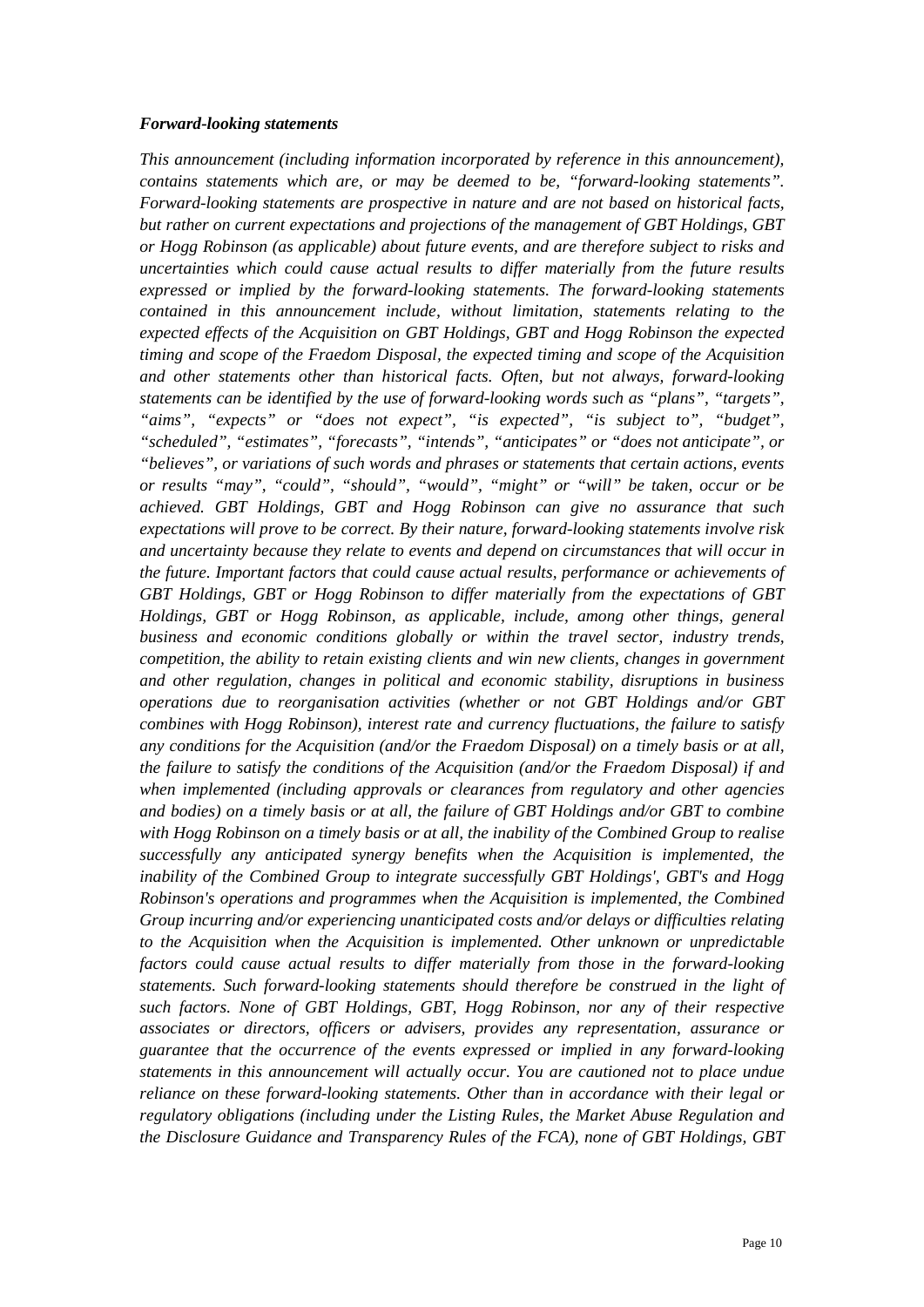*or Hogg Robinson is under any obligation, and GBT Holdings, GBT and Hogg Robinson expressly disclaim any intention or obligation, to update or revise any forward-looking statements, whether as a result of new information, future events or otherwise.* 

## *No profit forecasts or profits estimates*

*The Hogg Robinson Profit Forecast is a profit forecast for the purposes of Rule 28 of the Code. As required by Rule 28.1 of the Code, the assumptions on which the Hogg Robinson Profit Forecast is based are set out in Appendix 4 to this announcement.* 

*Other than the Hogg Robinson Profit Forecast, no statement in this announcement (including any statement of estimated synergies) is intended as a profit forecast or profit estimate for any period and no statement in this announcement should be interpreted to mean that earnings or earnings per ordinary share for Hogg Robinson for the current or future financial years would necessarily match or exceed the historical published earnings per Hogg Robinson Share, as appropriate.* 

## *Dealing disclosure requirements*

*Under Rule 8.3(a) of the Code, any person who is interested in 1% or more of any class of relevant securities of an offeree company or of any securities exchange offeror (being any offeror other than an offeror in respect of which it has been announced that its offer is, or is likely to be, solely in cash) must make an Opening Position Disclosure following the commencement of the Offer Period and, if later, following the announcement in which any securities exchange offeror is first identified. An Opening Position Disclosure must contain details of the person's interests and short positions in, and rights to subscribe for, any relevant securities of each of (i) the offeree company and (ii) any securities exchange offeror(s). An Opening Position Disclosure by a person to whom Rule 8.3(a) applies must be made by no later than 3.30 p.m. (London time) on the 10th business day following the commencement of the Offer Period and, if appropriate, by no later than 3.30 p.m. (London time) on the 10th business day following the announcement in which any securities exchange offeror is first identified. Relevant persons who deal in the relevant securities of the offeree company or of a securities exchange offeror prior to the deadline for making an Opening Position Disclosure must instead make a Dealing Disclosure.* 

*Under Rule 8.3(b) of the Code, any person who is or becomes interested in 1% or more of any class of relevant securities of the offeree company or of any securities exchange offeror must make a Dealing Disclosure if the person deals in any relevant securities of the offeree company or of any securities exchange offeror. A Dealing Disclosure must contain details of the dealing concerned and of the person's interests and short positions in, and rights to subscribe for, any relevant securities of each of (i) the offeree company and (ii) any securities exchange offeror, save to the extent that these details have previously been disclosed under Rule 8. A Dealing Disclosure by a person to whom Rule 8.3(b) applies must be made by no later than 3.30 pm (London time) on the business day following the date of the relevant dealing.* 

*If two or more persons act together pursuant to an agreement or understanding, whether formal or informal, to acquire or control an interest in relevant securities of an offeree company or a securities exchange offeror, they will be deemed to be a single person for the purpose of Rule 8.3.*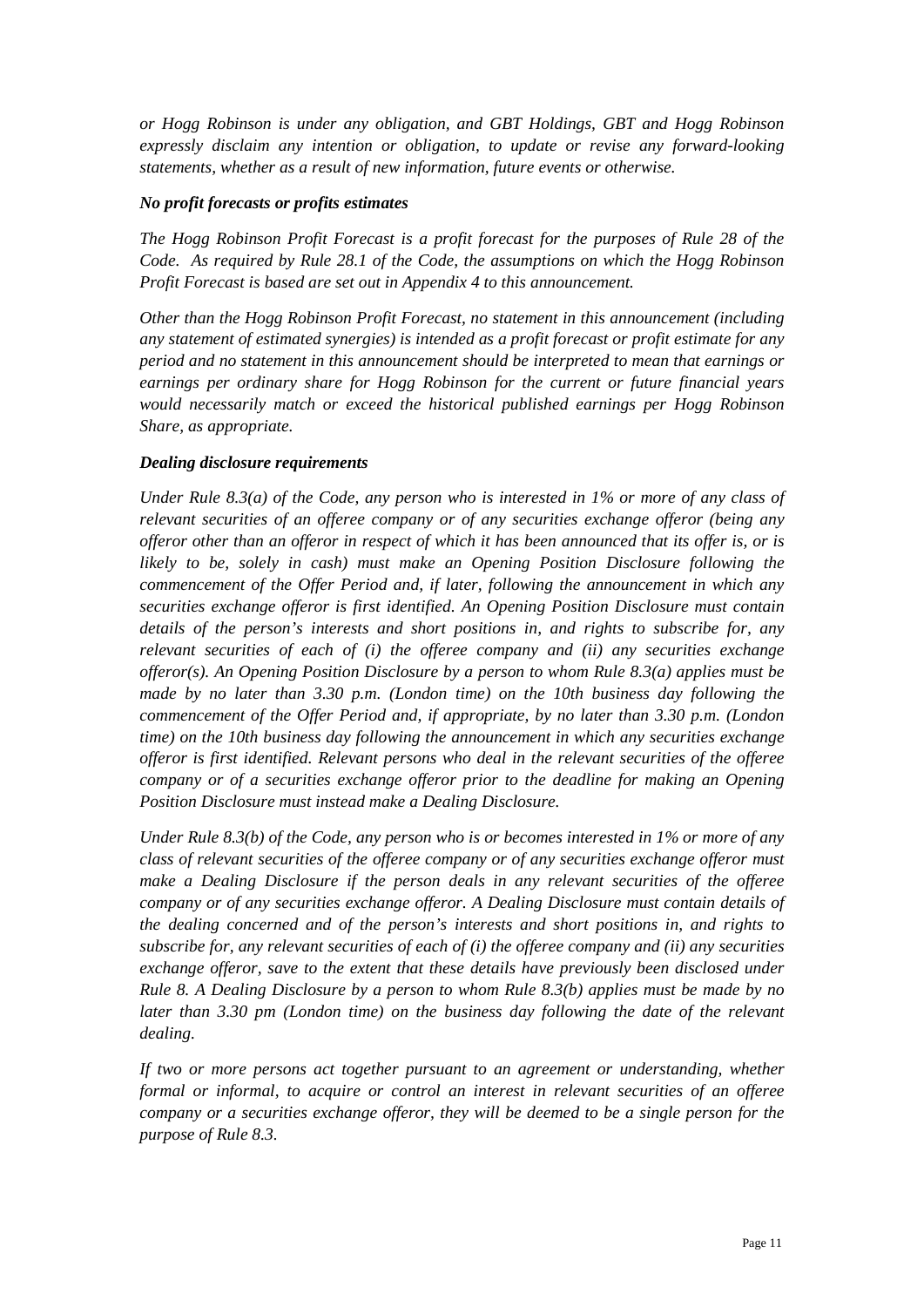*Opening Position Disclosures must also be made by the offeree company and by any offeror and Dealing Disclosures must also be made by the offeree company, by any offeror and by any persons acting in concert with any of them (see Rules 8.1, 8.2 and 8.4).* 

*Details of the offeree and offeror companies in respect of whose relevant securities Opening Position Disclosures and Dealing Disclosures must be made can be found in the Disclosure Table on the Panel's website at www.thetakeoverpanel.org.uk, including details of the number of relevant securities in issue, when the Offer Period commenced and when any offeror was first identified. You should consult the Panel's Market Surveillance Unit on +44 (0)20 7638 0129 if you are in any doubt as to whether you are required to make an Opening Position Disclosure or a Dealing Disclosure.* 

## *Publication on website and hard copies*

In accordance with Rule 26.1 of the Code, a copy of this announcement will be made *available (subject to certain restrictions relating to persons resident in Restricted Jurisdictions), free of charge, on Hogg Robinson's website (www.hoggrobinson.com) and on GBT Holdings' website (www.amexglobalbusinesstravel.com/news) by no later than 12.00 noon on the business day following the date of publication of this announcement. Save as expressly referred to in this announcement, the contents of these websites are not incorporated into and do not form part of this announcement.* 

*Hogg Robinson Shareholders (and the shareholders of GBT Holdings), persons with information rights and certain other relevant persons may request a hard copy of this announcement, free of charge, by either calling Hogg Robinson's registrar, Equiniti, on 0371 384 2050 (from within the UK) or +44 (0)121 415 0259 (from outside the UK), or writing to Equiniti, Aspect House, Spencer Road, Lancing, West Sussex BN99 6DA. For Hogg Robinson Shareholders who receive a copy of this announcement in electronic form or via a website notification, a hard copy of this announcement will not be sent unless so requested. In accordance with Rule 30.3 of the Code, a person so entitled may also request that all future documents, announcements and information to be sent to them in relation to the Acquisition should be in hard copy form.* 

# *Rounding*

*Certain figures included in this announcement have been subjected to rounding adjustments. Accordingly, figures shown for the same category presented in different tables may vary slightly and figures shown as totals in certain tables may not be an arithmetic aggregation of the figures that precede them.* 

## *Time*

*All times shown in this announcement are London times, unless otherwise stated.*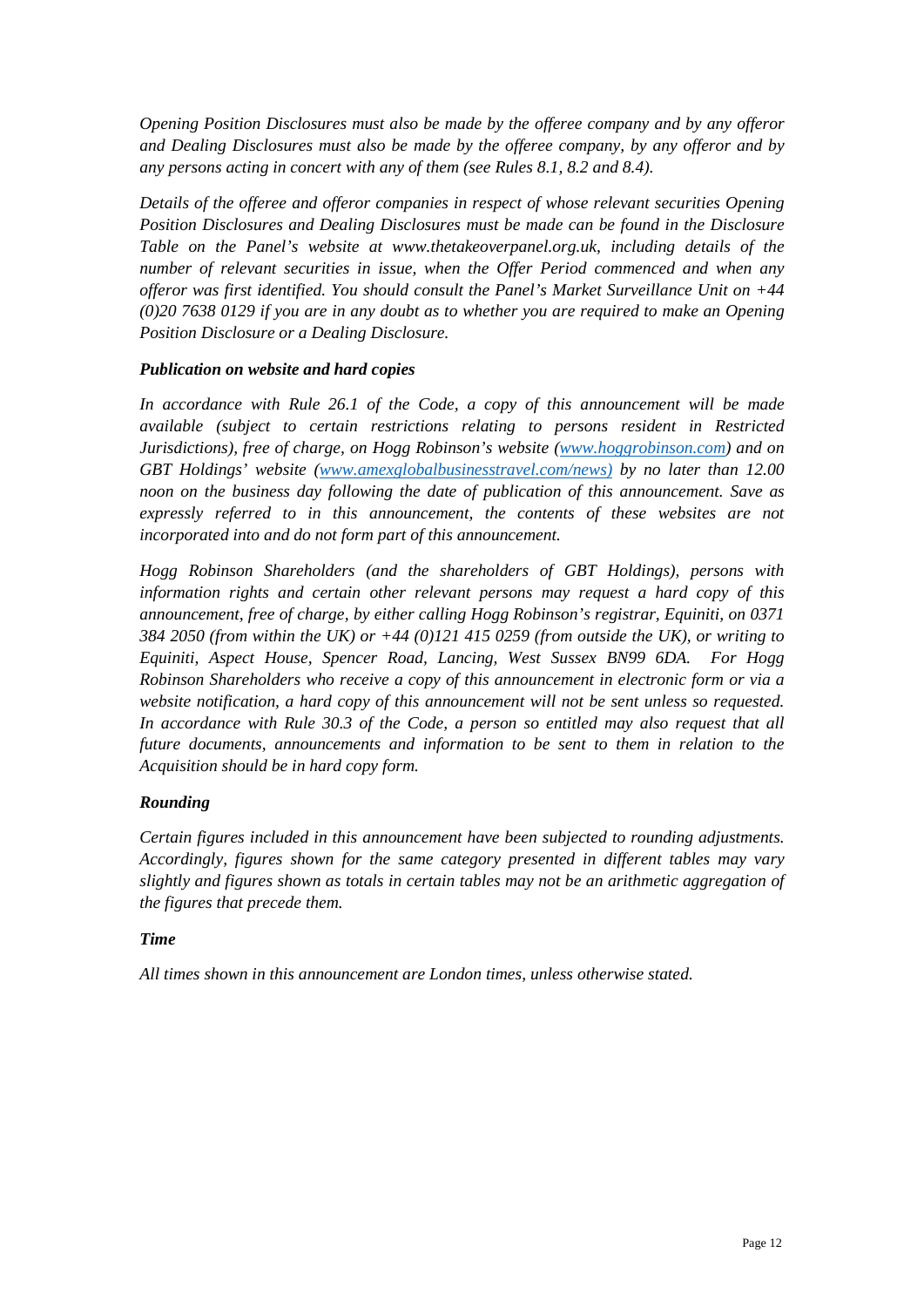#### *THIS ANNOUNCEMENT CONTAINS INSIDE INFORMATION*

*Not for release, publication or distribution, in whole or in part, in, into or from any jurisdiction where to do so would constitute a violation of the relevant laws of such jurisdiction* 

**9 February 2018** 

# **RECOMMENDED CASH ACQUISITION of HOGG ROBINSON GROUP PLC by GLOBAL BUSINESS TRAVEL HOLDINGS LIMITED (a wholly-owned subsidiary of GBT III B.V.)**

#### **1. Introduction**

The boards of directors of GBT Holdings and Hogg Robinson announce that they have reached agreement on the terms of a recommended cash acquisition of the entire issued and to be issued ordinary share capital of Hogg Robinson by GBT Holdings, a wholly-owned subsidiary of GBT. It is intended that the Acquisition will be implemented by way of a Court-sanctioned scheme of arrangement under Part 26 of the Companies Act.

Hogg Robinson has today separately announced that it has entered into a sale and purchase agreement, with respect to the disposal of its Software-as-a-Service technology business, 'Fraedom', to Visa for £141.75 million (the "Anticipated Fraedom Sale Amount"), which is subject to a positive or negative post-closing adjustment for cash, debt and working capital (in the case of working capital, limited to up to £4 million in aggregate).

## **2. The Acquisition**

Under the terms of the Acquisition, each Scheme Shareholder will receive:

- a maximum of **120 pence in cash for each Hogg Robinson Share** if the Fraedom Disposal completes prior to the date of the Scheme Court Hearing (comprising 110 pence in cash for each Hogg Robinson Share (the "Minimum Consideration"), plus maximum additional consideration of 10 pence in cash for each Hogg Robinson Share (the "Initial Additional Consideration")); or
- the Minimum Consideration (of 110 pence in cash for each Hogg Robinson Share) if the Fraedom Disposal does not complete prior to the date of the Scheme Court Hearing.

## *Calculation of the Actual Fraedom Sale Amount*

The Anticipated Fraedom Sale Amount is the agreed amount of consideration payable by Visa to the Hogg Robinson Group under the Fraedom SPA. The Anticipated Fraedom Sale Amount may differ from the actual consideration paid by Visa to the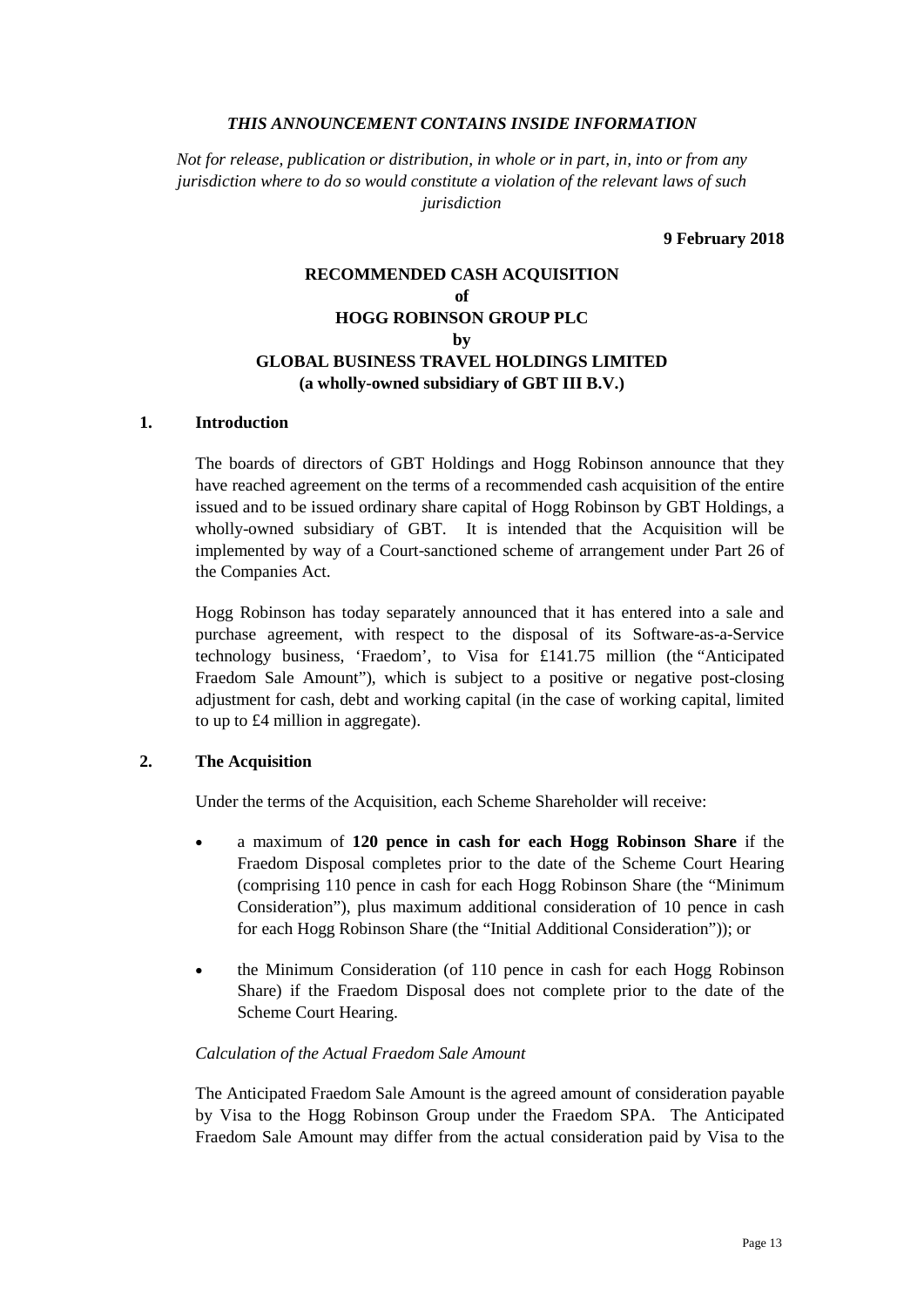Hogg Robinson Group pursuant to the Fraedom Disposal (the "Actual Fraedom Sale Amount") by virtue of: (a) a positive or negative post-closing adjustment for cash, debt and working capital; (b) as a result of any other adjustments to the Anticipated Fraedom Sale Amount that are agreed between Visa and Hogg Robinson pursuant to the Fraedom SPA and prior to the date of the Scheme Court Meeting; or (c) as a result of any payment made or agreed to be made by the Hogg Robinson Group to Visa prior to the date of the Scheme Court Meeting in settlement of any claim made by Visa pursuant to the Fraedom SPA (the "Relevant Adjustments"). For the purposes of calculating the Actual Additional Consideration (if any) payable in connection with the Acquisition, any adjustments to the Anticipated Fraedom Sale Amount other than the Relevant Adjustments shall be disregarded. Any payments made or agreed to be made by or to the Hogg Robinson Group to or by Visa (respectively) pursuant to the Fraedom TSA shall not be considered adjustments to the Anticipated Fraedom Sale Amount.

#### *Calculation of the Actual Additional Consideration*

For every £1,000,000 by which the Actual Fraedom Sale Amount is lower than the Anticipated Fraedom Sale Amount (if applicable), the amount of the Actual Additional Consideration (if any) shall be 0.29 pence per Hogg Robinson Share lower than the amount of the Initial Additional Consideration. Accordingly, for illustrative purposes only, if Relevant Adjustments result in the Actual Fraedom Sale Amount being £4,000,000 lower than the Anticipated Fraedom Sale Amount, the amount of the Actual Additional Consideration would be 8.83 pence per Hogg Robinson Share, and the total consideration payable by GBT Holdings in connection with the Acquisition would be 118.83 pence per Hogg Robinson Share.

#### *Maximum and minimum consideration*

The maximum amount of the Actual Additional Consideration (as calculated in accordance with this paragraph 2) shall be capped at 10 pence per Hogg Robinson Share. Accordingly, the maximum consideration that could be payable by GBT Holdings in connection with the Acquisition is 120 pence per Hogg Robinson Share.

Hogg Robinson Shareholders should note that: (i) the determination (in accordance with this announcement) of the amount of the Actual Additional Consideration (if any) is likely to take place after the date of the Court Meeting and General Meeting; and (ii) the amount of Actual Additional Consideration (if any) payable by GBT Holdings in connection with the Acquisition is uncertain, and may be nil. In any event, however, the minimum amount of consideration that would be payable by GBT Holdings in connection with the Acquisition is the Minimum Consideration (of 110 pence per Hogg Robinson Share).

## *Intention of the Hogg Robinson Directors*

Without prejudice to the terms of the Fraedom SPA, nor to their duties or obligations to the Company (or otherwise) under applicable law, the Hogg Robinson Directors: (i) intend to seek to minimise the extent of any Relevant Adjustments under the Fraedom Disposal; and (ii) do not intend to agree to any amendments to the terms of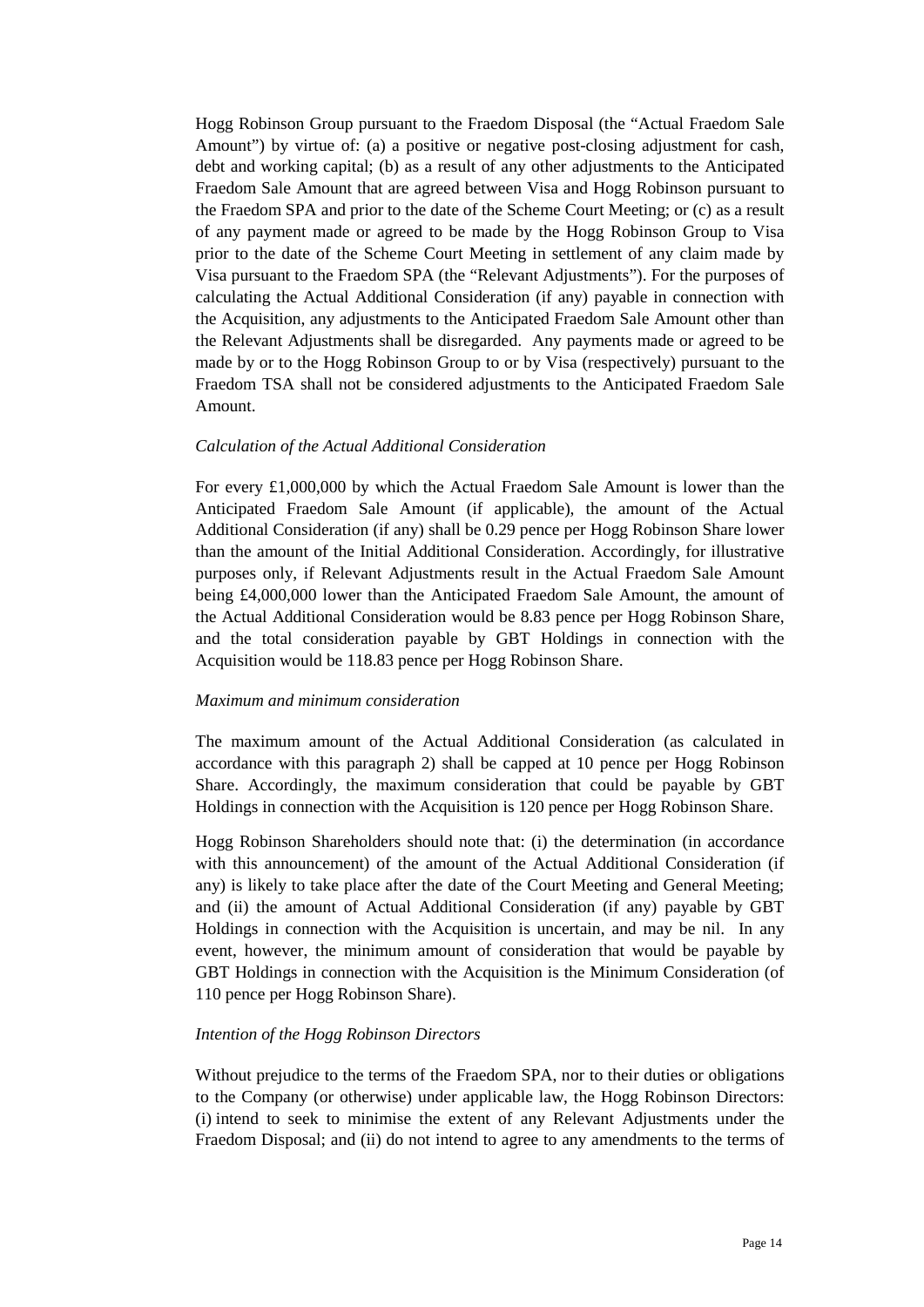the Fraedom SPA (or any other agreements which relate to the Fraedom Disposal) which would result in any reduction to the Actual Additional Consideration being payable in connection with the Acquisition (as calculated in accordance with this paragraph 2), or which involve any material change to the terms of the Fraedom SPA on the date of this announcement.

## *Announcement of Actual Additional Consideration*

Promptly following the determination (in accordance with this paragraph 2) of the amount of the Actual Additional Consideration (if any) payable by GBT Holdings in connection with the Acquisition, Hogg Robinson and GBT Holdings will jointly make an announcement of the same via a Regulatory Information Service.

# *Relevant Hogg Robinson Share price comparisons*

The aggregate amount payable of between 110 pence and 120 pence in cash for each Hogg Robinson Share values the Company's existing issued and to be issued ordinary share capital (as at the Latest Practicable Date) at approximately £376,340,663 to £410,553,450 and represents a premium of between approximately:

- 41.03 per cent. and 53.85 per cent. to the Company's share price of 78 pence on the Latest Practicable Date; and
- 44.74 per cent. and 57.89 per cent. to the Company's share price of 76 pence at the close of business on 7 September 2017, the last business day before GBT submitted its indicative cash offer of 110 pence per Hogg Robinson Share to the Company.

## *Dividends*

If, after the date of this announcement, any dividend and/or other distribution and/or other return of capital is declared, made or paid or becomes payable in respect of the Hogg Robinson Shares, GBT Holdings reserves the right to reduce the consideration payable under the terms of the Acquisition (whether or not the Fraedom Disposal occurs) by an amount up to the amount of such dividend and/or distribution and/or return of capital which is paid or becomes payable by the Company to Hogg Robinson Shareholders, in which case the relevant eligible Hogg Robinson Shareholders will be entitled to receive and retain such dividend and/or distribution and/or return of capital.

## **3. Fraedom Disposal**

Hogg Robinson has today separately announced that it has entered into the Fraedom SPA, pursuant to which the Company has agreed to dispose of the Fraedom Companies (which operate the Fraedom Business) to Visa. The Fraedom Disposal is not conditional upon the Acquisition and the Acquisition is not conditional upon the Fraedom Disposal.

However, the Acquisition is conditional upon, on or following the date of this announcement: (i) Hogg Robinson not having undertaken any direct or indirect disposal, sale or other transfer of, or any part of, the Fraedom Business (and no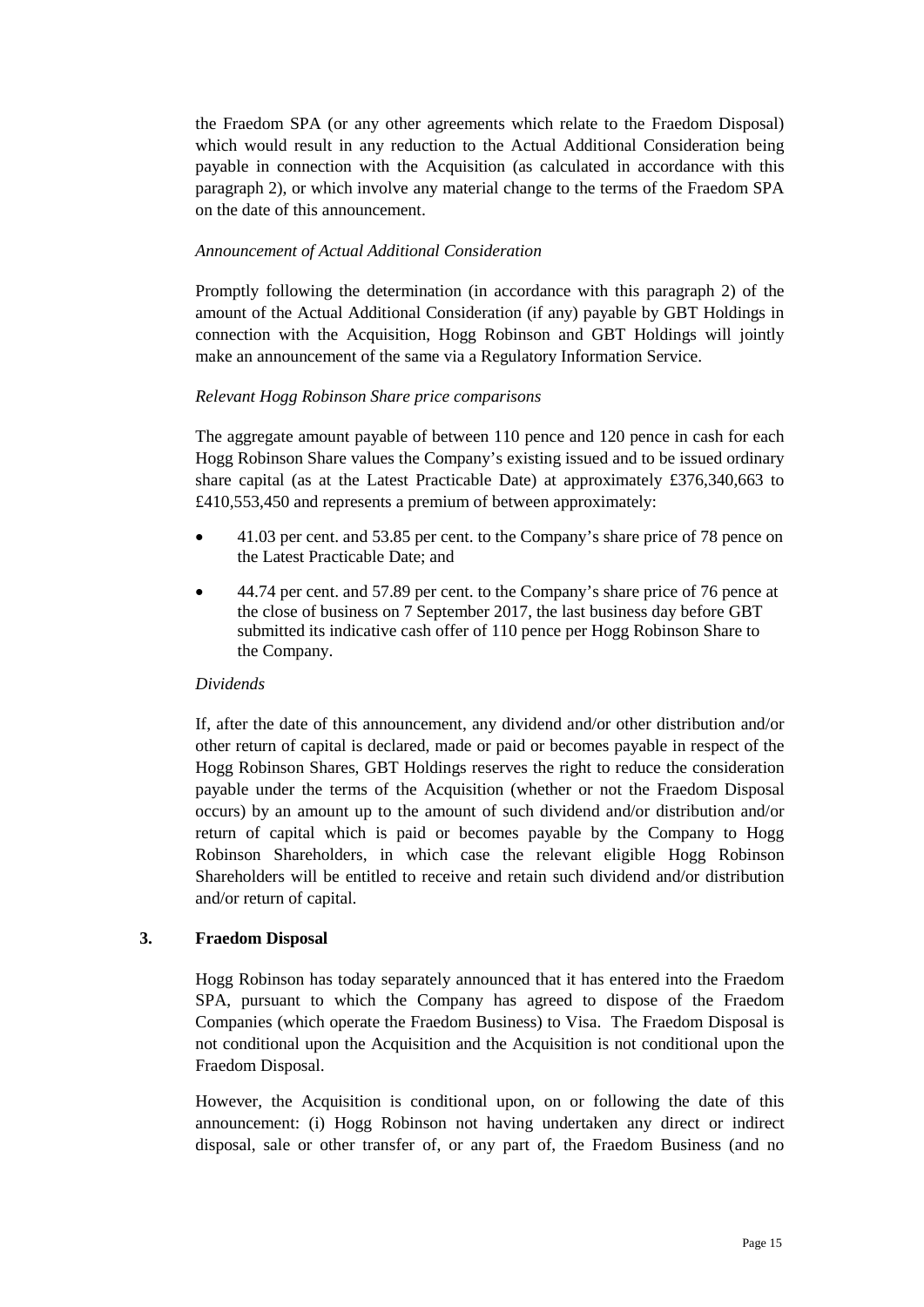agreement having been entered into to do so) other than in accordance with the terms and conditions of the Fraedom SPA (as entered into at the time of this announcement); and (ii) the Fraedom SPA not having been amended, varied, supplemented or restated in any material respect (howsoever effected) following this announcement.

Further, the consideration payable in connection with the Acquisition will be affected by whether or not the Fraedom Disposal has completed prior to the date of the Scheme Court Hearing and (if applicable) by the consideration paid, and any claims settled or agreed to be settled before the Scheme Court Hearing, in connection with the Fraedom Disposal, as described in this announcement.

The Fraedom Disposal is expected to complete on 12 March 2018 and, under the terms of the Fraedom SPA, is conditional only upon the approval of Hogg Robinson Shareholders by way of an ordinary resolution under Rule 10.5.1 of the Listing Rules. Further, the Fraedom Disposal must complete prior to 30 April 2018, or the Fraedom SPA will automatically terminate. If the Fraedom Disposal does not complete by the date of the Scheme Court Hearing (which is currently expected to take place in the second quarter of 2018), the Hogg Robinson Group acquired by GBT Holdings on the Effective Date will include the Fraedom Companies.

## **4. Recommendation**

The Hogg Robinson Directors, who have been so advised by Rothschild as to the financial terms of the Acquisition, consider the terms of the Acquisition to be fair and reasonable. In providing its advice, Rothschild has taken into account the commercial assessments of the Hogg Robinson Directors.

Accordingly, the Hogg Robinson Directors intend to recommend unanimously that Hogg Robinson Shareholders vote in favour of the Scheme at the Court Meeting and the resolutions to be proposed at the General Meeting as they have irrevocably undertaken to do in respect of their own beneficial holdings of Hogg Robinson Shares representing, in aggregate, approximately 1.33 per cent. of the issued ordinary share capital of the Company (as at the Latest Practicable Date). This recommendation will apply whether the Fraedom Disposal completes prior to the Scheme Court Hearing or otherwise and, accordingly, will apply to the Acquisition whether the consideration is 120 pence (subject to any adjustments as described in this announcement) per Hogg Robinson Share or 110 pence per Hogg Robinson Share.

Rothschild has given and not withdrawn its consent to the inclusion in this announcement of reference to its advice to the Hogg Robinson Directors in the form and context in which it appears.

# **5. Background to and reasons for the Acquisition**

GBT is one of the world's most recognised travel management companies. With a presence across six continents, GBT supports its customers' corporate travel and meetings management needs, taking care of employees wherever business takes them. GBT's business travel network delivers comprehensive and unique fares, offers a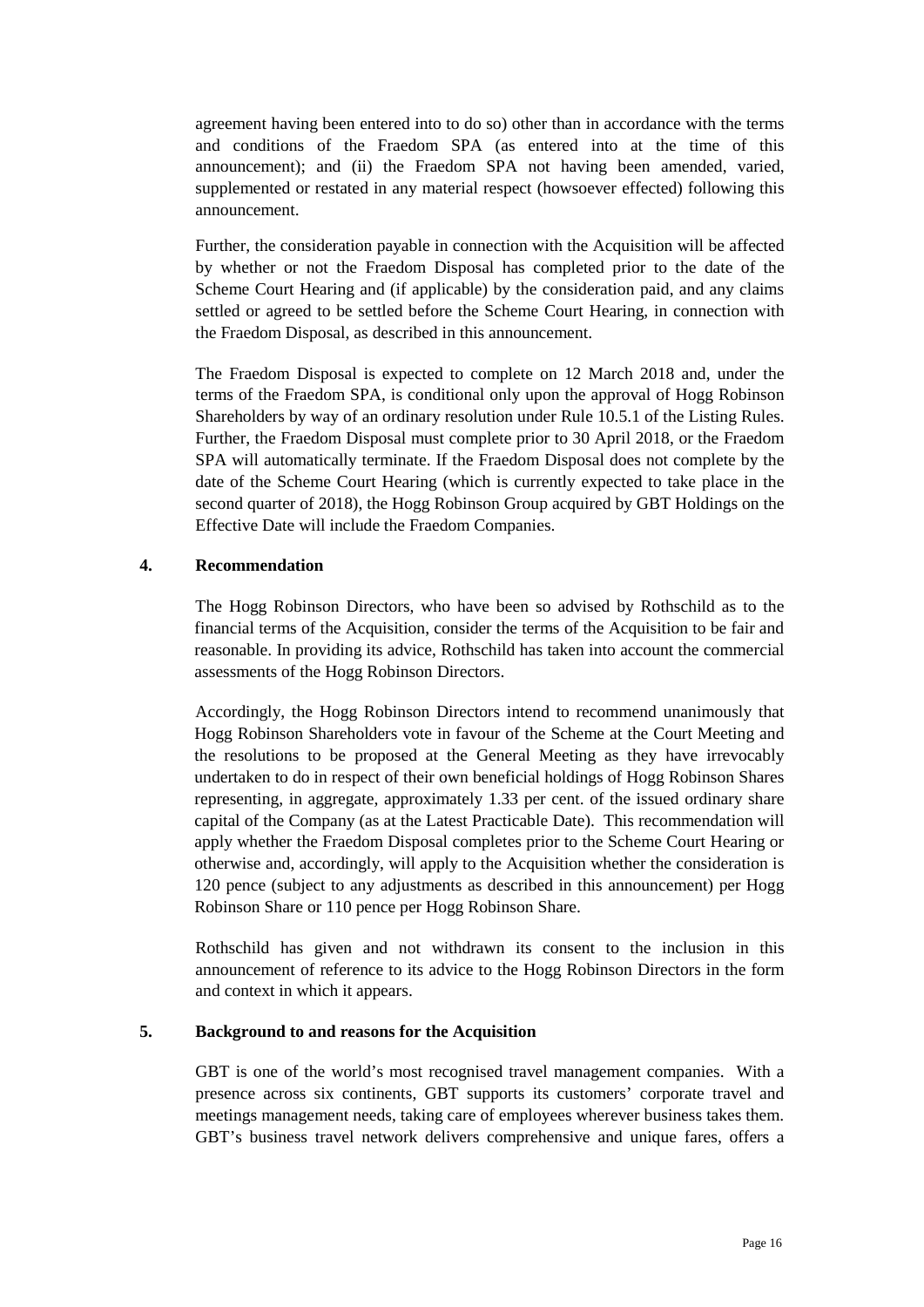variety of travel management tools, and provides local expertise in nations around the world to improve the way its customers travel.

Hogg Robinson is a highly regarded travel management company with a similarly extensive global footprint. The Hogg Robinson Group provides high-quality travel, expense and payments services delivered by experienced staff to an array of multinational customers. Through its two dynamic divisions – 'Fraedom', its Software-as-a-Service technology business, and 'HRG', its global travel management business, Hogg Robinson helps companies, governments and financial institutions manage expenditure and optimise traveller experience and convenience.

#### *Reasons for the Acquisition*

The Acquisition is expected to deliver material value to all stakeholders and shareholders, led by a strong and experienced management team.

*Accelerates growth by utilising the complementary footprint and solutions to provide additional benefits to customers:* 

- *The complementary geographical footprints of Hogg Robinson and GBT improve the Combined Group's scale and reach in global travel management, offering more comprehensive services to customers.* The Acquisition will allow the Combined Group to better serve its existing customers, many of which have extensive operations in the geographies served by (respectively) GBT and Hogg Robinson, thus enhancing the value proposition and deepening the relationship with those clients. GBT believes that this enhanced value proposition should also help the Combined Group win new customers.
- *GBT believes that the Acquisition will drive growth by strengthening capabilities, products, technology and services for customers due to the complementary products and technology*. GBT expects the Acquisition to result in a global travel management business with a leading technology platform, able to nimbly respond to the complex needs of existing customers. GBT believes that the individual technology roadmaps of both GBT and Hogg Robinson provide strong bases from which to drive the future of the Combined Group's technology strategy and innovation.
- *The Acquisition is expected to improve local capabilities to drive small and medium sized customer offerings and capabilities.* GBT believes that the Combined Group will represent an enhanced value proposition for companies, enabling new business to be generated from potential customers not currently served by GBT or Hogg Robinson. Small businesses, medium-sized enterprises and multinational corporations today more than ever require service providers that can offer integrated solutions to complex needs on a global scale.

*Ability to combine two advanced travel technology and development platforms in order to create better products and services to serve customers and travellers*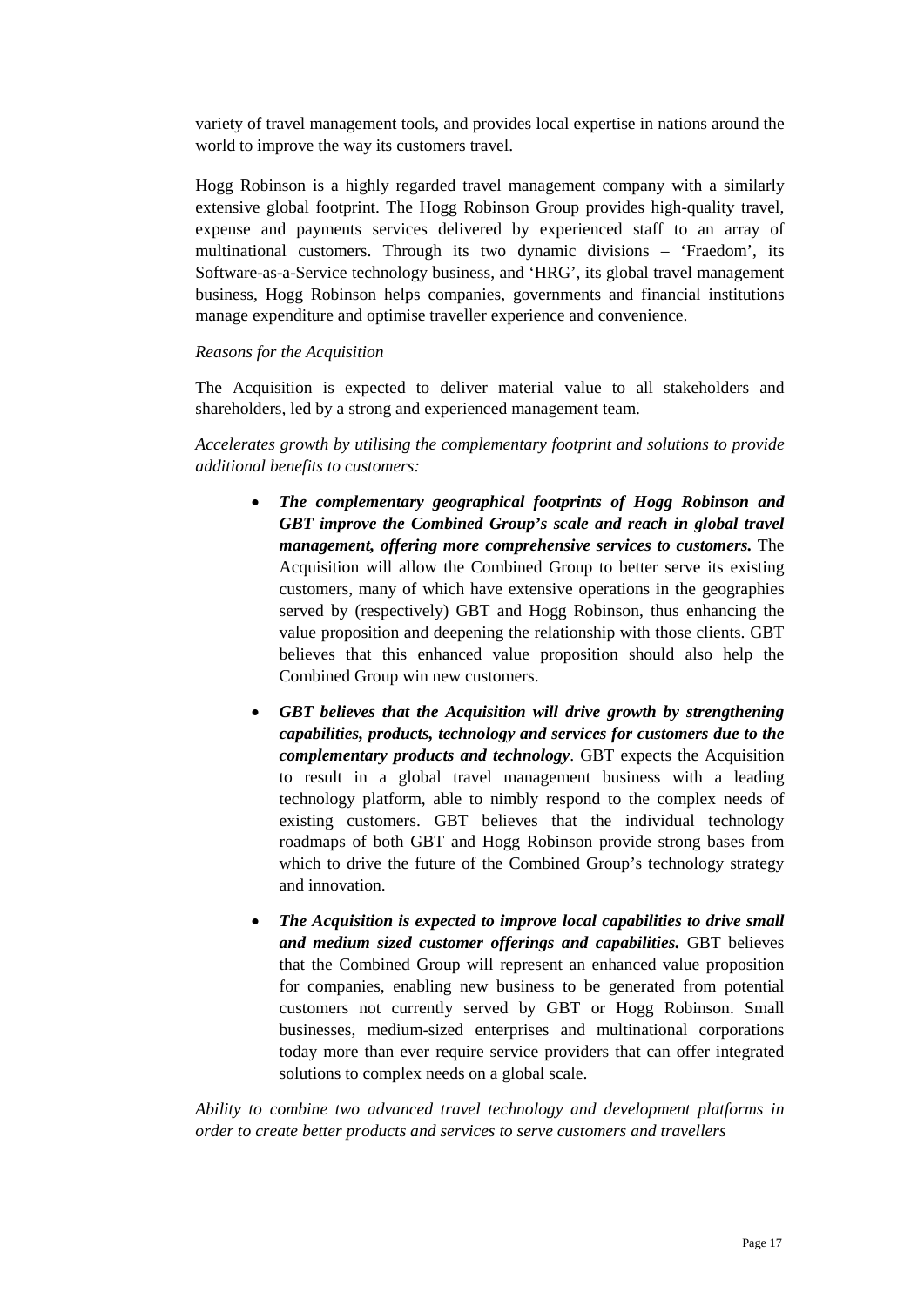• *Both GBT and Hogg Robinson invest heavily in developing technologybased solutions that cater to complex and unique customer demands. The Combined Group will be focused on optimizing efforts to innovate and remain on the leading edge of serving customers and travellers through technology*. Hogg Robinson's deep technological expertise and leadership underpin its ability to drive success with its customers. The Combined Group will capitalise on Hogg Robinson's long history of leveraging technology to attract and retain customers, evidenced by Hogg Robinson's iSuite, online and mobile apps. The combined resources will drive further investment and innovation to enhance the traveller experience, including multichannel access to better content, as well as provide customers with reporting capabilities to drive business travel savings and efficiencies.

## *Deliver synergies through cost savings and scale benefits*

- *GBT believes that the value of the Acquisition is principally in GBT's ability to achieve a greater global presence and better serve customers' needs.* However, significant cost savings and scale benefits are expected in a number of areas as a result of combining the two businesses. GBT expects synergy potential to be substantial.
	- Subject to further consideration and evaluation, cost savings will include reducing duplicate functions and efforts across the Combined Group, including Corporate, Service Delivery, Commercial, Meetings and Events and Information Technology.
	- Global Service Delivery is the largest component of Hogg Robinson's travel management employee headcount (with greater transaction volumes typically requiring greater resource) and is in general variable in nature. However, certain support functions to travel counsellors are less subject to transaction volumes and do not need to scale in order to achieve incremental volumes. Such functions include Global Client Solutions, Learning & Development, Quality, Service Transformation, Implementation and Workforce Management, among others, subject to further consideration and evaluation.
	- GBT believes that the Commercial organisation represents a significant opportunity to remove costs in the Combined Group, as GBT believes that it can achieve savings across Sales, Client Management, Marketing, Sales Enablement, Supplier Relations, Product and Consulting, subject to further consideration and evaluation.
	- In addition, GBT expects some synergies from the combination of GBT and Hogg Robinson IT infrastructure, including from licenses (e.g. reducing spend on outsourced services / licenses such as Workday and NetSuite), data centre consolidation and wide area networks subject to further consideration and evaluation.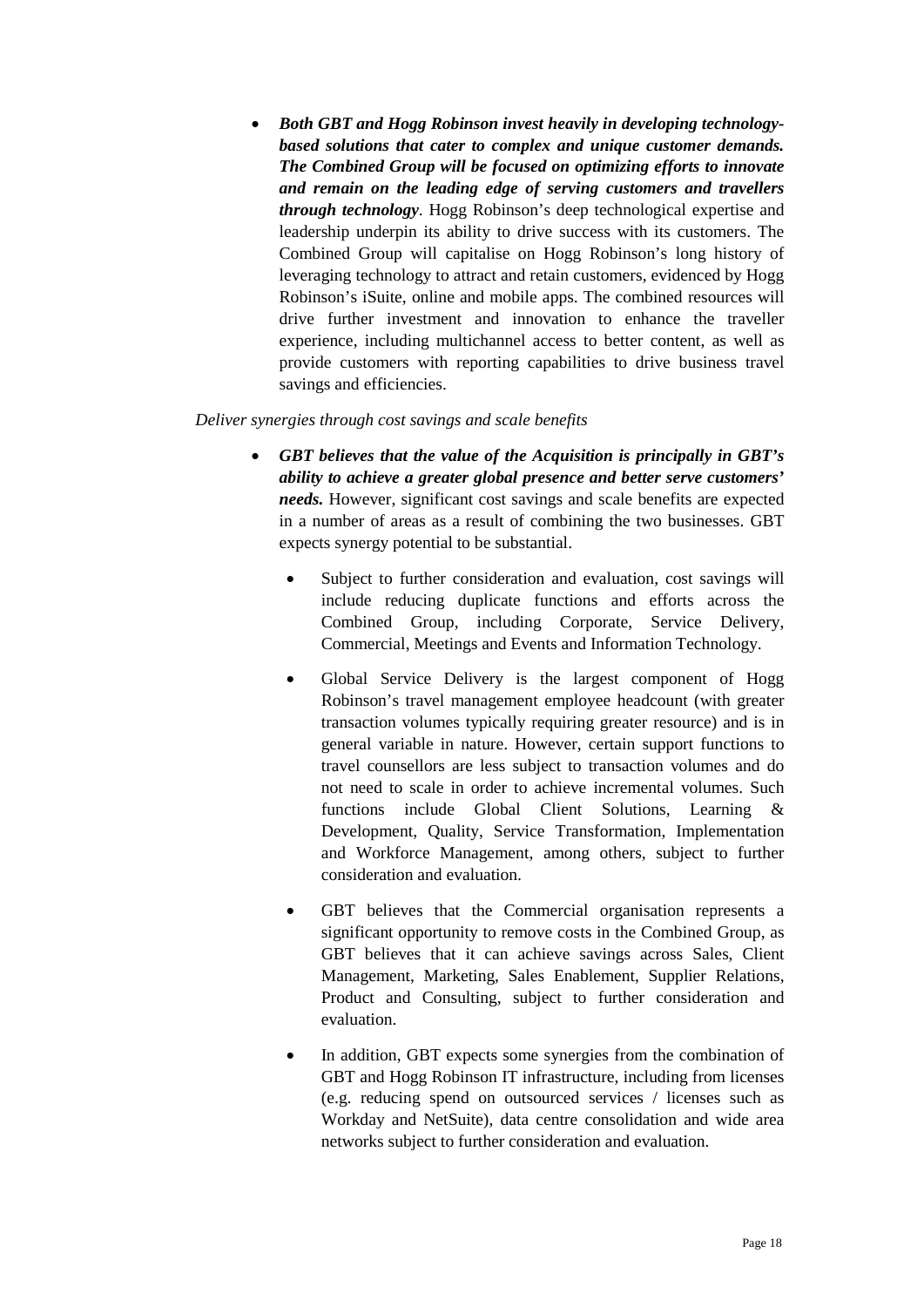### **6. Background to and reasons for the recommendation**

Hogg Robinson has achieved great success in building a leading global travel management company providing a comprehensive set of solutions to a broad mix of companies, governments and financial institutions.

The Hogg Robinson Group comprises two independently managed businesses. The first is 'HRG', which is a global travel management business. The second is 'Fraedom', the Hogg Robinson Group's Software-as-a-Service technology business, which focuses on providing expense and payment solutions, both directly and through third party travel and payment providers.

Having recently undertaken a significant restructuring of its managed travel business, involving over £20 million of annualised cost reductions and a focus on increasing business from existing clients with new service offerings, combined with a pioneering approach to 'New Distribution Capability', entering new geographies and winning new business by leveraging market leading technology and service delivery, Hogg Robinson is fully focussed on driving improvements in future profitability. Hogg Robinson has also invested successfully in Fraedom, creating a leading Software-asa-Service technology business. The Hogg Robinson Directors believe that the Company's potential will be maximised by joining with GBT, a strategic partner with a complementary product range, distribution channels and geographical exposure. Hogg Robinson's customers will also benefit from an enhanced breadth and depth of products and greater support from an enlarged travel group, whilst continuing to benefit from the existing service proposition.

Although the Hogg Robinson Directors believe Hogg Robinson has a strong future as an independent business and did not solicit an offer for the Company, the Acquisition premium places value on the Company's prospects and provides certainty, in cash, to Hogg Robinson Shareholders today, as against the inherent uncertainty of the delivery of future value that exists in any business. Moreover, at the time of the initial approach from GBT, the Hogg Robinson Board was already in early stage discussions with Visa for the disposal of the Fraedom Companies and accordingly recognised that the continuation of these discussions could enhance the overall proceeds to shareholders.

Following careful consideration of all the above factors, the Hogg Robinson Directors believe that the consideration payable under the Acquisition, in cash, provides substantial value and certainty to Hogg Robinson Shareholders. Accordingly, the Hogg Robinson Directors intend to recommend unanimously that Hogg Robinson Shareholders vote in favour of the Scheme at the Court Meeting and the resolutions to be proposed at the General Meeting, as they have irrevocably undertaken to do in respect of their own beneficial holdings of Hogg Robinson Shares. This recommendation will apply whether the Fraedom Disposal completes prior to the Scheme Court Hearing or otherwise and, accordingly, will apply to the Acquisition whether the consideration is 120 pence (subject to any adjustments as described in this announcement) per Hogg Robinson Share or 110 pence per Hogg Robinson Share.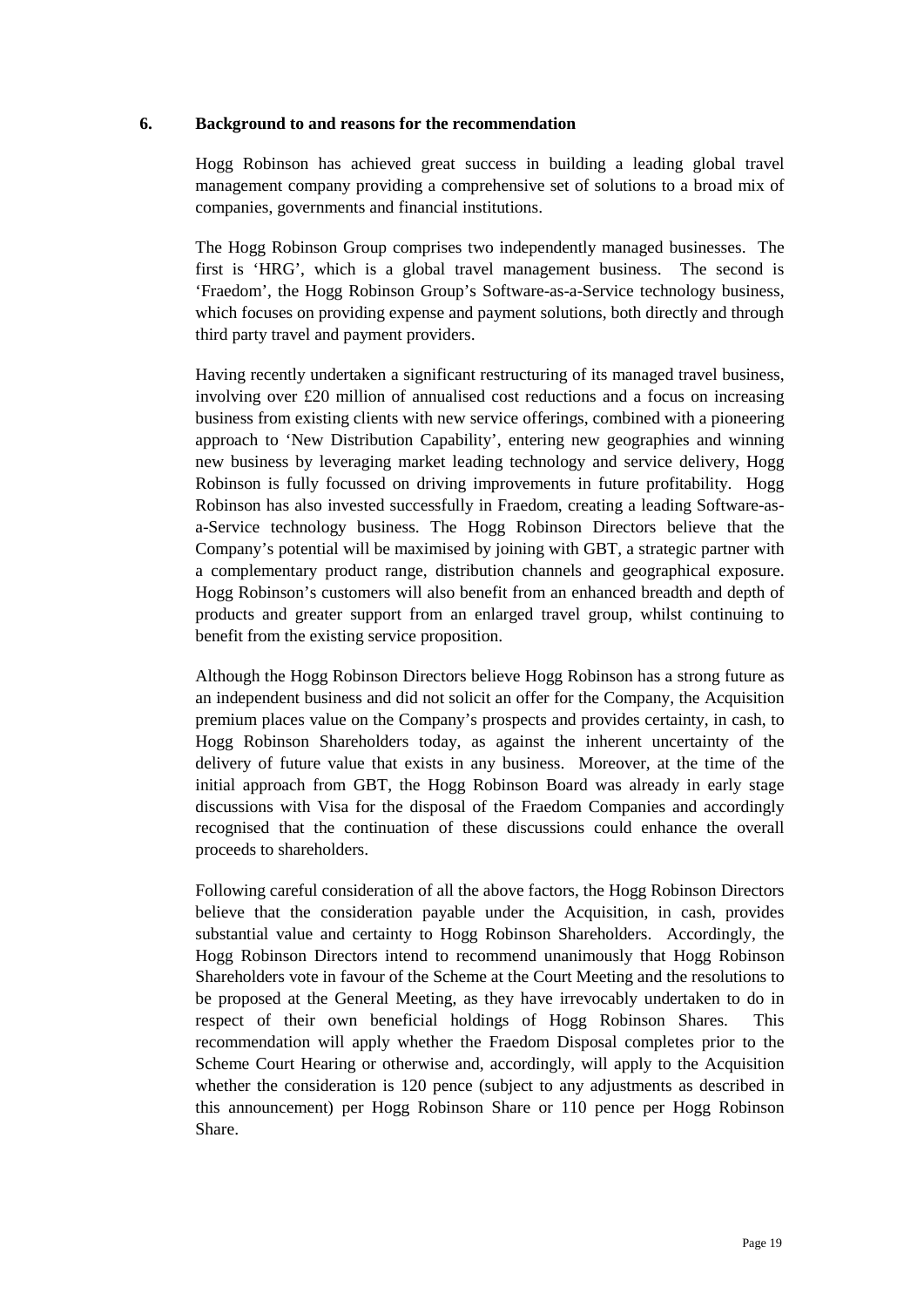# **7. Strategy of the Combined Group**

The Combined Group will utilise complementary geographical operating footprints, complementary products and technology, and deep access to content to grow existing reach and scale in the business travel management industry. GBT expects the Combined Group to offer exceptional services around the world, thereby providing stable financial performance and significant expense synergy potential across the business.

In particular, GBT expects the Combined Group to:

# **(a) Deliver a superior customer and traveller experience through a fullyintegrated travel management solution, including traveller experience, integrated consulting services, proprietary research, and end-to-end meeting and events capabilities**

GBT believes that the Combined Group will be a global market leader in business travel management. The Combined Group will focus on implementing its unique proposition across the globe, providing a superior experience for its customers and travellers. The resources available to the Combined Group should enable accelerated development of new services and entrance to new markets, driving and broadening the range of experiences that the Combined Group can expertly deliver to new and existing customers and travellers, thereby enhancing the revenue growth.

The Combined Group will serve a broad range of customers globally, including large corporations, small and medium-sized enterprises, government institutions and nongovernmental organisations. The Combined Group will also offer other value-added services, such as advising customers on travel programmes to decrease costs and expenditures, compliance with travel policy and traveller security and safety related services for travellers and employers, expense management solutions, proprietary research as well as organising meetings and events. These high-quality services and offerings are expected to drive growth through repeat customer business, building loyalty and retention, and the acquisition of new customers, to ensure increased, longterm sustainable profit growth.

# **(b) Expand the Combined Group's presence, scale and expertise to appeal to customers looking for a consistent and reliable portfolio of services across the globe**

Going forward, GBT expects the Combined Group to continue to focus on providing innovative solutions to its customers backed by high quality service. The combined experience in the arrangement and cost-effective management of complex travel is expected to drive growth from new and existing customers who will benefit from the Combined Group's global reach and local expertise.

As a result of the growing geographical footprint, multinational corporations and large national organisations are expected to receive premier services in travel, expense, payments and data management solutions, and benefit from a consistent portfolio of services across the globe as well as assistance consolidating their comprehensive travel programmes. GBT also expects the Combined Group's local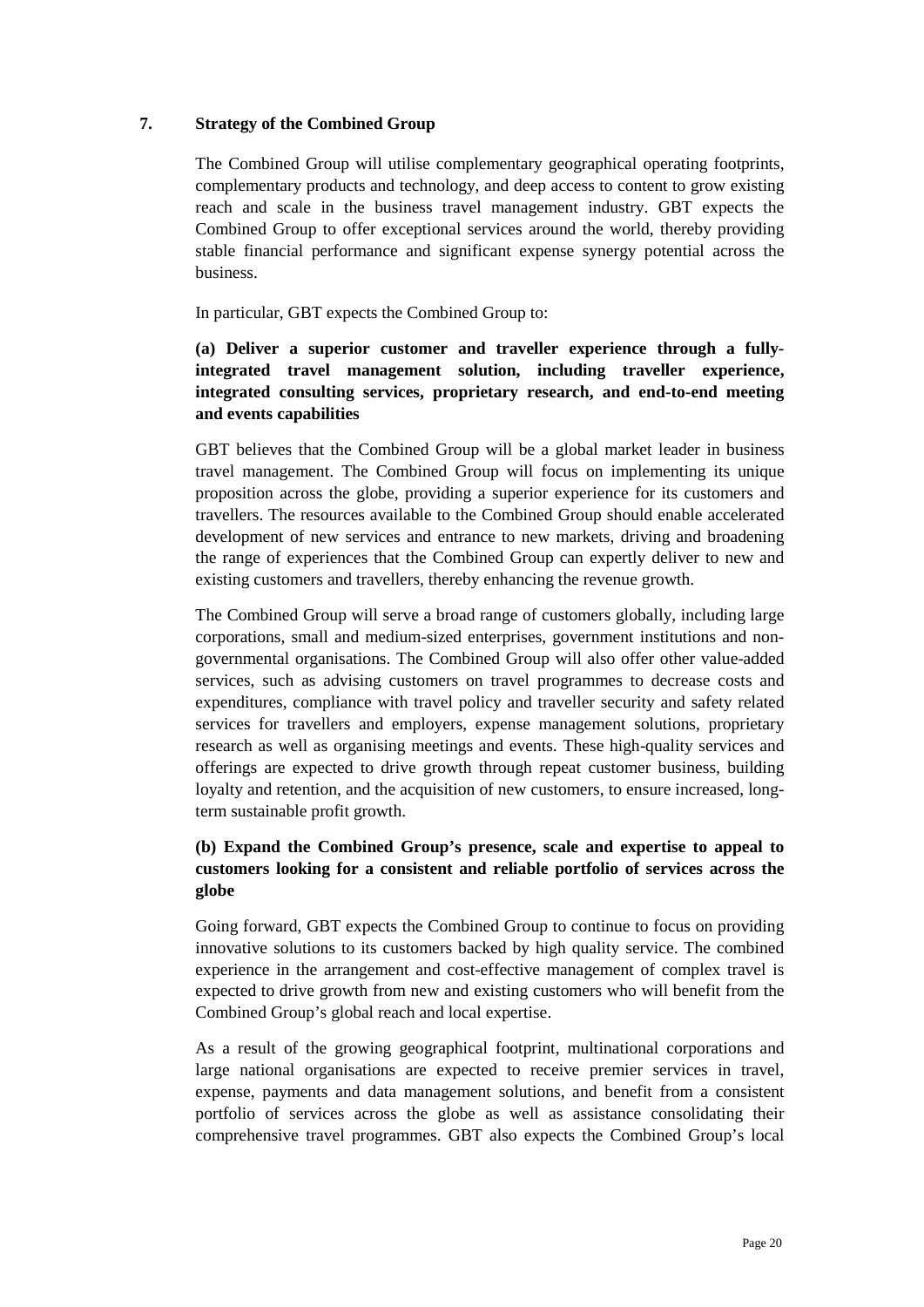presence, scale and expertise to appeal to companies and government institutions that concentrate on their home markets.

GBT believes that the Combined Group will be able to optimise the value of travel for a marketplace with ever increasing complexity while reducing overall expenditure. GBT and Hogg Robinson each not only understand how to control and manage complex customer requirements but also how to opportunistically provide value added services to benefit them. This focus on improving the traveller experience mitigates the risk of customer churn.

# **(c) Offer cutting-edge technology to provide ease of travel and solutions for increasingly complex travel needs**

The Combined Group will continue to pursue technology initiatives designed to improve its competitiveness, as the Combined Group shapes its business to match the evolving needs of customers and the rapidly changing dynamics of the industry. The ability to support managed travel expertise with superior technology solutions will define the Combined Group's best-in-class offering in an increasingly complicated travel space.

GBT intends to invest in the Combined Group's technology platforms and to continue to focus on innovation. The Combined Group will continue to provide cost-saving, technology-led travel solutions, while accelerating the growth of its business and responding to the considerable market appetite for disruptive technology in the areas of payments, expense and travel.

The Combined Group also intends to drive continuous improvement in travel services efficiency and effectiveness through a focus on accelerating productivity. By optimising its geographical footprint and workforce, the Combined Group is positioned to capture new growth opportunities in the business travel management industry.

## **8. Irrevocable Undertakings**

GBT Holdings has received irrevocable undertakings to vote, or procure voting, in favour of the Scheme at the Court Meeting and the resolutions to be proposed at the General Meeting and, if the Acquisition is subsequently structured as a Takeover Offer, to accept a Takeover Offer made by GBT Holdings.

These undertakings include undertakings from all of the Hogg Robinson Directors who hold or are beneficially entitled to Hogg Robinson Shares and/or whose immediate family members hold Hogg Robinson Shares, and are in respect of their (and their immediate family members') entire beneficial holdings, amounting to 4,355,576 Hogg Robinson Shares, and representing, in aggregate, approximately 1.33 per cent. of the Company's existing issued ordinary share capital (as at the Latest Practicable Date). The undertakings from the Hogg Robinson Directors will cease to be binding only if the Scheme (or Takeover Offer, if applicable) lapses or is withdrawn and remain binding in the event that a higher competing offer for the Company is made.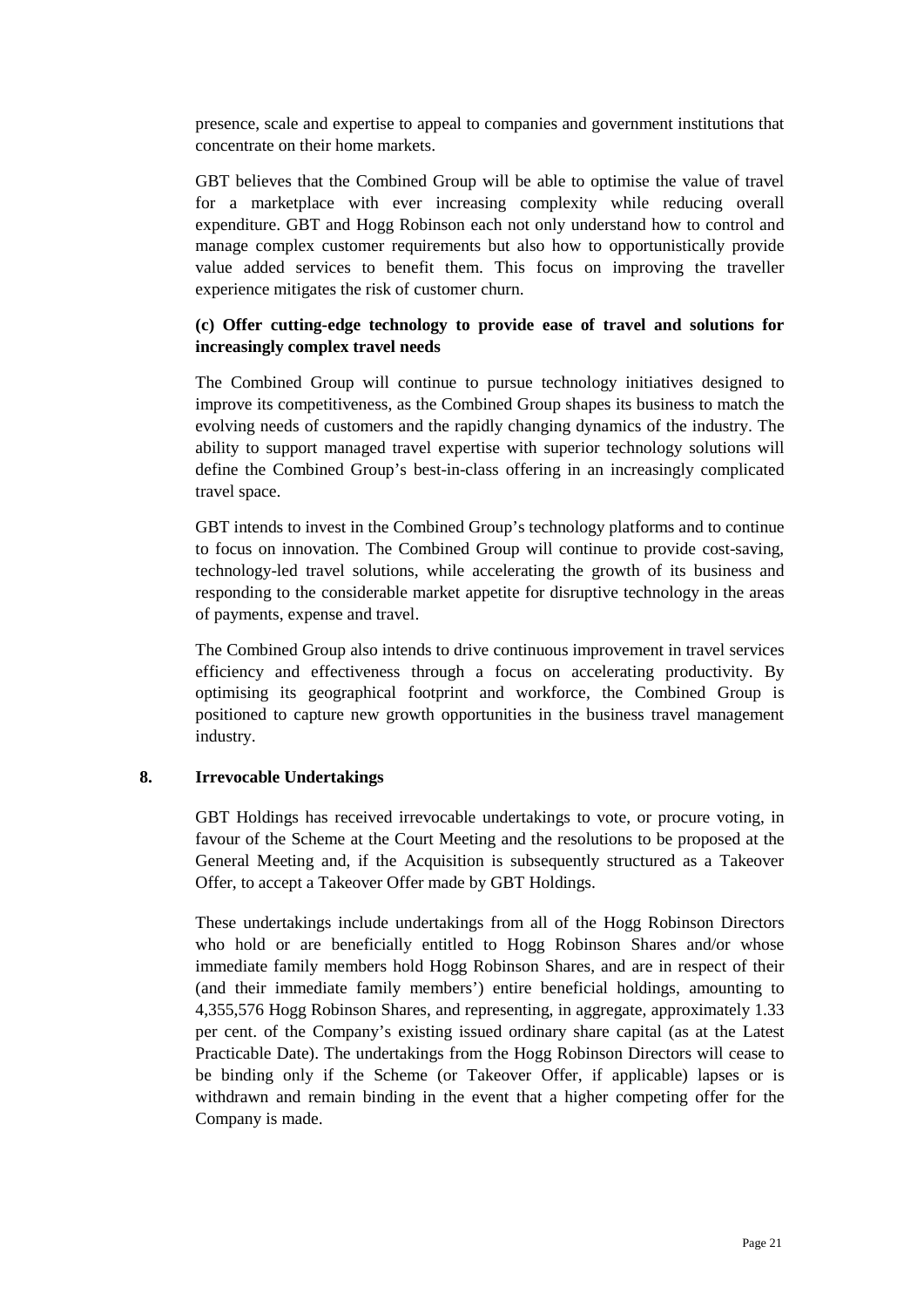These undertakings also include undertakings from Boron and dnata in respect of, in aggregate, 149,457,947 Hogg Robinson Shares, representing approximately 45.62 per cent. of the Company's existing issued ordinary share capital (as at the Latest Practicable Date). These undertakings will cease to be binding only if the Scheme lapses or is withdrawn or if a third party announces a firm intention to make an offer for the Hogg Robinson Shares at a price of not less than 10 per cent. in the case of dnata and 5 per cent. in the case of Boron, above the aggregate of the Minimum Consideration and the Initial Additional Consideration unless an equivalent or higher offer is announced by GBT Holdings.

In total, therefore, GBT Holdings has received irrevocable undertakings to vote in favour of the Scheme at the Court Meeting and the resolutions to be proposed at the General Meeting (and, if the Acquisition is subsequently structured as a Takeover Offer, to accept a Takeover Offer made by GBT Holdings) in respect of 153,813,523 Hogg Robinson Shares representing approximately 46.95 per cent of the Company's issued ordinary share capital (as at the Latest Practicable Date).

Further details of these irrevocable undertakings are set out in Appendix 3 to this announcement.

## **9. Information relating to GBT Holdings**

GBT Holdings is a newly incorporated private limited company registered in England and Wales, which is indirectly owned by GBT. GBT Holdings was formed for the purposes of implementing the Acquisition. It has not traded prior to the date of this announcement nor has it entered into any obligations other than in connection with the Acquisition.

## **10. Information relating to GBT**

GBT operates one of the world's largest travel management firms, offering a global network of business travel solutions, booking and expense management products, integrated consulting services, proprietary research, and end-to-end meeting and events capabilities. GBT coordinates travel services for clients according to their specific travel policies and needs by developing and maintaining relationships with travel suppliers, including hotels, airlines and car/rail companies. GBT's subsidiaries are located across the globe, with concentrations in North America, Europe and Asia Pacific. GBT's wide reach has allowed the business to target and accommodate the business travel needs of a broad customer base by providing corporate travel and meeting programme management for companies of all sizes and across all industries. GBT is owned by American Express Travel Holdings Netherlands Coöperatief U.A. and Juweel Investors Cooperatief U.A. ("Juweel").

## **11. Information relating to the American Express Company and Juweel**

The American Express Company ("Amex"), together with its consolidated subsidiaries, is a global services company that provides customers with access to products, insights and experiences that enrich lives and build business success. Amex's principal products and services are charge and credit card products and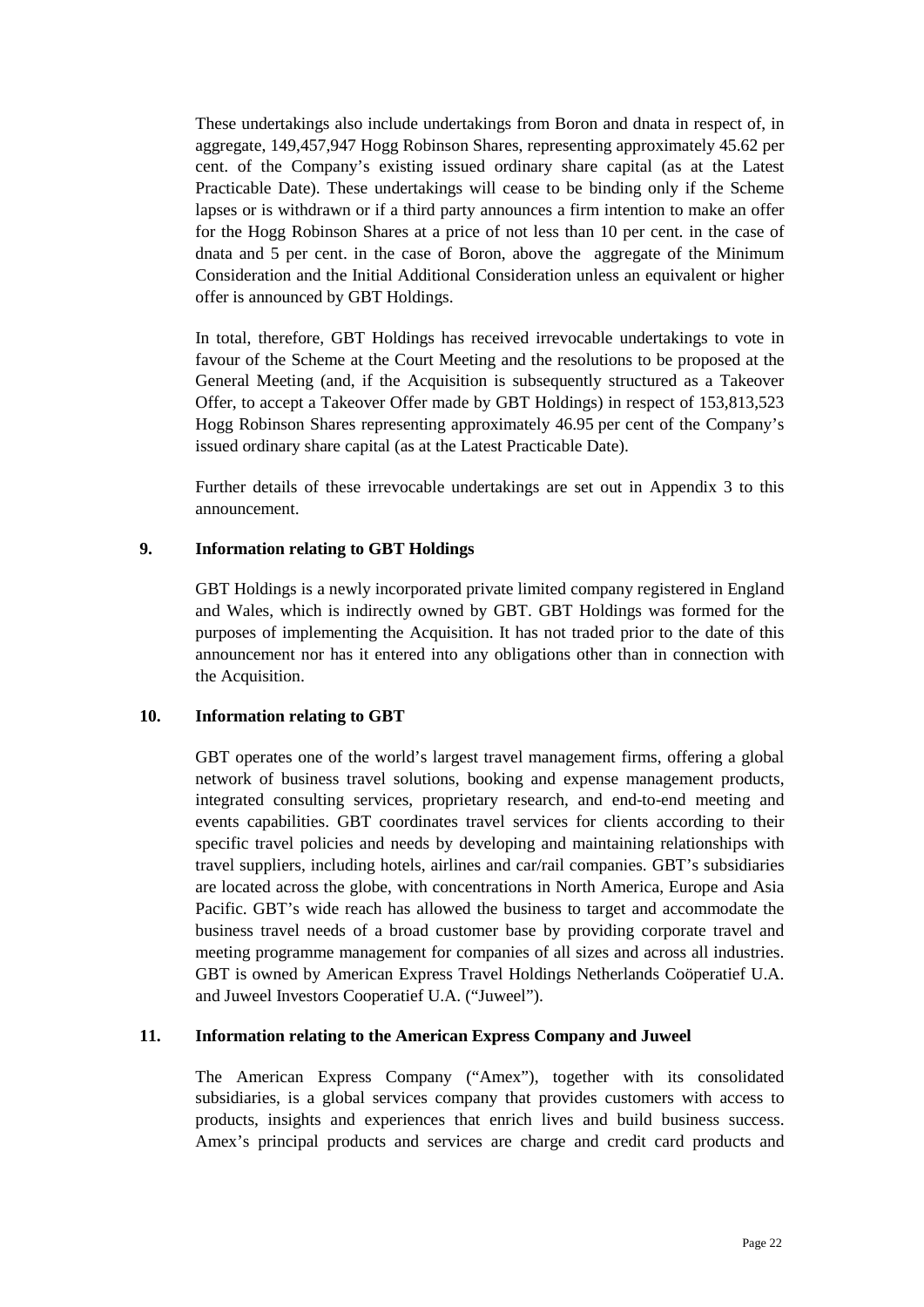travel-related services offered to consumers and businesses around the world. Amex was founded in 1850 as a joint stock association and was incorporated in 1965 as a New York corporation.

Juweel is owned indirectly by a consortium of investors including QIA, BlackRock and Certares.

# **12. Information relating to the Hogg Robinson Group**

Founded originally as a wine merchant over 170 years ago, Hogg Robinson is now a leading global B2B services company which provides services to its customers through owned operations in 25 countries and a global partnership (the 'HRG Worldwide Network') across a further 100 countries, employing approximately 12,000 people, of whom approximately 5,000 are directly employed by the Hogg Robinson Group, specialising in travel, payments and expense management. The Hogg Robinson Group helps companies, governments and financial institutions manage and control their expenditure. Hogg Robinson combines high quality service delivered by experienced staff with the very latest digital solutions based on its own proprietary technology.

The Hogg Robinson Group consists of two independently managed businesses, 'HRG' and 'Fraedom'. HRG is a travel management business and Fraedom is a Software-as-a-Service technology business focussed on providing expense and payment solutions, both directly and through third party providers. As noted in paragraph 3 above, it is anticipated that the Company will sell the Fraedom Companies (which operate the Fraedom Business) prior to the Effective Date, pursuant to the Fraedom Disposal.

Hogg Robinson delivered a strong financial performance in the year ended 31 March 2017 and the six month period ended 30 September 2017, while investing in the strategic future of both HRG and Fraedom, delivering revenue of £335.1 million and £161.9 million respectively and underlying operating profit of £49.4 million and £19.8 million respectively.

The Company is a public limited company registered in England and Wales. The Hogg Robinson Shares are listed on the Premium Segment of the Official List and admitted to trading on the London Stock Exchange's Main Market for listed securities.

Further information about Hogg Robinson will be included in the Scheme Document.

## **13. Current trading of the Hogg Robinson Group**

The Company published its results for the six month period ended 30 September 2017 on 23 November 2017, and included the following information in relation to its current trading and prospects:

"*Trading in the second half of the financial year to date has progressed in line with management's expectations. The Board is committed to its strategic focus on significantly growing both HRG and Fraedom over the medium term and is*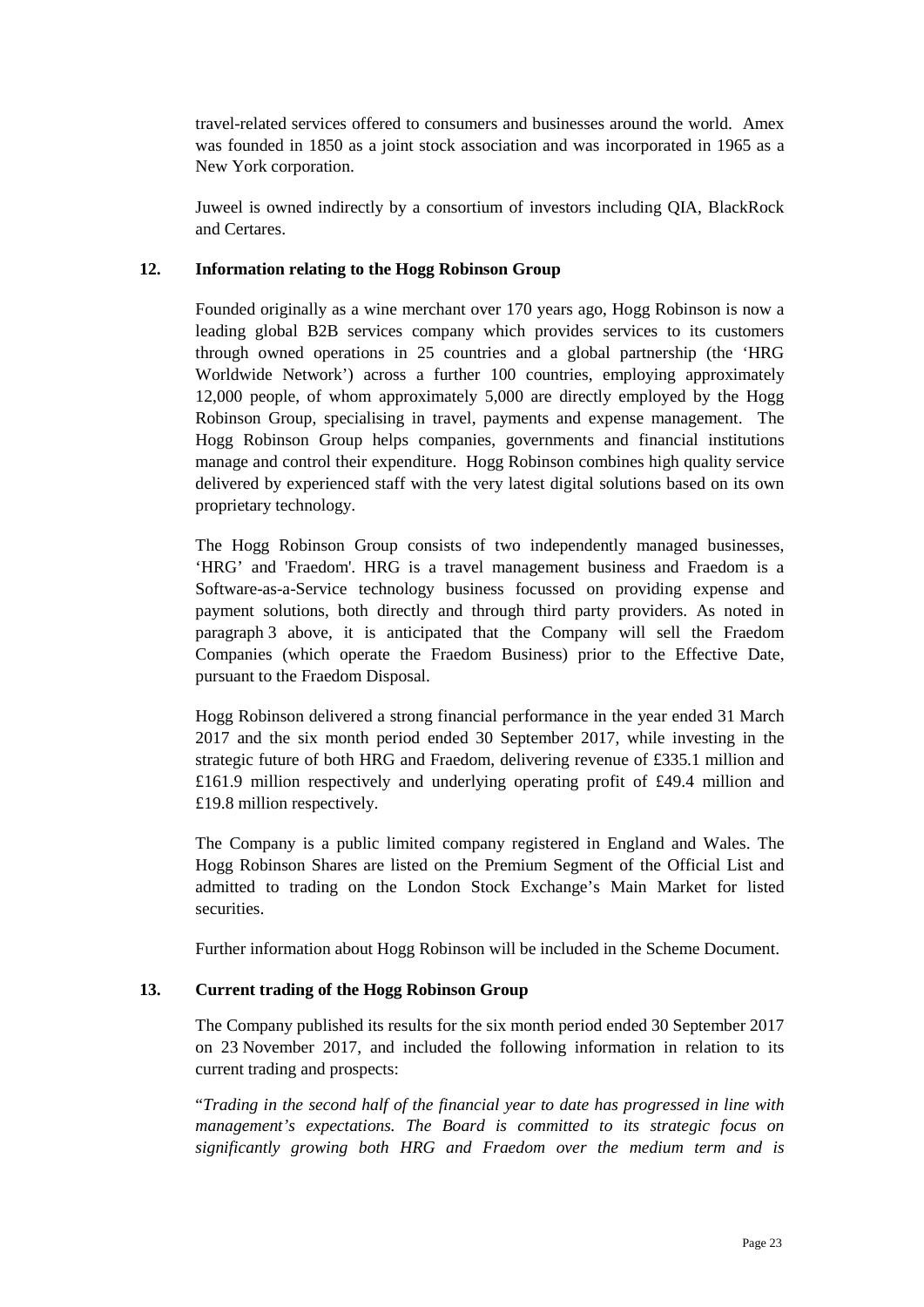*encouraged by the initial results from the investments being made. While mindful that the Group operates in markets that continue to be influenced by ongoing macroeconomic and geopolitical uncertainties, the Board believes the Group will deliver a full-year performance in line with its expectations*."

There has been no significant change to the current trading and prospects of the Hogg Robinson Group since the date of that statement.

#### **14. Hogg Robinson Profit Forecast**

On 24 May 2017, the Hogg Robinson Group announced its preliminary results for the financial year ended 31 March 2017 (the "FY17 Preliminary Results Announcement"). Page 2 of the FY17 Preliminary Results Announcement stated the following:

"*The Board believes the benefits [of the strategic investments] will be significant, resulting in a 3-year Group revenue CAGR of more than 4% with underlying operating profit margin targeted to exceed 16% in the medium term.*"

The presentation with respect to the FY17 Preliminary Results Announcement defined "medium term" as 3 years.

Taken together, this set a "profit floor" for the year ended 31 March 2020 for the Hogg Robinson Group and therefore constitutes a profit forecast for the purposes of Rule 28 of the Code for the 3-year period to 31 March 2020 (the "Hogg Robinson Profit Forecast").

The Hogg Robinson Profit Forecast was made before the Hogg Robinson Group was approached by GBT or GBT Holdings and, accordingly, the requirements of Rule 28.1(c) of the Code apply in relation to it.

Appendix 4 to this announcement sets out further information in relation to the Hogg Robinson Profit Forecast.

## **15. Financing**

The cash consideration payable by GBT Holdings under the terms of the Acquisition will be funded from existing cash resources of GBT and debt to be provided under the Bridge Credit Agreement arranged by Morgan Stanley Senior Funding, Inc.

It is currently contemplated that the commitments under the Bridge Credit Agreement will be replaced with a long-term senior secured term loan following the Effective Date.

Morgan Stanley, in its capacity as financial adviser to GBT Holdings and GBT, confirms that it is satisfied that resources are available to GBT Holdings to satisfy in full the cash consideration payable under the terms of the Acquisition.

#### **16. Management, employees and business locations**

GBT and GBT Holdings attach great importance to the skills, experience and industry knowledge of the existing strong management and employees of the Hogg Robinson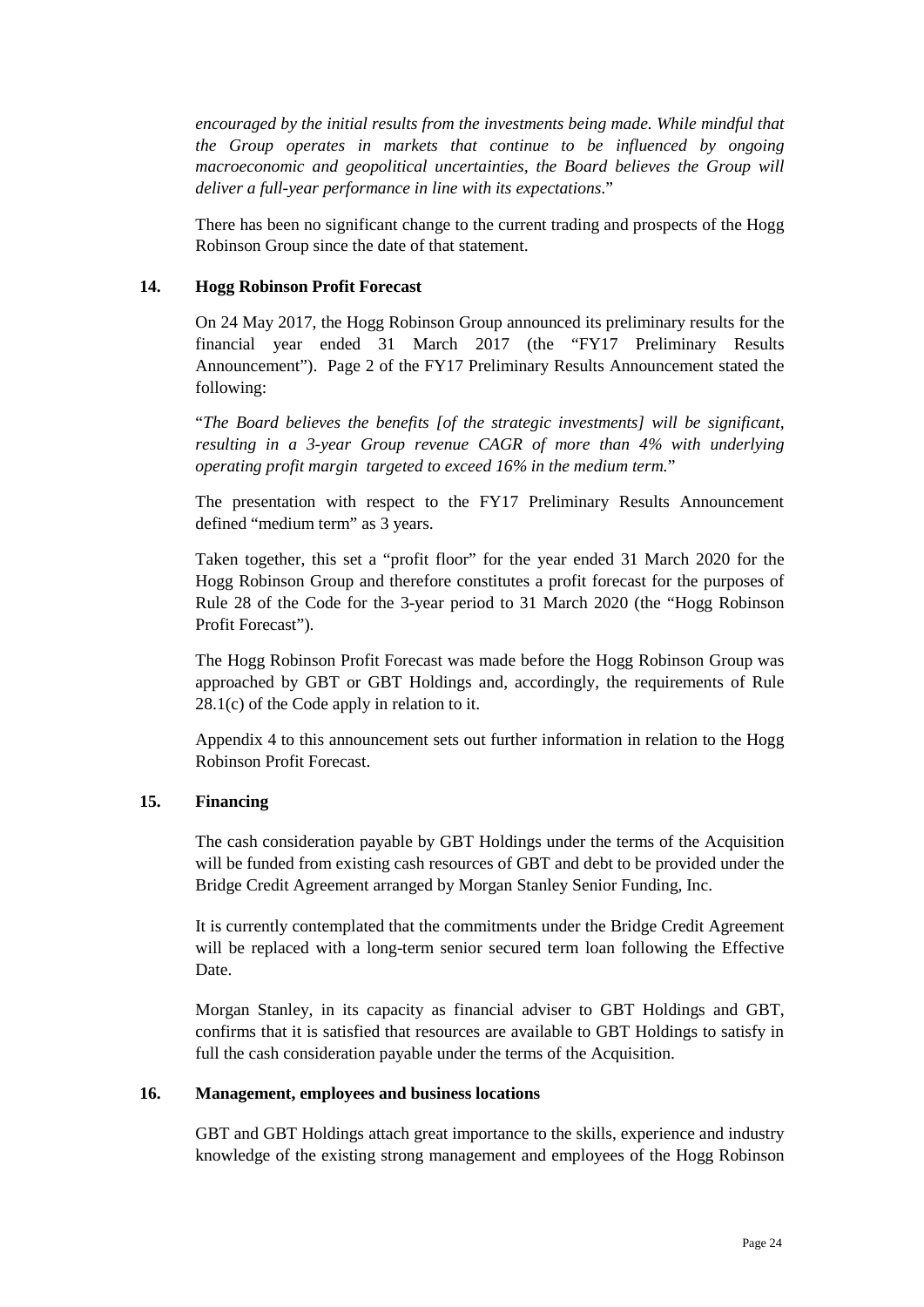Group. They have worked closely with the Hogg Robinson management team to understand the key areas of their strategy and plans for the business. The strategy of the Combined Group that is expected to be pursued following the Effective Date is described at paragraph 7 above.

Given the similar customer focus of the two businesses, GBT expects synergy potential to be substantial. GBT and GBT Holdings therefore recognise that, in order to achieve the expected benefits of the Acquisition, operational and administrative restructuring will be required following the Effective Date. The evaluation work carried out to date on identifying potential synergies has highlighted the potential to remove costs by eliminating duplicative functions and efforts across the Combined Group.

The appropriate measures required to achieve these expected benefits will be assessed further following the Effective Date. However, as a direct result of the Acquisition GBT and GBT Holdings expect an overall potential job reduction of between approximately 6 and 8 per cent. of the total Combined Group full-time equivalent workforce, with headcount reductions expected to be made, in particular, across Corporate, Service Delivery, Commercial, Information Technology and Meetings, Groups and Events within the Combined Group's various locations and geographies.

It is proposed that any headcount reductions would come from across the Combined Group and not solely from the Hogg Robinson workforce. GBT's and GBT Holdings' aim is to retain the best talent from across the Combined Group.

The finalisation and implementation of any restructuring, integration and workforce reductions will be subject to detailed and comprehensive planning, including an assessment of customer retention levels, and to appropriate engagement with stakeholders, including affected employees and any appropriate employee representative bodies, including works councils and trade unions in accordance with the legal obligations of the Combined Group. GBT and GBT Holdings would commence this engagement process long enough before any final decision is taken to implement any job reductions so as to ensure that those legal obligations are complied with

The detailed timing for any workforce reductions can only be confirmed once GBT and GBT Holdings have the opportunity to consult with affected employees and appropriate employee representative bodies, but it is possible that the majority of any job reductions could occur within the first 12 months following the Effective Date.

The job reductions described above are anticipated to be in addition to any business as usual cost and productivity savings implemented by GBT year-on-year. GBT's historical practice has been to seek to achieve such savings by a combination of natural attrition; the termination or non-renewal of independent contractor positions; the redeployment of existing employees into alternative positions as determined by business need (which would have no impact on overall employee headcount); and removing certain positions where that is considered to be appropriate.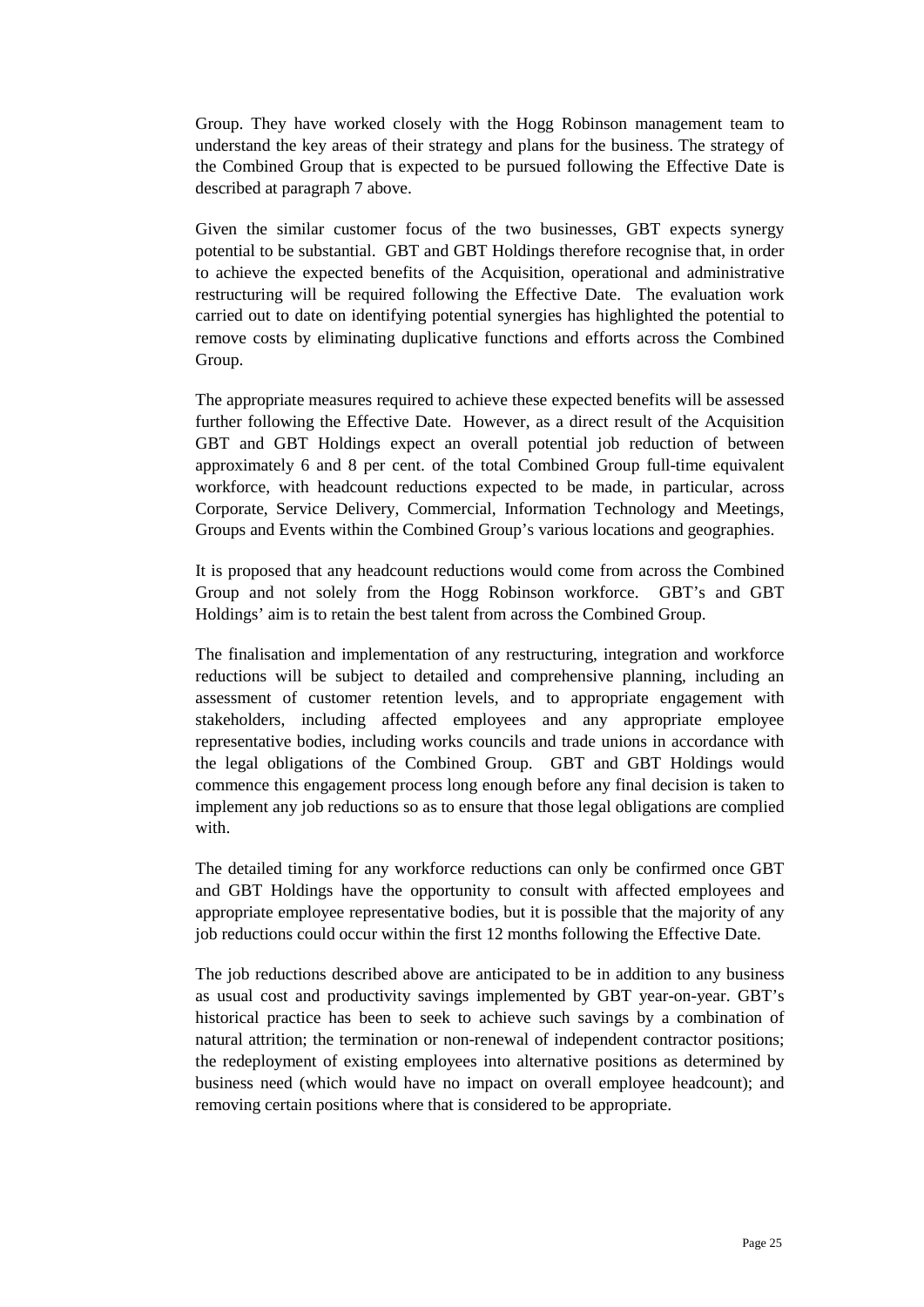The balance of skills and functions of the employees and management of the Hogg Robinson Group is expected to remain very similar to its current state.

Each of GBT and GBT Holdings do not intend to redeploy any of the Hogg Robinson Group's fixed assets or expect to change Hogg Robinson's places of business, including the location of its headquarters.

Following the Effective Date, the existing employment rights, including pension rights of management and employees of the Hogg Robinson Group and the Combined Group will be fully safeguarded in accordance with contractual and statutory requirements. GBT and GBT Holdings do not intend to make any material change in the conditions of employment of the employees and management of the Hogg Robinson Group.

Each of GBT and GBT Holdings is required to state its intentions for any research and development functions of the offeree company. Given the nature of the Company's business, Hogg Robinson has no separate research and development functions.

GBT Holdings does not employ any employees. The directors of GBT Holdings have no intention to make any changes to the management of GBT Holdings or to its headquarters. However, the impact of the Acquisition on the workforce of the Combined Group is described above.

Hogg Robinson management welcomes GBT's and GBT Holdings' commitment to retain the best talent from across the Combined Group.

The Hogg Robinson Directors note that job reductions in the Combined Group are expected to be made. This is regrettable, but the Hogg Robinson Directors recognise that in order to achieve the expected benefits of the Acquisition, operational and administrative restructuring will be required. However, the Hogg Robinson Directors note that final plans are not yet known and welcome the commitment from GBT and GBT Holdings to engage with employee representative bodies as appropriate.

No statements in this paragraph 16 constitute "post-offer undertakings" for the purposes of Rule 19.5 of the Code.

Following the Effective Date, GBT and GBT Holdings may implement cash-based retention schemes, in which the management of Hogg Robinson and other key personnel of the Combined Group may be invited to participate. GBT and GBT Holdings expect that any such schemes would be subject to the achievement of corporate and/or personal performance conditions. However, no proposals have been made regarding the terms of any incentivisation arrangements that may be provided by GBT or GBT Holdings for relevant Hogg Robinson employees or management.

In connection with the Acquisition, on 9 February 2018, the Company and Michele Maher entered into an amendment to Michele Maher's service contract (the "Amended CFO Service Contract") pursuant to which, conditional on shareholder approval (which will be sought at the General Meeting), such service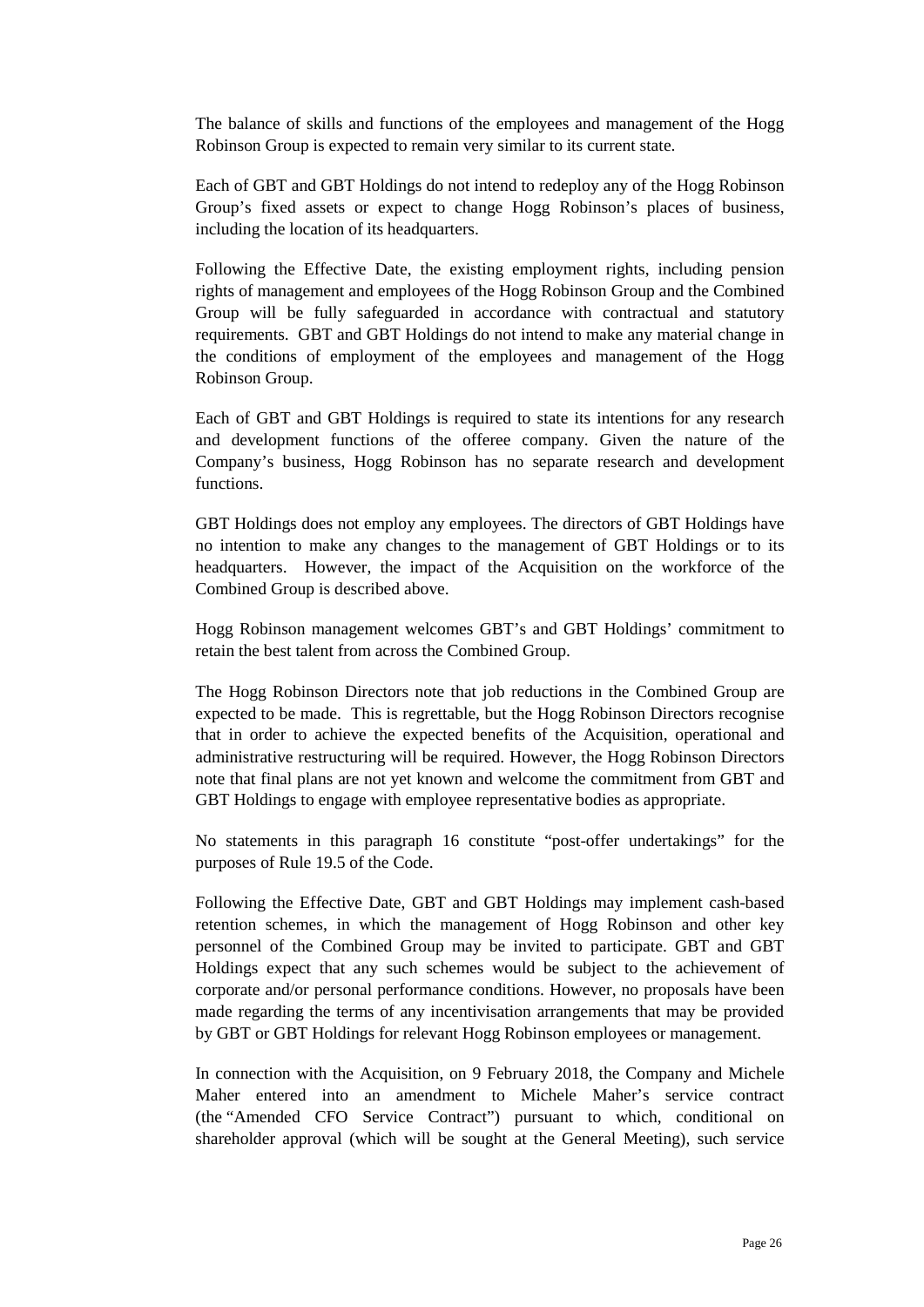contract would include a "liquidated damages" clause. The terms of the "liquidated damages" clause are substantially the same as the liquidated damages clause contained in the service contract of David Radcliffe. If shareholder approval is obtained at the General Meeting, the amendment pursuant to the Amended CFO Service Contract will become effective immediately thereafter. If this amendment is made, Ms Maher would be entitled to receive her full basic salary and benefits for 12 months and an 'on target' bonus payout in the following circumstances: (i) if the Company terminates her service contract within 12 months of the Effective Date (including where she is entitled to regard herself as having been constructively dismissed); or (ii) if Ms Maher gives notice of resignation from her employment within six months of the Effective Date (if the change of control at the Effective Date has resulted in the cessation of her appointment as an officer of a public listed company). For the purposes of Rule 16 of the Code, Rothschild has confirmed that, in its opinion, the terms of the Amended CFO Service Contract are fair and reasonable so far as Hogg Robinson Shareholders are concerned.

The Remuneration Committee has determined (after consultation with GBT) that annual bonuses payable to certain senior employees of the Hogg Robinson Group (including the executive Directors) in respect of the financial year ending 31 March 2018 shall become payable in full at their normal payment date, conditional only on the Court sanctioning the Scheme.

The impact of the Acquisition on the Hogg Robinson Group's employees who participate in the Hogg Robinson Share Schemes, and their ability to acquire Hogg Robinson Shares, is described in paragraph 18 below.

## **17. Pensions**

GBT and GBT Holdings recognise the importance of fulfilling the Hogg Robinson Group's pension obligations and of ensuring that its pension schemes are appropriately funded in accordance with statutory requirements.

The most significant pension scheme operated by the Hogg Robinson Group is the Hogg Robinson UK Pension Scheme, which is a hybrid pension scheme. The defined benefit section of the Hogg Robinson UK Pension Scheme is closed to new entrants and to the future accrual of benefits for existing members. The accrued benefits of members in the defined benefit section continue to be linked to future pensionable salary increases whilst members remain employed by the Hogg Robinson Group and accruing benefits in the defined contribution section of the scheme. GBT and GBT Holdings do not currently plan any change to these benefits.

GBT and GBT Holdings have held amicable and constructive discussions with the trustee of the Hogg Robinson UK Pension Scheme, including with respect to the investment, security and governance arrangements to underpin the future funding. GBT and the trustee have entered into a legally binding Memorandum of Understanding relating to the future funding of the Hogg Robinson UK Pension Scheme. Under the Memorandum of Understanding, GBT has agreed to guarantee all present and future employer obligations in respect of the Hogg Robinson UK Pension Scheme up to a capped amount and to substitute GBT Travel Services UK Limited as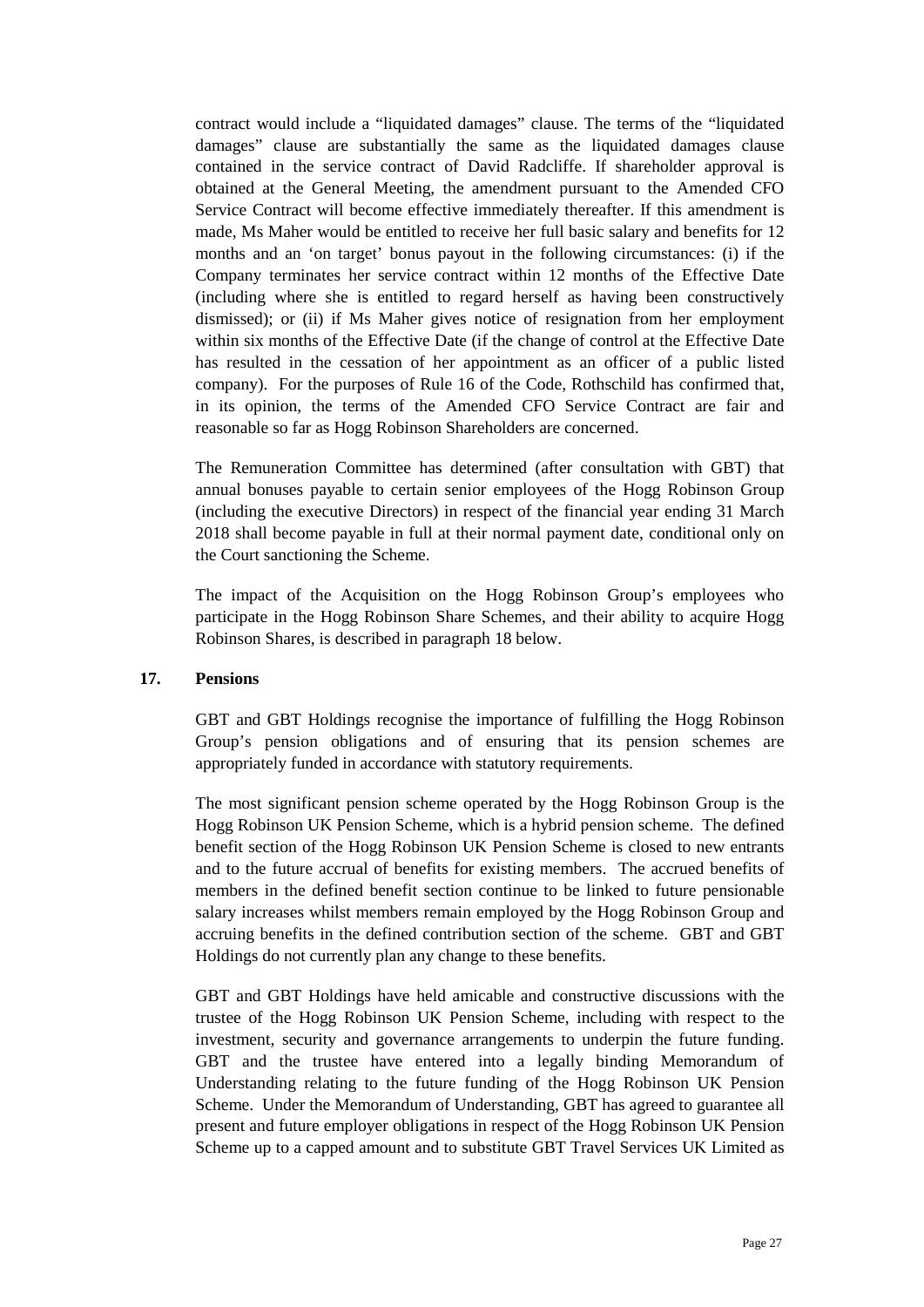the sponsor of the Hogg Robinson UK Pension Scheme. GBT has also agreed to procure that a one-off cash contribution to the Hogg Robinson UK Pension Scheme is made within 5 days of the Effective Date. These commitments have been given in exchange for certain confirmations from the trustee relating to the future funding of the Hogg Robinson UK Pension Scheme.

The UK Pensions Regulator has granted clearance in relation to the Acquisition.

The Hogg Robinson Group also operates pension schemes in other jurisdictions. GBT and GBT Holdings do not currently plan to make any changes to the terms of such schemes.

## **18. Hogg Robinson Share Schemes**

Participants in the Hogg Robinson Share Schemes will be contacted regarding the effect of the Acquisition on their rights and appropriate proposals will be made to such participants in due course.

In summary, having had regard to the performance targets applicable to the outstanding options under the Hogg Robinson PSP, the Remuneration Committee has agreed with GBT and GBT Holdings that such options will, in accordance with the provisions of such plan, vest in full on the date of the Scheme Court Order without any reduction for time pro-rating. Options granted under the Hogg Robinson PSP will be exercisable for six months following the Scheme Court Order.

All options under the Hogg Robinson CSOP are already exercisable and participants will be invited to exercise their options with effect from the Scheme Court Order. Any options under the Hogg Robinson CSOP not exercised on or prior to the date of the Scheme Court Order will lapse.

To the extent they are not already exercisable, options under the Hogg Robinson Sharesave Scheme and the Hogg Robinson International Sharesave Scheme will become exercisable with effect from the Scheme Court Order and will remain exercisable for the following six months, to the extent of a participant's savings made up to the relevant exercise date.

Holders of options under the Hogg Robinson Share Schemes who acquire Hogg Robinson Shares following the Scheme Court Order and prior to the Scheme Record Time will sell their Hogg Robinson Shares to GBT Holdings pursuant to the Scheme on the same terms as other Scheme Shareholders.

Further details of these proposals will be set out in the Scheme Document and in separate letters to be sent to participants in the Hogg Robinson Share Schemes.

# **19. Offer-related Arrangements**

## *Confidentiality arrangements*

GBT and the Company entered into the Confidentiality Agreement pursuant to which GBT undertook, amongst other things, to: (a) keep confidential information relating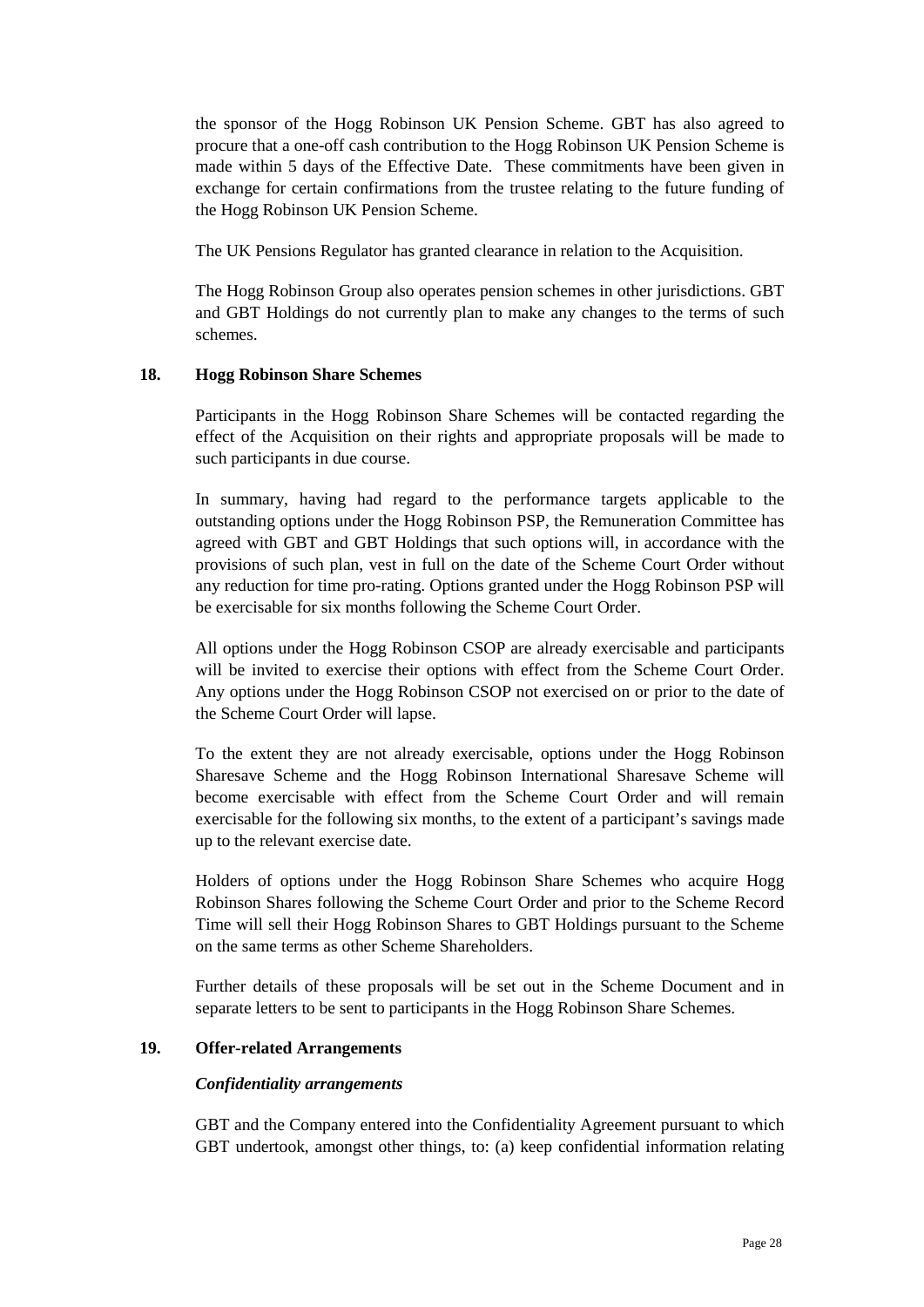to the Acquisition and the Company and not to disclose it to third parties (other than certain permitted parties) unless required by law or regulation; and (b) use the confidential information for the sole purpose of considering, facilitating, advising or seeking advice in relation to or furthering the potential Acquisition. These confidentiality obligations remained in force until 6 December 2017, upon which date GBT and the Company entered into the Second Confidentiality Agreement pursuant to which GBT has undertaken to: (a) keep confidential information relating to the Acquisition and the Company and not to disclose it to third parties (other than certain permitted parties) unless required by law or regulation; and (b) use the confidential information for the sole purpose of considering, facilitating, advising, implementing or seeking advice in relation to or furthering the potential Acquisition. The Second Confidentiality Agreement also contains: (a) standstill obligations in relation to the Hogg Robinson Shares; and (b) provisions pursuant to which GBT has agreed not to solicit certain employees of the Company, in each case, subject to customary carveouts and for a period of 12 months.

In addition, GBT and the Company have entered into the Joint Defense Agreement, the purpose of which is to ensure that the exchange and disclosure of certain commercially sensitive materials relating to the parties and between their respective legal counsel preserves the confidentiality and commercial sensitivity of such materials and does not result in a waiver of any privilege, right or immunity that might otherwise be available.

## *Co-operation Agreement*

GBT Holdings and the Company have entered into the Co-operation Agreement pursuant to which: (i) GBT Holdings has undertaken to co-operate with the Company in providing it with necessary information and assistance in connection with preparation of the Scheme Document; (ii) GBT Holdings and the Company have agreed to take actions necessary to implement certain proposals in relation to Hogg Robinson Share Schemes; and (iii) GBT Holdings has agreed to use reasonable endeavours to procure the satisfaction of the Conditions, as soon as reasonably practicable and, without prejudice thereto, to use reasonable endeavours to secure the regulatory clearances and authorisations to satisfy such conditions and GBT Holdings and the Company have agreed to co-operate and provide each other with reasonable information, assistance and access in relation to the filing, submission and notification of such regulatory clearances and authorisations.

The Co-operation Agreement will terminate in certain circumstances, including if: (a) the Hogg Robinson Directors withdraw or modify or qualify their recommendation of the Acquisition in a way that is material and adverse in the context of the Acquisition; (b) a competing proposal is recommended by the Hogg Robinson Directors or completes, becomes effective, or is declared or becomes unconditional in all respects; (c) the Acquisition is withdrawn or lapses (other than as a result of GBT Holdings switching to a Takeover Offer to acquire the issued and to be issued share capital of the Company, or where such withdrawal or lapse is followed by an announcement by GBT Holdings or a person acting in concert with GBT Holdings of a firm intention to implement an offer on substantially the same or improved terms); or (d) the Effective Date has not occurred on or before the Long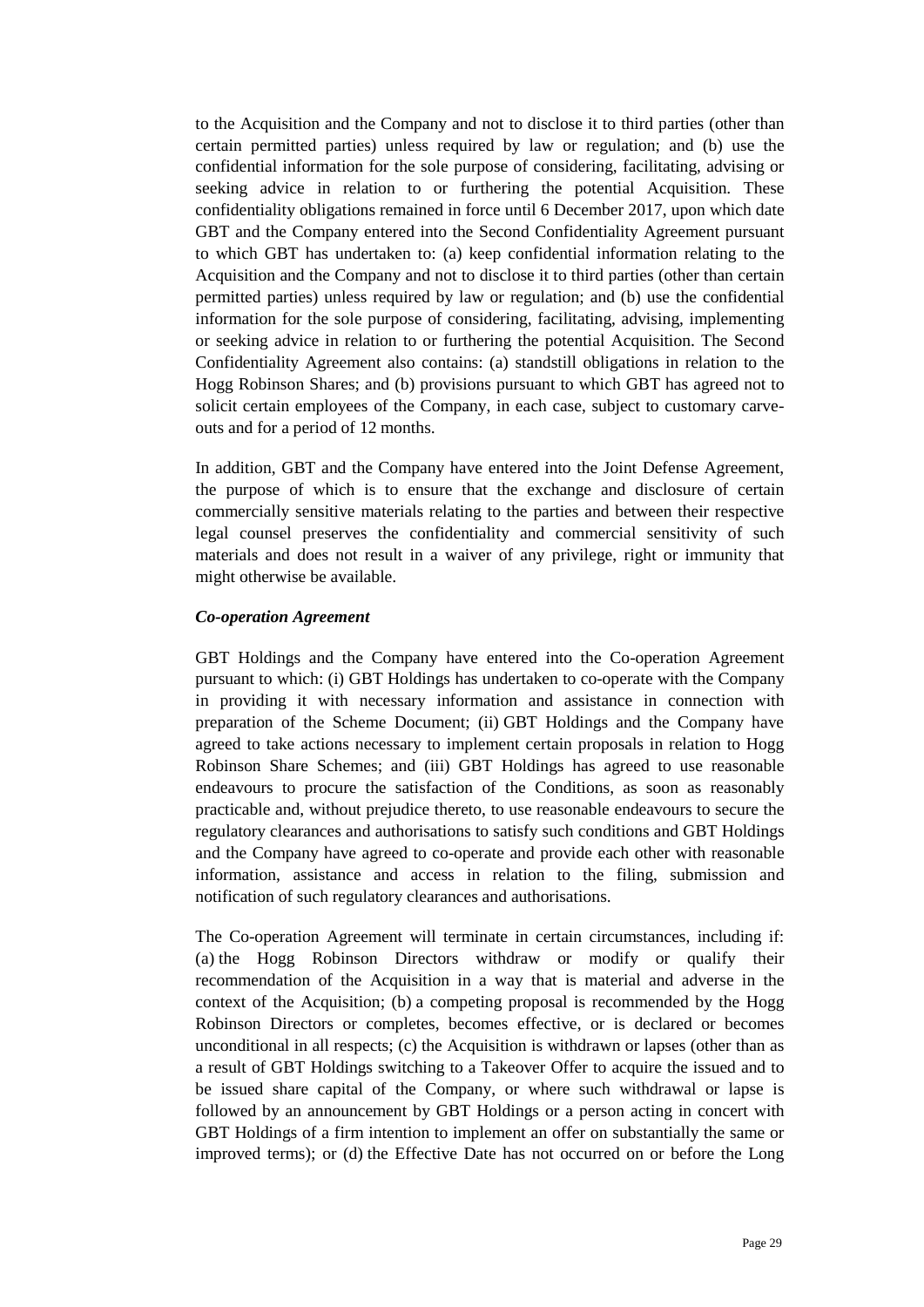Stop Date (or such later date as GBT Holdings and the Company may agree and the Panel and the Court may allow).

The Co-operation Agreement also contains provisions that apply in respect of the Hogg Robinson Share Schemes and certain other employee matters.

## *Memorandum of Understanding*

GBT and the trustee have entered into a legally binding Memorandum of Understanding relating to the future funding of the Hogg Robinson UK Pension Scheme and the investment, security and governance arrangements to underpin the future funding. Under the Memorandum of Understanding, GBT has agreed to guarantee all present and future employer obligations in respect of the Hogg Robinson UK Pension Scheme up to a capped amount and to substitute GBT Travel Services UK Limited as the sponsor of the Hogg Robinson UK Pension Scheme. GBT has also agreed to procure that a one-off cash contribution of  $\text{\pounds}25$  million is paid to the Hogg Robinson UK Pension Scheme within 5 days of the Effective Date. These commitments have been given in exchange for certain confirmations from the trustee relating to the future funding of the Hogg Robinson UK Pension Scheme.

# **20. Structure of the Acquisition**

It is intended that the Acquisition will be implemented by way of a Court-sanctioned scheme of arrangement between Hogg Robinson and the Scheme Shareholders under Part 26 of the Companies Act. The procedure involves, among other things, an application by Hogg Robinson to the Court to sanction the Scheme, in consideration for which the Scheme Shareholders will receive cash on the basis described in paragraph 2 above. The purpose of the Scheme is to provide for GBT Holdings to become the owner of the entire issued and to be issued share capital of the Company.

# **21. Conditions**

The Acquisition is subject to satisfaction (or, if applicable, waiver) of the European Commission clearance (or the Competition and Markets Authority, the German Federal Cartel Office, and the Austrian Federal Competition Authority clearances, as applicable), the United States Hart-Scott-Rodino Antitrust Improvements Act clearance, the Russian Federal Antimonopoly Service clearances, (together the "Clearance Conditions") and all General Third Party clearances, as set out in Appendix 1 to this announcement.

The Acquisition is also conditional upon, on or following the date of this announcement: (i) Hogg Robinson not having undertaken any direct or indirect disposal, sale or other transfer of, or any part of, the Fraedom Business (and no agreement having been entered into to do so) other than in accordance with the terms and conditions of the Fraedom SPA (as entered into at the time of this announcement); and (ii) the Fraedom SPA not having been amended, varied, supplemented or restated in any material respect (howsoever effected) following this announcement (together, the "Fraedom Condition").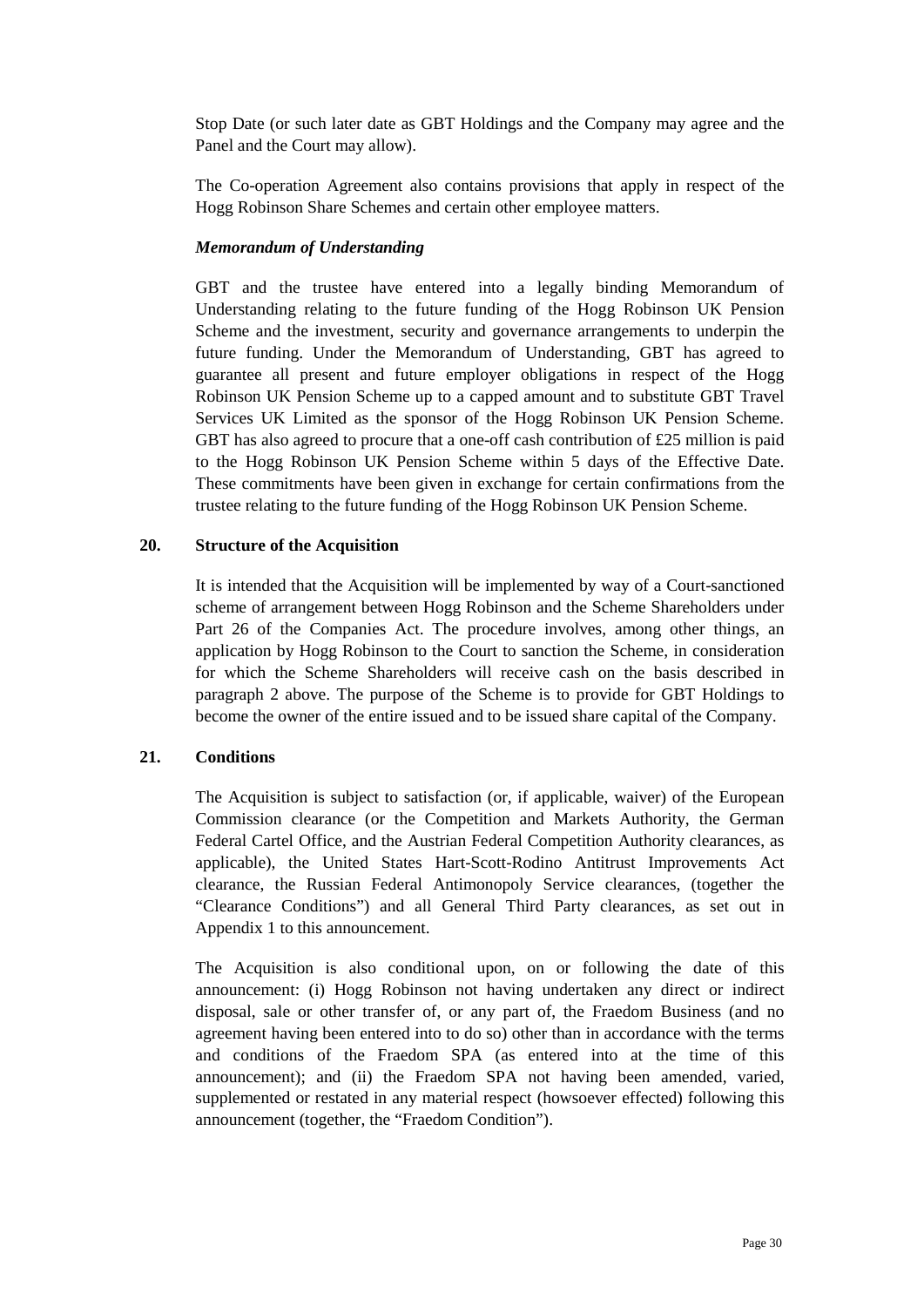For the avoidance of doubt, each Clearance Condition and the Fraedom Condition are considered by GBT Holdings to be material in the context of the Acquisition. The Company acknowledges that, in the event that any Clearance Condition or the Fraedom Condition are not satisfied or, where permitted, waived, by the Long Stop Date, GBT Holdings may (with the consent of the Panel) be entitled to treat the Acquisition as having lapsed.

In addition, the Scheme is subject to the Conditions and certain further terms referred to in Appendix 1 to this announcement and to be set out in the Scheme Document, and will only become effective if, among other things, the following events occur on or before 9 November 2018 (the "Long Stop Date"), or such later date as GBT Holdings and the Company may agree and the Panel and the Court may allow:

- (i) a resolution to approve the Scheme is passed by a majority in number of the Scheme Shareholders present and voting (and entitled to vote), either in person or by proxy, at the Court Meeting, representing 75 per cent. or more in value of the Scheme Shares held by those Scheme Shareholders;
- (ii) the Special Resolution necessary to implement the Scheme is passed by Hogg Robinson Shareholders present and voting (and entitled to vote), either in person or by proxy at the General Meeting representing at least 75 per cent. of the votes cast at the General Meeting;
- (iii) the Scheme is sanctioned by the Court (with or without modification, on terms agreed by GBT Holdings and Hogg Robinson); and
- (iv) a copy of the Scheme Court Order is delivered to the Registrar of Companies.

Upon the Scheme becoming effective: (i) it will be binding on all Scheme Shareholders, irrespective of whether or not they attended or voted at the Court Meeting or the General Meeting (and if they attended and voted, whether or not they voted in favour); and (ii) share certificates in respect of Hogg Robinson Shares will cease to be valid and entitlements to Hogg Robinson Shares held within the CREST system will be cancelled.

If the Scheme does not become effective on or before the Long Stop Date (or such later date as GBT Holdings and the Company may agree and the Panel and the Court may allow), it will lapse and the Acquisition will not proceed.

The Scheme Document will include full details of the Scheme, together with notices of the Court Meeting and the General Meeting. The Scheme Document will also contain the expected timetable for the Acquisition, and will specify the necessary actions to be taken by Hogg Robinson Shareholders. The Scheme Document and the Forms of Proxy accompanying the Scheme Document will be posted to Hogg Robinson Shareholders and, for information only, participants in the Hogg Robinson Share Schemes and persons with information rights, as soon as practicable and, in any event, within 28 days of this announcement (or on such later date as may be agreed by GBT Holdings and Hogg Robinson with the consent of the Panel). Subject, amongst other things, to the satisfaction or waiver of the Conditions, it is expected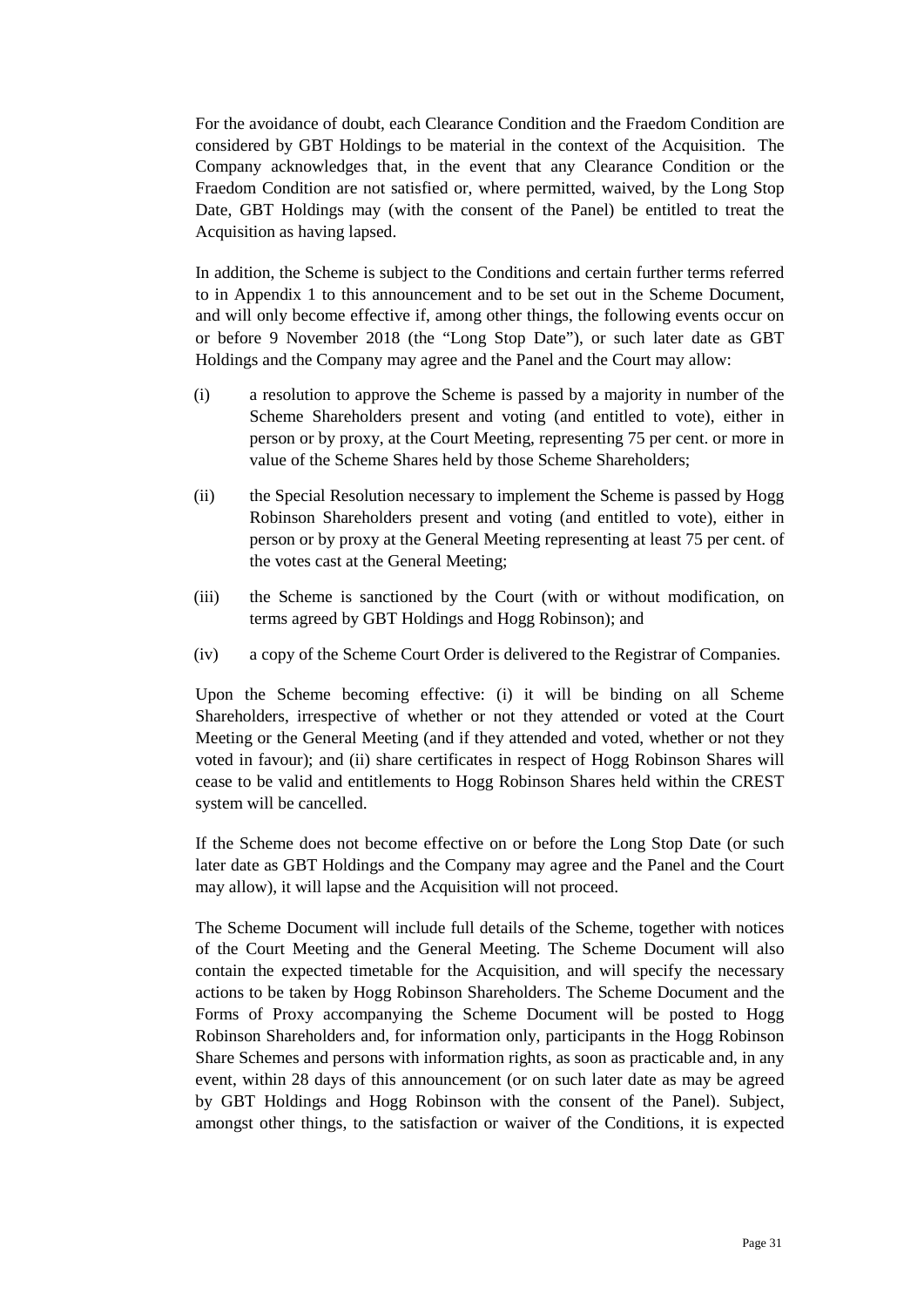that the Court Meeting and the General Meeting will take place in March 2018 and that the Scheme will become effective in the second quarter of 2018.

#### **22. De-listing and re-registration**

It is currently anticipated that dealings in Hogg Robinson Shares will be suspended at 6.00 p.m. London time on the business day prior to the Effective Date. It is further intended that an application will be made to the UK Listing Authority for the cancellation of the listing of the Hogg Robinson Shares on the Official List and to the London Stock Exchange for the cancellation of trading of the Hogg Robinson Shares on the London Stock Exchange's Main Market for listed securities, in each case to take effect on or promptly following the Effective Date.

Following the Scheme becoming effective, the Company will be re-registered as a private company under the relevant provisions of the Companies Act.

## **23. Disclosure of interests in Hogg Robinson relevant securities**

Except for the irrevocable undertakings referred to in paragraph 8 above, as at the Latest Practicable Date, neither GBT Holdings, nor any of the directors of GBT Holdings or any member of the GBT Group, nor, so far as the directors of GBT Holdings are aware, any person acting in concert with GBT Holdings for the purposes of the Acquisition had any interest in, right to subscribe for, or had borrowed or lent any Hogg Robinson Shares or securities convertible or exchangeable into Hogg Robinson Shares, nor did any such person have any short position (whether conditional or absolute and whether in the money or otherwise), including any short position under a derivative, any agreement to sell or any delivery obligation or right to require another person to take delivery, or any dealing arrangement of the kind referred to in Note 11 of the definition of acting in concert in the Code, in relation to Hogg Robinson Shares or in relation to any securities convertible or exchangeable into Hogg Robinson Shares.

In the interests of secrecy prior to this announcement, GBT Holdings has not made any enquiries in respect of the matters referred to in this paragraph of certain parties who may be presumed or deemed by the Panel to be acting in concert with GBT Holdings for the purposes of the Scheme. Enquiries of such parties will be made as soon as practicable following the date of this announcement and any disclosure in respect of such parties will be included in the Scheme Document.

#### **24. Overseas Shareholders**

The availability of the Acquisition and the distribution of this announcement to Hogg Robinson Shareholders who are not resident in the UK may be affected by the laws of the relevant jurisdiction. Such persons should inform themselves of, and observe, any applicable legal or regulatory requirements of their jurisdiction. Hogg Robinson Shareholders who are in any doubt regarding such matters should consult an appropriate independent professional adviser in the relevant jurisdiction without delay.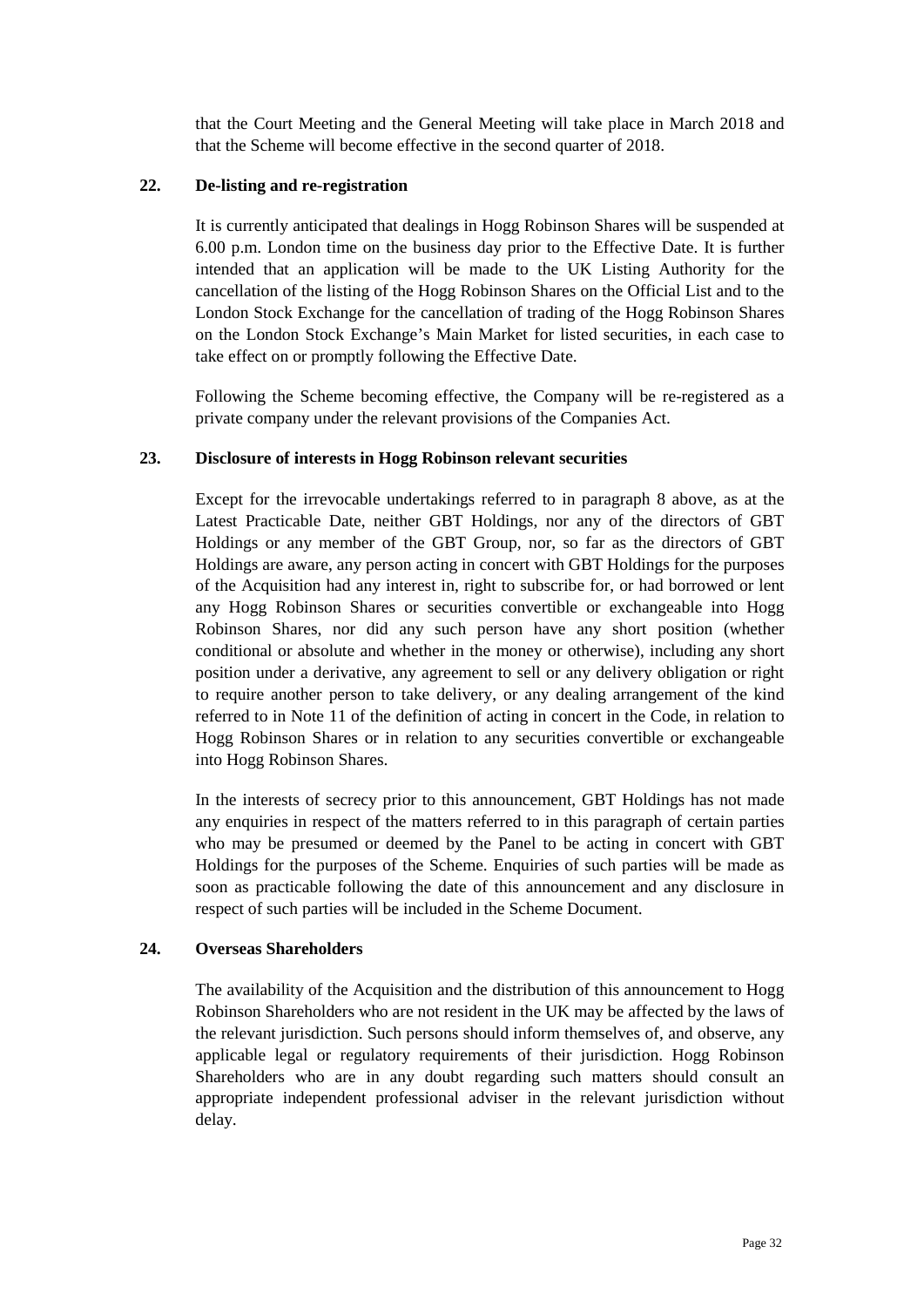This announcement does not constitute an offer for sale for any securities or an offer or an invitation to purchase any securities. Hogg Robinson Shareholders are advised to read carefully the Scheme Document and related Forms of Proxy once these have been dispatched.

## **25. Hogg Robinson issued share capital**

In accordance with Rule 2.9 of the Code, the Company confirms that (as at the Latest Practicable Date) it has 327,617,302 Hogg Robinson Shares in issue. The International Securities Identification Number for Hogg Robinson Shares is GB00B1CM8S45.

# **26. Documents published on a website**

Copies of the following documents will, by no later than 12 noon (London time) on the day following this announcement, be published on Hogg Robinson's website (www.hoggrobinson.com) and on GBT Holdings' website (www.amexglobalbusinesstravel.com/news) until after completion of the Acquisition:

- (i) the irrevocable undertakings referred to in paragraph 8 above and summarised in Appendix 3 to this announcement;
- (ii) the documents relating to the financing of the Scheme referred to in paragraph 15 above;
- (iii) the Confidentiality Agreement;
- (iv) the Second Confidentiality Agreement;
- (v) the Joint Defense Agreement;
- (vi) the Co-operation Agreement;
- (vii) the Memorandum of Understanding;
- (viii) the Amended CFO Service Contract;
- (ix) the Fraedom SPA; and
- (x) this announcement.

## **27. General**

The Acquisition will be subject to the Conditions and certain further terms set out in Appendix 1 and the further terms and conditions to be set out in the Scheme Document, when issued.

GBT Holdings reserves the right to elect (subject to the consent of the Panel) in accordance with the Co-operation Agreement to implement the Acquisition by way of a Takeover Offer for the entire issued and to be issued share capital of Hogg Robinson not already held by GBT Holdings as an alternative to the Scheme. In such an event, the Takeover Offer will be implemented on the same terms subject to appropriate amendments, including an acceptance condition set at 90 per cent. of the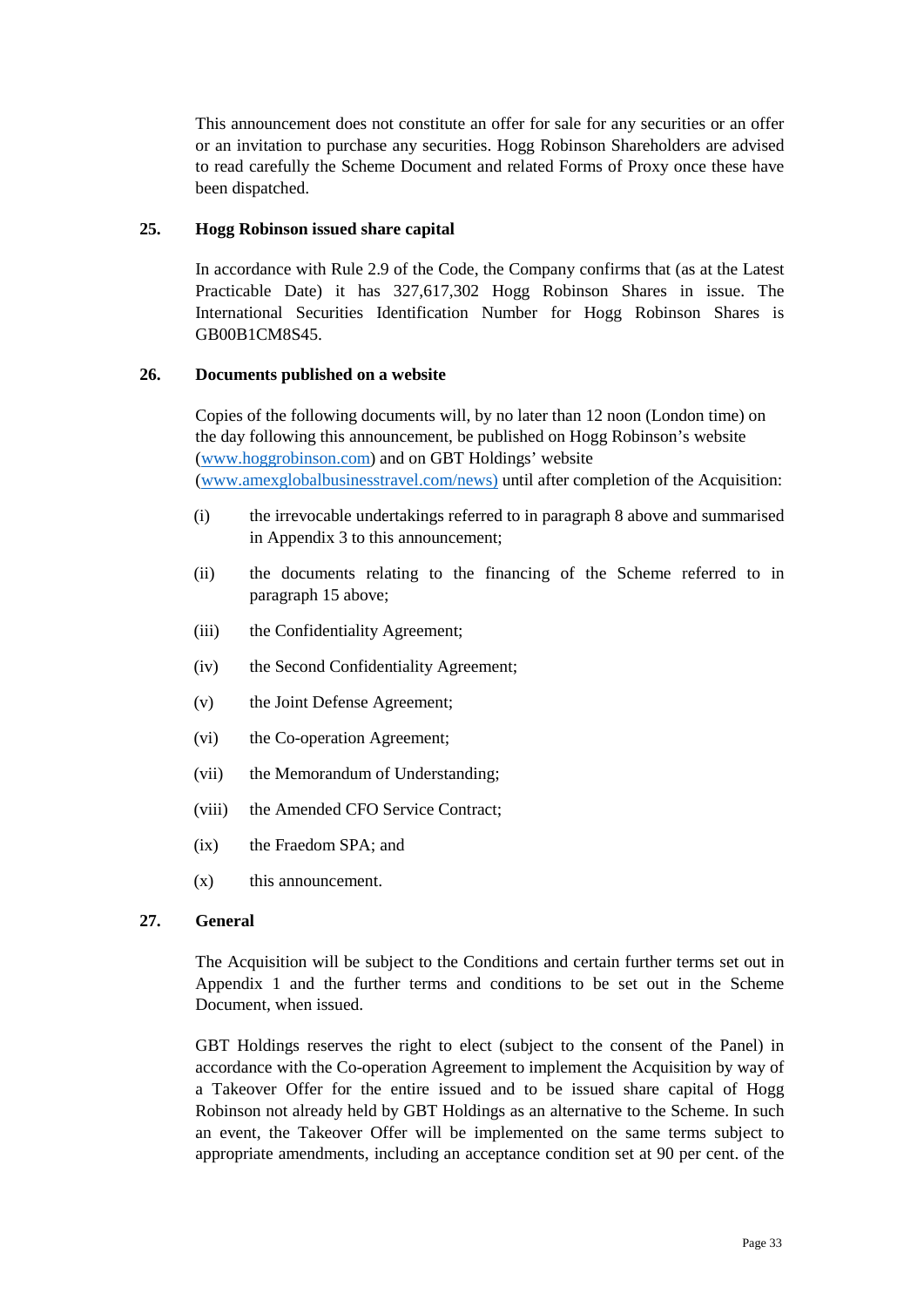shares to which such Takeover Offer relates (or such other percentage (being more than 50 per cent.) as GBT Holdings may decide (subject to the Panel's consent)), so far as applicable, as those which would apply to the Scheme.

If the Acquisition is effected by way of a Takeover Offer and such Takeover Offer becomes or is declared unconditional in all respects and sufficient acceptances are received, GBT Holdings intends to: (i) make a request to the UK Listing Authority to cancel the listing of the Hogg Robinson Shares from the Official List; (ii) make a request to the London Stock Exchange to cancel trading in Hogg Robinson Shares on its Main Market for listed securities; and (iii) exercise its rights (if applicable) to apply the provisions of Chapter 3 of Part 28 of the Companies Act to acquire compulsorily the remaining Hogg Robinson Shares in respect of which the Takeover Offer has not been accepted.

The Scheme will be governed by English law and will be subject to the jurisdiction of the courts of England and Wales. The Scheme will be subject to the applicable requirements of the Code, the Panel, the London Stock Exchange, the FCA and the UK Listing Authority.

The bases and sources of certain financial information contained in this announcement are set out in Appendix 2 to this announcement. Certain terms used in this announcement are defined in Appendix 5 to this announcement.

#### **Enquiries**

#### **GBT**

| Martin Ferguson                                          | $+44\,7780\,225\,665$ |
|----------------------------------------------------------|-----------------------|
| <b>Hogg Robinson</b>                                     |                       |
| David Radcliffe                                          | +44 12 5631 2600      |
| Michele Maher                                            | $+44$ 12 5631 2600    |
| <b>Morgan Stanley (GBT's financial adviser)</b>          |                       |
| Laurence Hopkins                                         | $+442074258000$       |
| <b>Usman Akram</b>                                       | $+442074258000$       |
| Rothschild (Hogg Robinson's financial adviser)           |                       |
| Ravi Gupta                                               | $+442072805000$       |
| <b>Edward Duckett</b>                                    | $+442072805000$       |
| <b>Investec (Hogg Robinson's joint corporate broker)</b> |                       |
| Sara Hale                                                | +44 20 7597 5970      |
| Rob Baker                                                | $+44$ 20 7597 5970    |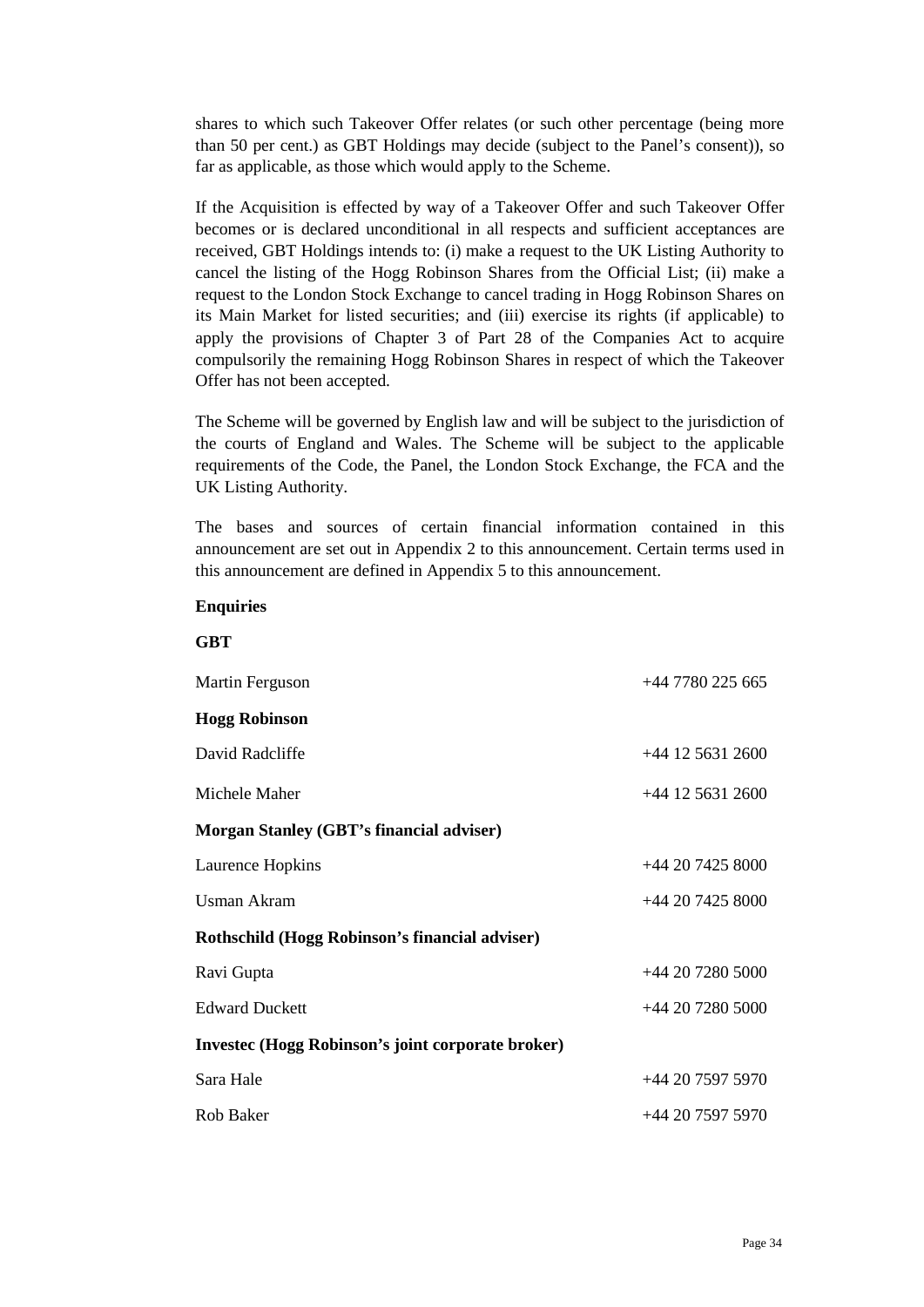| Nicola McGowan                                     | $+442072513801$ |
|----------------------------------------------------|-----------------|
| Guy Lamming                                        | $+442072513801$ |
| <b>FTI Consulting (Hogg Robinson's PR adviser)</b> |                 |
| John Waples                                        | $+442037271340$ |
| Alex Le May                                        | $+442037271340$ |

Macfarlanes LLP is acting for Hogg Robinson in connection with the Acquisition and Freshfields Bruckhaus Deringer LLP is acting for GBT and GBT Holdings in connection with the Acquisition.

## *Further information*

*This announcement is not intended to and does not constitute, or form part of, an offer, invitation or the solicitation of an offer to purchase, otherwise acquire, subscribe for, sell or otherwise dispose of any securities, or the solicitation of any vote or approval in any jurisdiction, pursuant to the Acquisition or otherwise, nor shall there be any sale, issuance or transfer of securities of Hogg Robinson in any jurisdiction in contravention of applicable law. The Acquisition will be made solely on the terms to be set out in the Scheme Document, which will contain the full terms and conditions of the Acquisition including details of how to vote in respect of the Acquisition. Any vote in respect of the Scheme or other response in relation to the Acquisition should be made only on the basis on the information contained in the Scheme Document. Hogg Robinson Shareholders are advised to read carefully the Scheme Document and related Forms of Proxy once these have been dispatched.* 

*Please be aware that addresses, electronic addresses and certain other information provided by Hogg Robinson Shareholders, persons with information rights and other relevant persons for the receipt of communications from Hogg Robinson may be provided to GBT Holdings during the Offer Period, as required under Section 4 of Appendix 4 to the Code, to comply with Rule 2.11(c).* 

*Morgan Stanley, which is authorised and regulated in the UK by the FCA, is acting exclusively for GBT Holdings and GBT and no-one else in connection with the Acquisition and will not be responsible to anyone other than GBT Holdings and GBT for providing the protections afforded to clients of Morgan Stanley nor for providing advice in relation to the Acquisition or any other matters referred to in this announcement.* 

*Rothschild, which is authorised and regulated in the UK by the FCA, is acting exclusively for Hogg Robinson and no-one else in connection with the Acquisition and will not be responsible to anyone other than Hogg Robinson for providing the*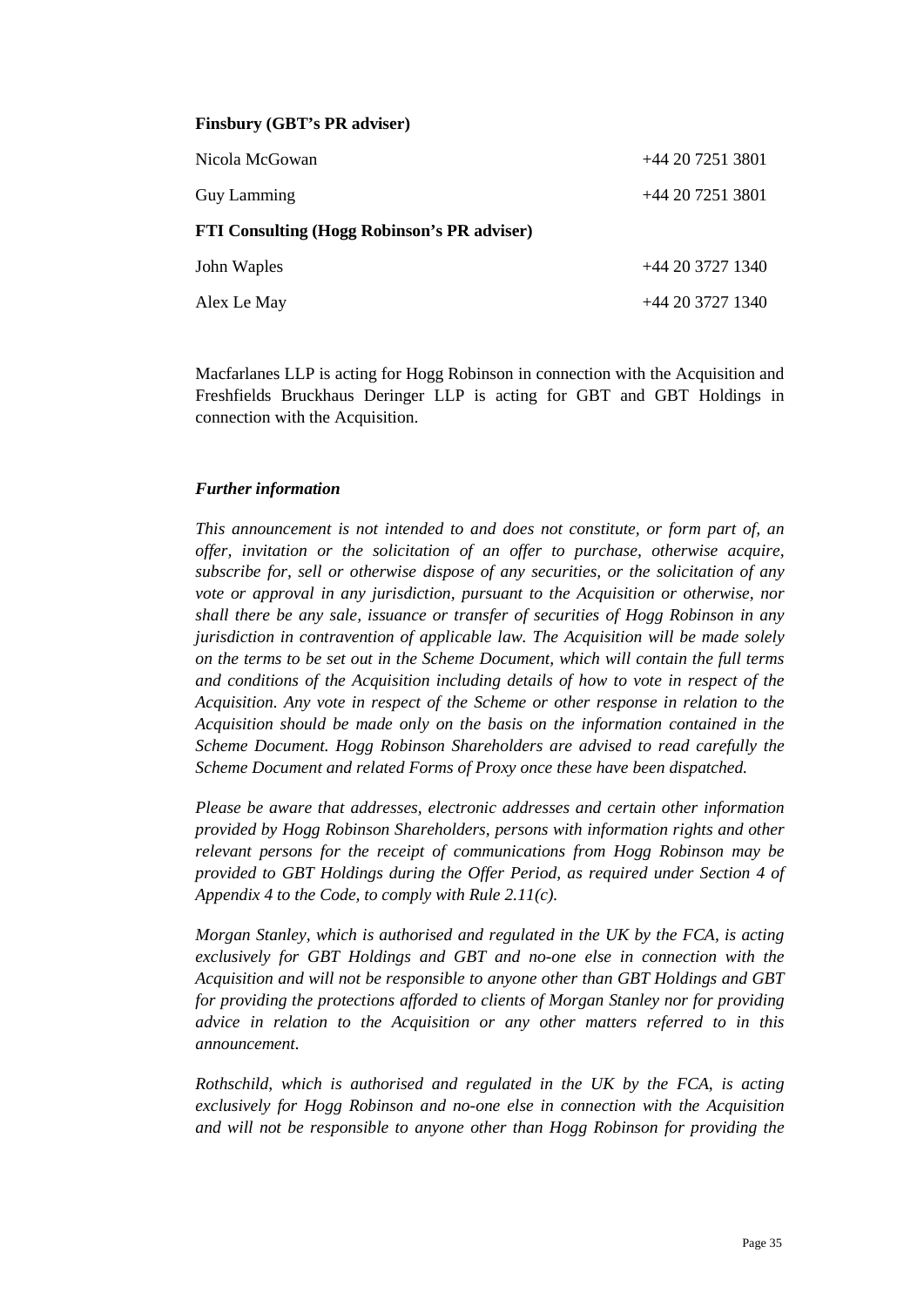*protections afforded to clients of Rothschild nor for providing advice in relation to the Acquisition or any other matters referred to in this announcement.* 

*Investec, which is authorised by the Prudential Regulation Authority and regulated in the UK by the FCA and the Prudential Regulation Authority, is acting exclusively for Hogg Robinson and for no-one else in connection with the matters set out in this announcement and will not regard any other person as its client in relation to the matters referred to in this announcement and will not be responsible to anyone other than Hogg Robinson for providing the protections afforded to clients of Investec nor for providing advice in relation to the Acquisition or any other matter or arrangement referred to in this announcement.* 

*Peel Hunt, which is authorised and regulated in the UK by the FCA, is acting exclusively for Hogg Robinson and for no-one else in connection with the matters set out in this announcement and will not regard any other person as its client in relation to the matters referred to in this announcement and will not be responsible to anyone other than Hogg Robinson for providing the protections afforded to clients of Peel Hunt nor for providing advice in relation to the Acquisition or any other matter or arrangement referred to in this announcement.*

#### *Overseas jurisdictions*

*The release, publication or distribution of this announcement in or into jurisdictions other than the UK may be restricted by law and therefore any persons who are subject to the law of any jurisdiction other than the UK should inform themselves about, and observe, any applicable legal or regulatory requirements. In particular the ability of persons who are not resident in the UK, to vote their Hogg Robinson Shares with respect to the Scheme at the Court Meeting and/or the General Meeting or to appoint another person as proxy to vote at the Court Meeting and/or the General Meeting on their behalf, may be affected by the laws of the relevant jurisdictions in which they are located. Any failure to comply with the applicable restrictions may constitute a violation of the securities laws of any such jurisdiction. To the fullest extent permitted by applicable law, the companies and persons involved in the Acquisition disclaim any responsibility or liability for the violation of such restrictions by any person. This announcement has been prepared for the purposes of complying with English law and the Code and the information disclosed may not be the same as that which would have been disclosed if this announcement had been prepared in accordance with the laws of jurisdictions outside of England.* 

*Copies of this announcement and formal documentation relating to the Acquisition will not be and must not be, mailed or otherwise forwarded, distributed or sent in, into or from any Restricted Jurisdiction or any jurisdiction where to do so would violate the laws of that jurisdiction and persons receiving such documents (including custodians, nominees and trustees) must not mail or otherwise forward, distribute or send them in or into or from any Restricted Jurisdiction. Doing so may render invalid any related purported vote in respect of the Acquisition. If the Acquisition is implemented by way of Takeover Offer (unless otherwise permitted by applicable law or regulation), the Takeover Offer may not be made, directly or indirectly, in or into or by use of the mails or any other means or instrumentality (including, without*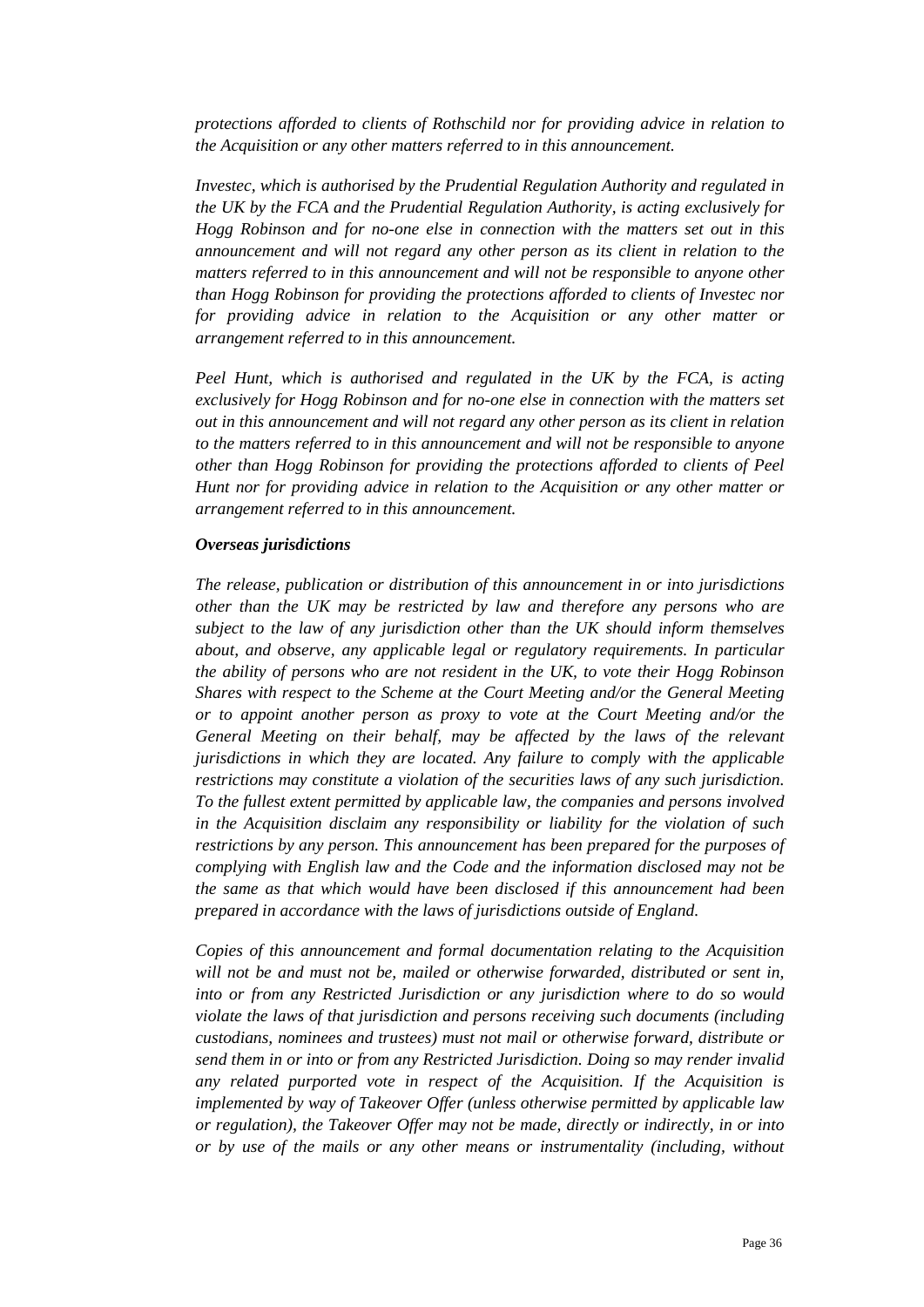*limitation, facsimile, email or other electronic transmission, telex or telephone) of interstate or foreign commerce of, or any facility of a national, state or other securities exchange of any Restricted Jurisdiction and the Takeover Offer will not be capable of acceptance by any such use, means, instrumentality or facilities or from within any Restricted Jurisdiction.* 

*Further details in relation to Overseas Shareholders will be contained in the Scheme Document.* 

#### *Additional information for US investors*

*The Acquisition is being made to acquire the securities of an English company by means of a scheme of arrangement provided for under English law. A transaction effected by means of a scheme of arrangement is not subject to the tender offer rules under the US Exchange Act. Accordingly, the Scheme will be subject to disclosure requirements and practices applicable in the UK to schemes of arrangement, which are different from the disclosure requirements of the US tender offer rules. The financial information included in this announcement and the Scheme documentation has been or will have been prepared in accordance with IFRS and thus may not be comparable to financial information of US companies or companies whose financial statements are prepared in accordance with generally accepted accounting principles in the US. If GBT Holdings exercises its right to implement the acquisition of Hogg Robinson Shares by way of a Takeover Offer, such offer will be made in compliance with applicable US securities laws and regulations.* 

*The receipt of cash pursuant to the Acquisition by a US holder as consideration for the transfer of its Scheme Shares pursuant to the Scheme will likely be a taxable transaction for US federal income tax purposes and under applicable US state and local tax laws. Each Hogg Robinson Shareholder is urged to consult his independent professional adviser immediately regarding the tax consequences of the Acquisition applicable to him.* 

*It may be difficult for US holders to enforce their rights and claims arising out of the US federal securities laws, since GBT Holdings and Hogg Robinson are located in countries other than the US, and some or all of their officers and directors may be residents of countries other than the US. US holders may not be able to sue a non-US company or its officers or directors in a non-US court for violations of US securities laws. Further, it may be difficult to compel a non-US company and its affiliates to subject themselves to a US court's judgement.* 

*In accordance with normal UK practice and pursuant to Rule 14e-5(b) of the US Exchange Act, GBT Holdings or its nominees, or its brokers (acting as agents), may from time to time make certain purchases of, or arrangements to purchase, Hogg Robinson Shares outside of the US, other than pursuant to the Acquisition, until the date on which the Acquisition and/or Scheme becomes effective, lapses or is otherwise withdrawn. These purchases may occur either in the open market at prevailing prices or in private transactions at negotiated prices. Any information about such purchases will be disclosed as required in the UK, will be reported to a*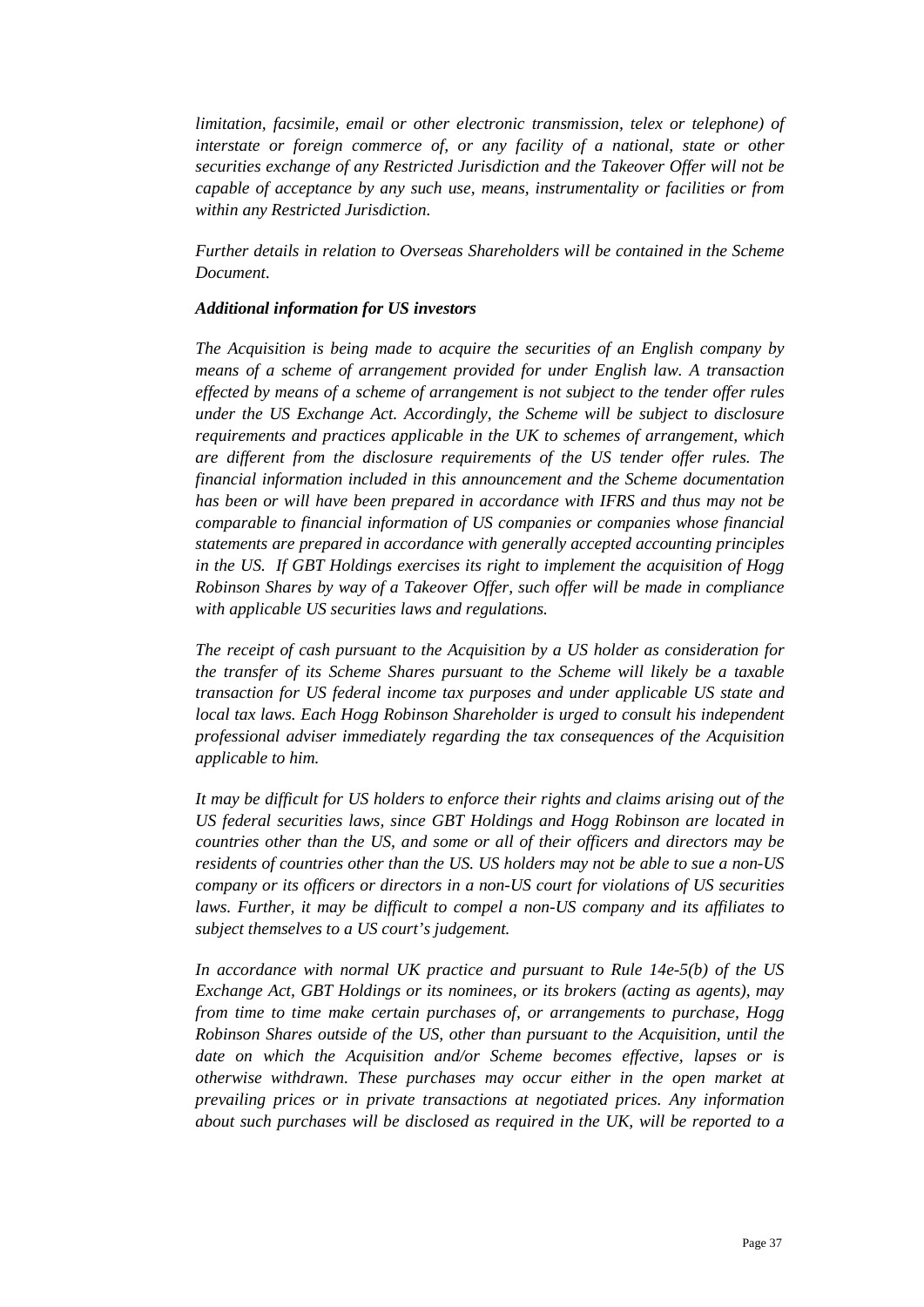*Regulatory Information Service and (if required) will be available on the London Stock Exchange website at www.londonstockexchange.com.* 

#### *Forward-looking statements*

*This announcement (including information incorporated by reference in this announcement) contains statements which are, or may be deemed to be, "forwardlooking statements". Forward-looking statements are prospective in nature and are not based on historical facts, but rather on current expectations and projections of the management of GBT Holdings, GBT or Hogg Robinson (as applicable) about future events, and are therefore subject to risks and uncertainties which could cause actual results to differ materially from the future results expressed or implied by the forward-looking statements. The forward-looking statements contained in this announcement include, without limitation, statements relating to the expected effects of the Acquisition on GBT Holdings, GBT and Hogg Robinson, the expected timing and scope of the Fraedom Disposal, the expected timing and scope of the Acquisition and other statements other than historical facts. Often, but not always, forwardlooking statements can be identified by the use of forward-looking words such as "plans", "targets", "aims", "expects" or "does not expect", "is expected", "is subject to", "budget", "scheduled", "estimates", "forecasts", "intends", "anticipates" or "does not anticipate", or "believes", or variations of such words and phrases or statements that certain actions, events or results "may", "could", "should", "would", "might" or "will" be taken, occur or be achieved. GBT Holdings, GBT and Hogg Robinson can give no assurance that such expectations will prove to be correct. By their nature, forward-looking statements involve risk and uncertainty because they relate to events and depend on circumstances that will occur in the future. Important factors that could cause actual results, performance or achievements of GBT Holdings, GBT or Hogg Robinson to differ materially from the expectations of GBT Holdings, GBT or Hogg Robinson, as applicable, include, among other things, general business and economic conditions globally or within the travel sector, industry trends, competition, the ability to retain existing clients and win new clients, changes in government and other regulation, changes in political and economic stability, disruptions in business operations due to reorganisation activities (whether or not GBT Holdings and/or GBT combines with Hogg Robinson), interest rate and currency fluctuations, the failure to satisfy any conditions for the Acquisition (and/or the Fraedom Disposal) on a timely basis or at all, the failure to satisfy the conditions of the Acquisition (and/or the Fraedom Disposal) if and when implemented (including approvals or clearances from regulatory and other agencies and bodies) on a timely basis or at all, the failure of GBT Holdings and/or GBT to combine with Hogg Robinson on a timely basis or at all, the inability of the Combined Group to realise successfully any anticipated synergy benefits when the Acquisition is implemented, the inability of the Combined Group to integrate successfully GBT Holdings', GBT's and Hogg Robinson's operations and programmes when the Acquisition is implemented, the Combined Group incurring and/or experiencing unanticipated costs and/or delays or difficulties relating to the Acquisition when the Acquisition is implemented. Other unknown or unpredictable factors could cause actual results to differ materially from those in the forwardlooking statements. Such forward-looking statements should therefore be construed in the light of such factors. None of GBT Holdings, GBT, Hogg Robinson, nor any of*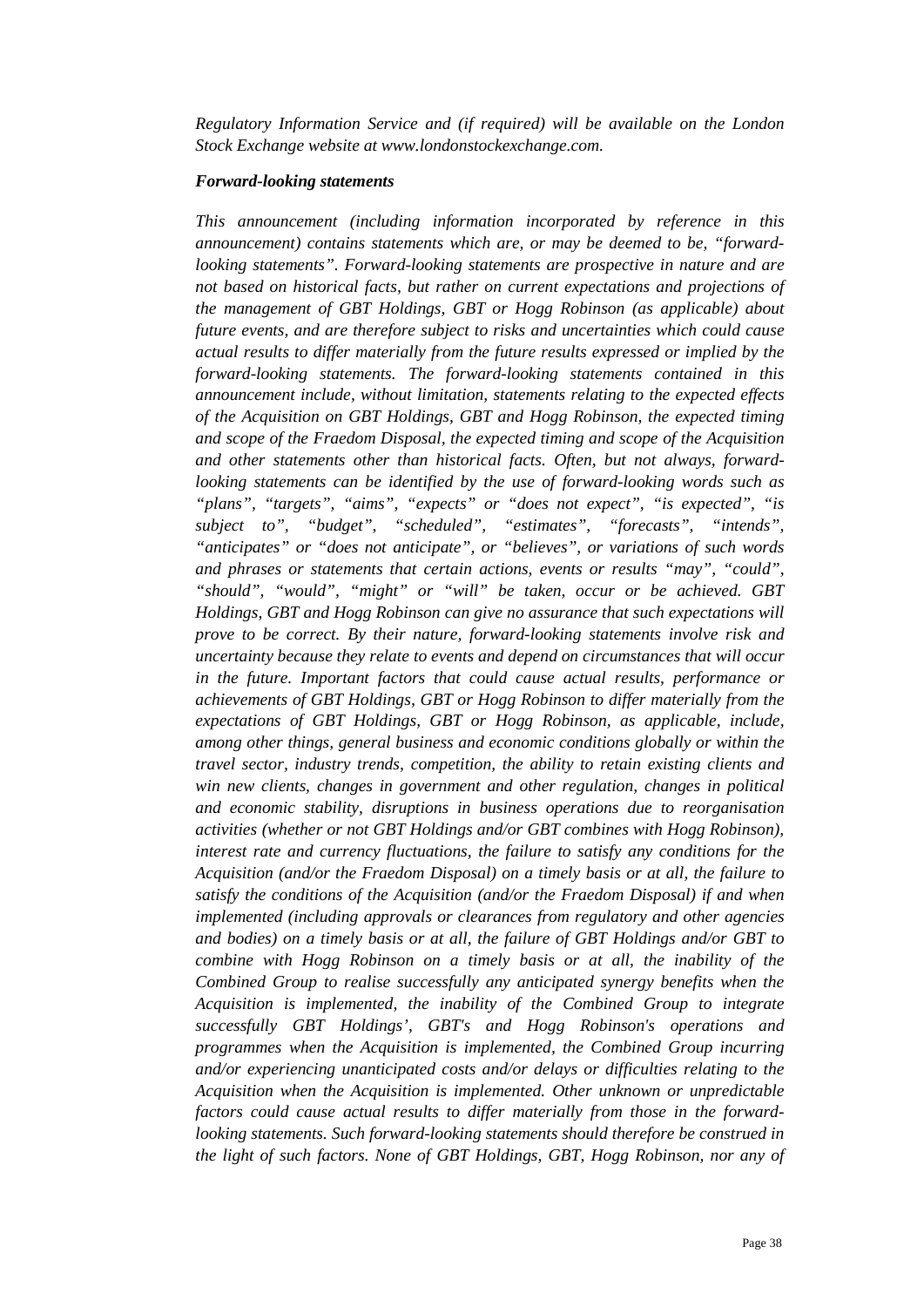*their respective associates or directors, officers or advisers, provides any representation, assurance or guarantee that the occurrence of the events expressed or implied in any forward-looking statements in this announcement will actually occur. You are cautioned not to place undue reliance on these forward-looking statements. Other than in accordance with their legal or regulatory obligations (including under the Listing Rules, the Market Abuse Regulation or the Disclosure Guidance and Transparency Rules of the FCA), none of GBT Holdings, GBT or Hogg Robinson is under any obligation, and GBT Holdings, GBT and Hogg Robinson expressly disclaim any intention or obligation, to update or revise any forward-looking statements, whether as a result of new information, future events or otherwise.* 

#### *No profit forecasts or profits estimates*

*The Hogg Robinson Profit Forecast is a profit forecast for the purposes of Rule 28 of the Code. As required by Rule 28.1 of the Code, the assumptions on which the Hogg Robinson Profit Forecast is based are set out in Appendix 4 to this announcement.* 

*Other than the Hogg Robinson Profit Forecast, no statement in this announcement (including any statement of estimated synergies) is intended as a profit forecast or profit estimate for any period and no statement in this announcement should be interpreted to mean that earnings or earnings per ordinary share for Hogg Robinson*  for the current or future financial years would necessarily match or exceed the *historical published earnings per Hogg Robinson Share, as appropriate.* 

#### *Dealing disclosure requirements*

*Under Rule 8.3(a) of the Code, any person who is interested in 1% or more of any class of relevant securities of an offeree company or of any securities exchange offeror (being any offeror other than an offeror in respect of which it has been announced that its offer is, or is likely to be, solely in cash) must make an Opening Position Disclosure following the commencement of the Offer Period and, if later, following the announcement in which any securities exchange offeror is first identified. An Opening Position Disclosure must contain details of the person's interests and short positions in, and rights to subscribe for, any relevant securities of each of (i) the offeree company and (ii) any securities exchange offeror(s). An Opening Position Disclosure by a person to whom Rule 8.3(a) applies must be made by no later than 3.30 p.m. (London time) on the 10th business day following the commencement of the Offer Period and, if appropriate, by no later than 3.30 p.m. (London time) on the 10th business day following the announcement in which any securities exchange offeror is first identified. Relevant persons who deal in the relevant securities of the offeree company or of a securities exchange offeror prior to the deadline for making an Opening Position Disclosure must instead make a Dealing Disclosure.* 

*Under Rule 8.3(b) of the Code, any person who is, or becomes, interested in 1% or more of any class of relevant securities of the offeree company or of any securities exchange offeror must make a Dealing Disclosure if the person deals in any relevant securities of the offeree company or of any securities exchange offeror. A Dealing Disclosure must contain details of the dealing concerned and of the person's interests*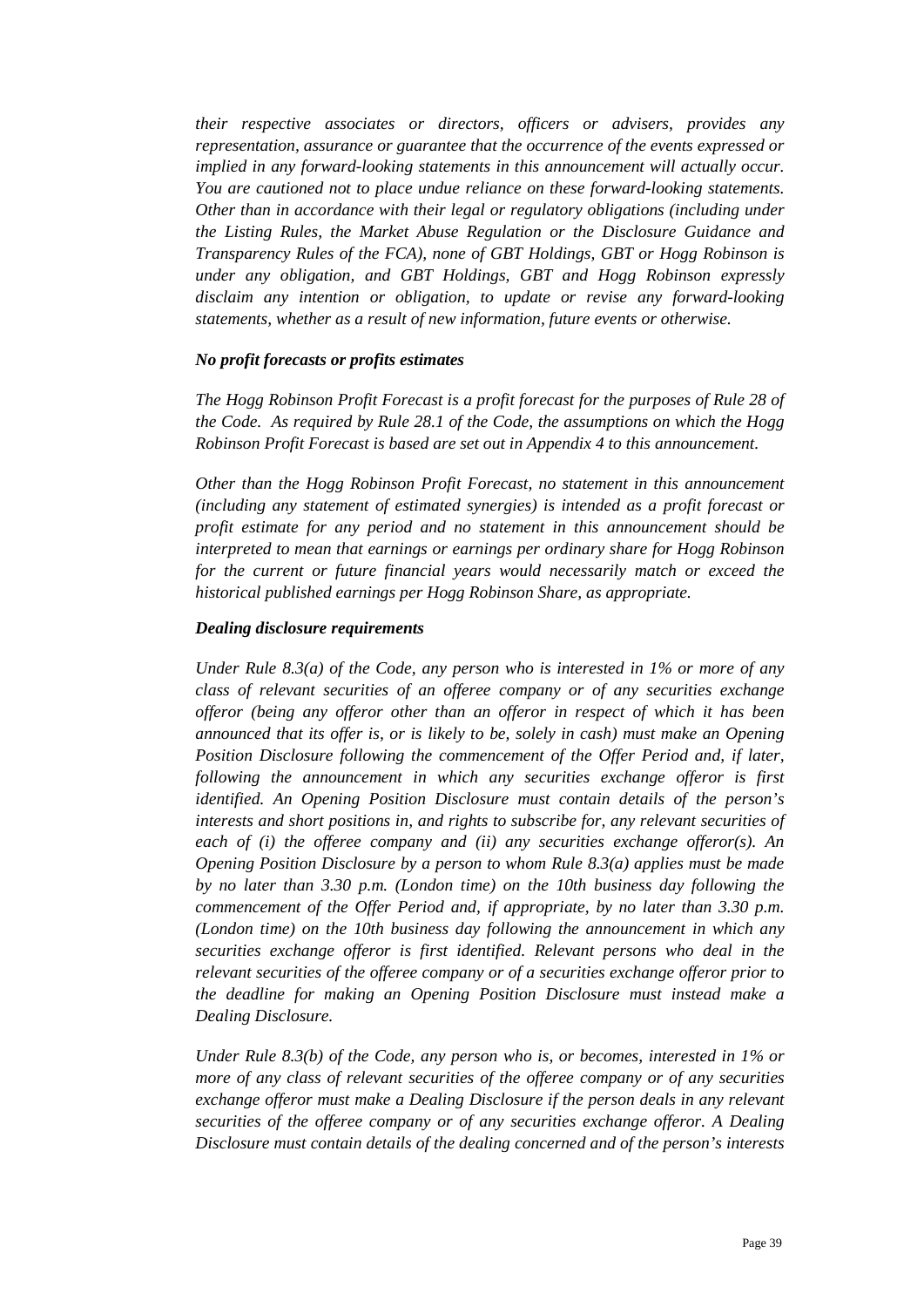*and short positions in, and rights to subscribe for, any relevant securities of each of (i) the offeree company and (ii) any securities exchange offeror, save to the extent that these details have previously been disclosed under Rule 8. A Dealing Disclosure by a person to whom Rule 8.3(b) applies must be made by no later than 3.30 pm (London time) on the business day following the date of the relevant dealing.* 

*If two or more persons act together pursuant to an agreement or understanding, whether formal or informal, to acquire or control an interest in relevant securities of an offeree company or a securities exchange offeror, they will be deemed to be a single person for the purpose of Rule 8.3.* 

*Opening Position Disclosures must also be made by the offeree company and by any offeror and Dealing Disclosures must also be made by the offeree company, by any offeror and by any persons acting in concert with any of them (see Rules 8.1, 8.2 and 8.4).* 

*Details of the offeree and offeror companies in respect of whose relevant securities Opening Position Disclosures and Dealing Disclosures must be made can be found in the Disclosure Table on the Panel's website at www.thetakeoverpanel.org.uk, including details of the number of relevant securities in issue, when the Offer Period commenced and when any offeror was first identified. You should consult the Panel's Market Surveillance Unit on +44 (0)20 7638 0129 if you are in any doubt as to whether you are required to make an Opening Position Disclosure or a Dealing Disclosure.* 

## *Publication on website and hard copies*

*In accordance with Rule 26.1 of the Code, a copy of this announcement will be made available, (subject to certain restrictions relating to persons resident in Restricted Jurisdictions), free of charge, on Hogg Robinson's website (www.hoggrobinson.com) and on GBT Holdings' website (www.amexglobalbusinesstravel.com/news) by no later than 12.00 noon on the business day following the date of publication of this announcement Save as expressly referred to in this announcement, the contents of these websites are not incorporated into and do not form part of this announcement.* 

*Hogg Robinson Shareholders (and the shareholders of GBT Holdings), persons with information rights and certain other relevant persons may request a hard copy of this announcement, free of charge, by either calling Hogg Robinson's registrar, Equiniti, on 0371 384 2050 (from within the UK) or +44 (0) 121 415 0259 (from outside the UK), or writing to Equiniti. Aspect House, Spencer Road, Lancing, West Sussex BN99 6DA. For Hogg Robinson Shareholders who receive a copy of this announcement in electronic form or via a website notification, a hard copy of this announcement will not be sent unless so requested. In accordance with Rule 30.3 of the Code, a person so entitled may also request that all future documents, announcements and information to be sent to them in relation to the Acquisition should be in hard copy form.*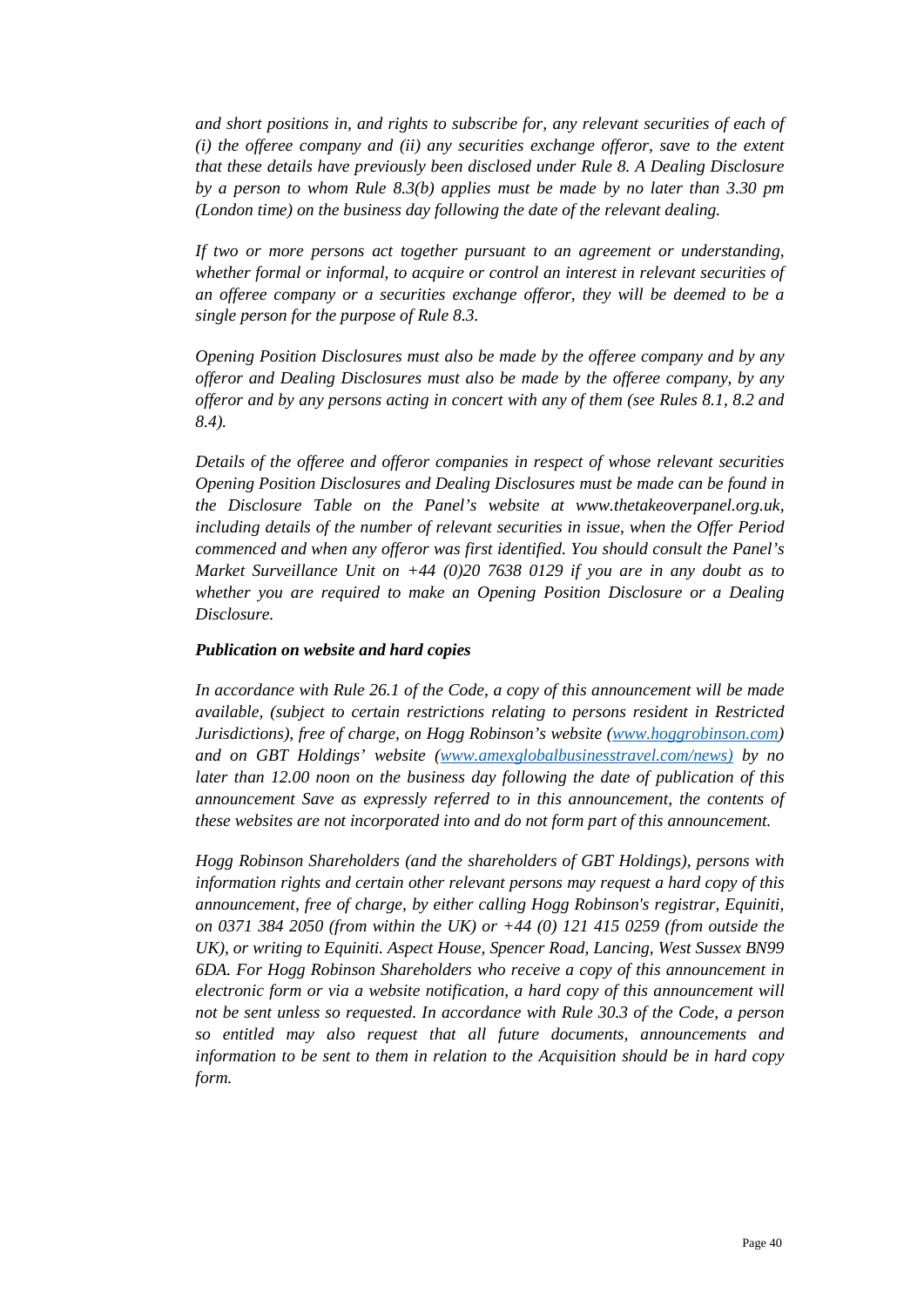# *Rounding*

*Certain figures included in this announcement have been subjected to rounding adjustments. Accordingly, figures shown for the same category presented in different tables may vary slightly and figures shown as totals in certain tables may not be an arithmetic aggregation of the figures that precede them.* 

# *Time*

*All times shown in this announcement are London times, unless otherwise stated.*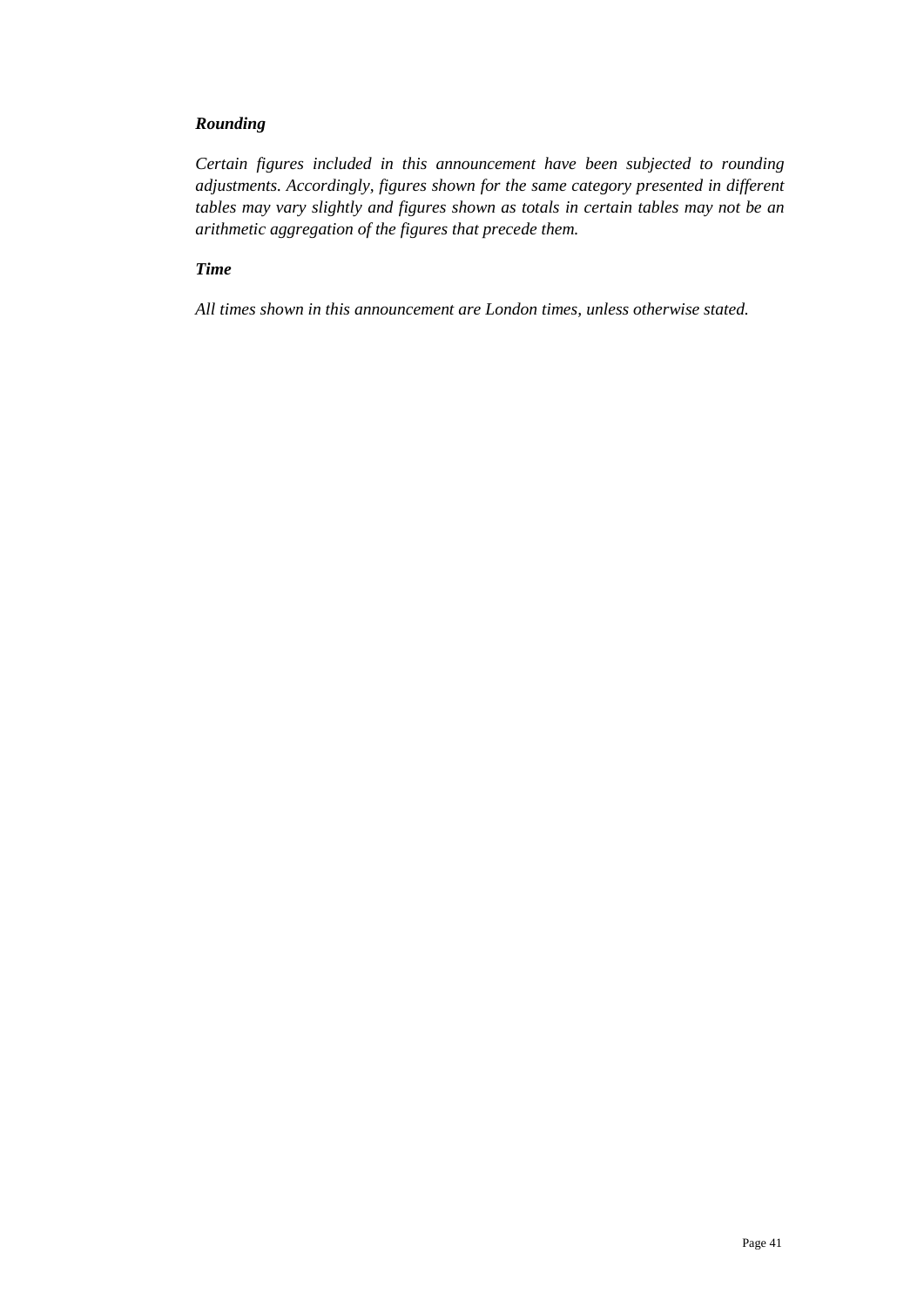# **Appendix 1 Conditions and Certain Further Terms of the Scheme and the Acquisition**

## **A. Conditions to the Scheme and Acquisition**

The Acquisition will be conditional upon the Scheme becoming effective, subject to the Code, by no later than the Long Stop Date (or such later date as GBT Holdings and the Company may agree and the Panel and the Court may allow).

## **Scheme approval**

- 1. The Scheme will be conditional upon:
	- (a) approval of the Scheme at the Court Meeting (or at any adjournment thereof, provided that the Court Meeting may not be adjourned beyond the 22nd day after the expected date of the Court Meeting to be set out in the Scheme Document in due course or such later date (if any) as GBT Holdings and the Company may agree and the Court may allow) by a majority in number of the Scheme Shareholders present and voting, either in person or by proxy, representing 75 per cent. or more in value of the Scheme Shares held by those Scheme Shareholders;
	- (b) all resolutions in connection with or required to approve and implement the Scheme as set out in the notice of the General Meeting (including, without limitation, the Special Resolution) being duly passed by the requisite majority at the General Meeting (or at any adjournment thereof, provided that the General Meeting may not be adjourned beyond the 22nd day after the expected date of the General Meeting to be set out in the Scheme Document in due course or such later date (if any) as GBT Holdings and the Company may agree and the Court may allow); and
	- (c) the sanction of the Scheme by the Court without modification or with modification on terms acceptable to GBT Holdings and the Company, provided that the Scheme Court Hearing may not be adjourned beyond the later of (A) the 22nd day after the expected date of the Scheme Court Hearing to be set out in the Scheme Document in due course; and (B) 30 days after all the Conditions other than this Condition 1(c) have been satisfied or waived, (or such later date (if any) as GBT Holdings and the Company may agree and the Panel and the Court may allow) and the delivery of a copy of the Scheme Court Order to the Registrar of Companies.

In addition, GBT Holdings and the Company have agreed that the Acquisition will be conditional upon the following Conditions and, accordingly, the Scheme Court Order shall not be delivered to the Registrar of Companies unless such Conditions (as amended, if appropriate) have been satisfied or, where relevant, waived:

## **European Commission/national Member State authority clearance**

- 2. Without limitation to Condition 6 below:
	- (a) In the event that a referral request made to the European Commission under Article 4(5) of the Regulation is accepted, the European Commission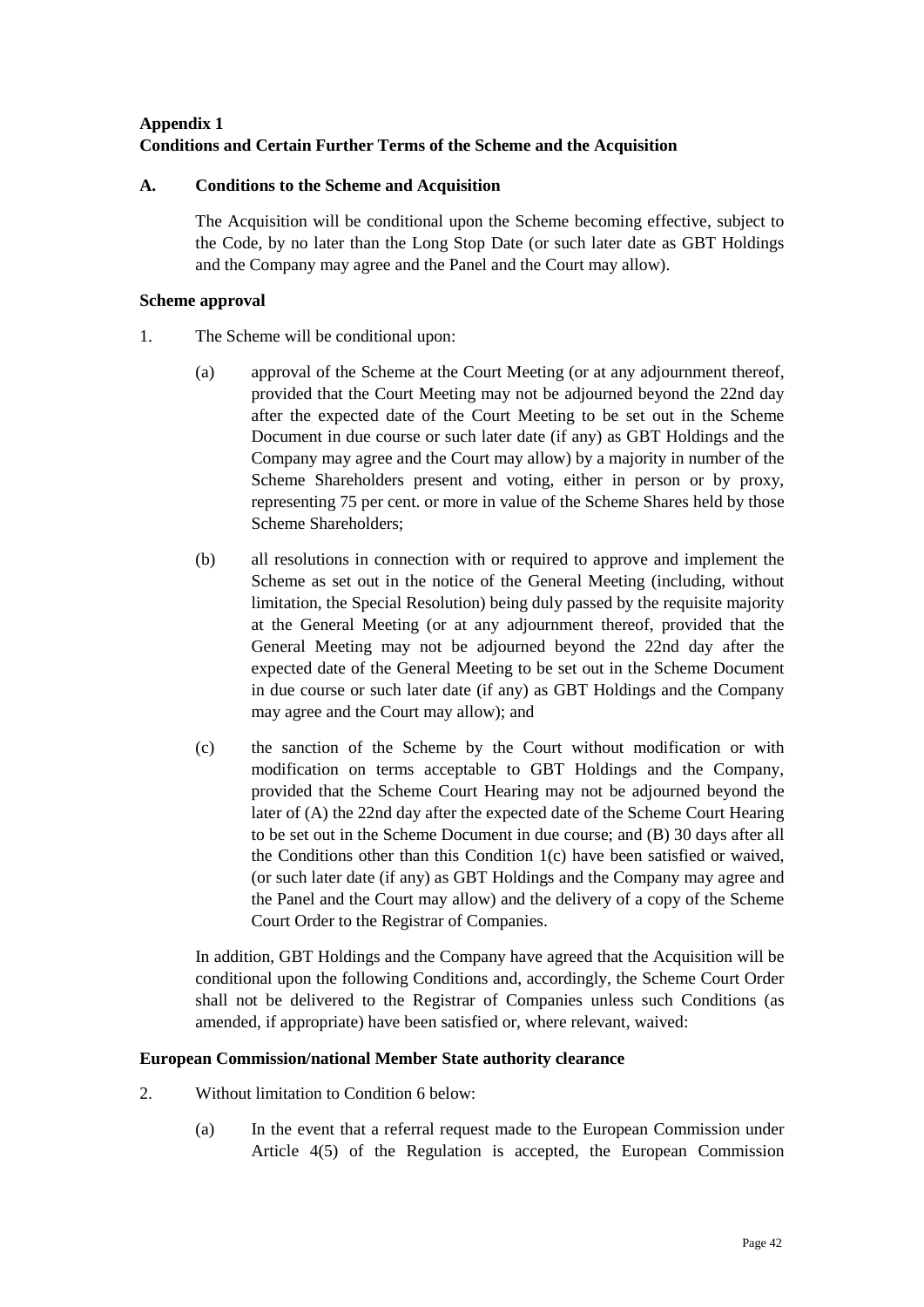adopting, or being deemed to have indicated in terms satisfactory to GBT Holdings that it will adopt, a decision declaring the proposed acquisition of the Company by GBT Holdings, or any matters arising from that proposed acquisition, to be compatible with the common market pursuant to the Regulation;

- (b) In the event that a referral request made to the European Commission under Article 4(5) of the Regulation either is not made or is made and rejected:
	- (i) the Competition and Markets Authority (or, as the case may be, the Secretary of State) having indicated, in terms satisfactory to GBT Holdings, that either (a) the Competition and Markets Authority (or, as the case may be, the Secretary of State) does not intend to refer the proposed acquisition of the Company by GBT Holdings, or any matters arising from that proposed acquisition, to the Chair of the Competition and Markets Authority for the constitution of a group under Schedule 4 to the Enterprise and Regulatory Reform Act 2013; or (b) subject to paragraph B of this Appendix 1, following such a reference, the proposed acquisition of the Company by GBT Holdings may proceed;
	- (ii) the German Federal Cartel Office having cleared, or having indicated that it has cleared in terms satisfactory to GBT Holdings, the proposed acquisition of the Company by GBT Holdings, or the applicable waiting period in respect of such approval having expired, in each case pursuant to the German Act against Restraints of Competition (*'Gesetz gegen Wettbewerbsbeschränkungen*');
	- (iii) the Austrian competition authorities (the Federal Competition Authority, the Federal Cartel Prosecutor and the Cartel Court) having cleared, or having indicated that they have cleared in terms satisfactory to GBT Holdings, the proposed acquisition of the Company by GBT Holdings, or the applicable waiting period in respect of such approval having expired, in each case pursuant to the Austrian Cartel Act ('*Kartellgesetz*') 2005; and
	- (iv) all appropriate time periods (including any extensions of such time periods) for any person to apply for a review of any decision taken by the Competition and Markets Authority (or, as the case may be, the Secretary of State) under Condition 2(b)(i) above having expired or lapsed (as appropriate) without any such application for review having been made;

# **United States Hart-Scott-Rodino clearance**

3. All required filings having been made and all or any applicable waiting periods (including any extensions thereof) under the United States Hart-Scott-Rodino Antitrust Improvements Act of 1976, as amended, and the regulations thereunder, having expired or been terminated in each case in respect of the Acquisition, or any matters arising from the Acquisition;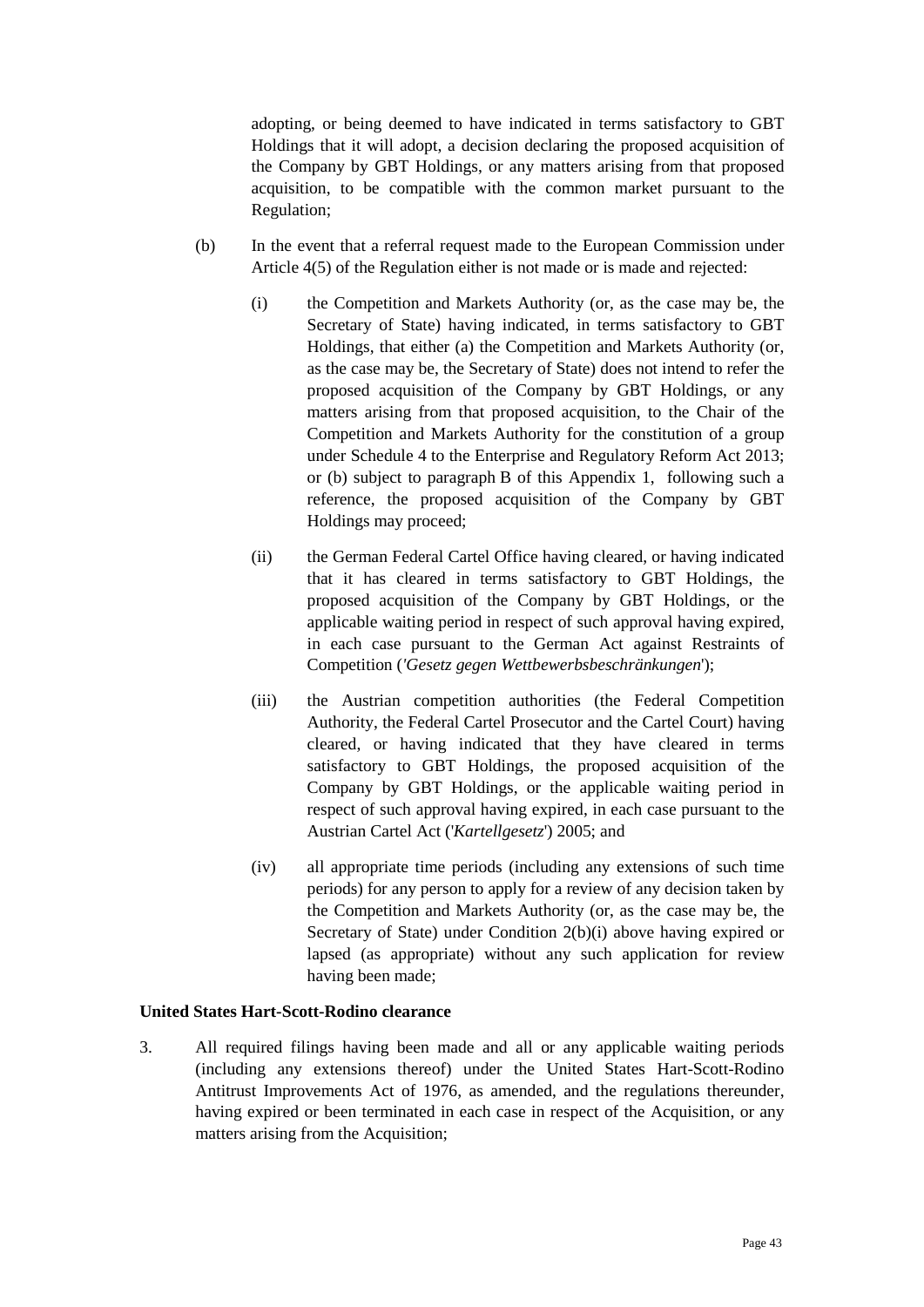#### **Russian competition and foreign investment clearances**

4. All regulatory filings under Russian competition and foreign investment laws having been made and all relevant decisions of the Federal Antimonopoly Service of Russia have been obtained, in each case in respect of the proposed acquisition of the Company by GBT Holdings, or any matters arising from that proposed acquisition;

## **Fraedom Disposal**

5. On or following the date of this announcement: (i) Hogg Robinson not having undertaken any direct or indirect disposal, sale or other transfer of, or any part of, the Fraedom Business (and no agreement having been entered into to do so) other than in accordance with the terms and conditions of the Fraedom SPA (as entered into at the time of this announcement); and (ii) the Fraedom SPA not having been amended, varied, supplemented or restated in any material respect (howsoever effected) following this announcement;

#### **General Third Party clearances**

- 6. All material notifications to and filings with, Third Parties which are necessary under any applicable law or regulation having been made, all necessary waiting and other time periods (including any extensions of such waiting and other time periods) under any applicable legislation or regulation of any relevant jurisdiction having expired, lapsed, been terminated or waived (as appropriate) and all statutory or regulatory obligations in any relevant jurisdiction having been complied with in each case in connection with the Scheme or Acquisition or the acquisition or proposed acquisition of any shares or other securities in, or control or management of, the Company or any other member of the Wider Hogg Robinson Group by any member of the Wider GBT Group or the carrying on by any member of the Wider Hogg Robinson Group of its business;
- 7. No Third Party having intervened (as defined below) and there not continuing to be outstanding any statute, regulation or order of any Third Party in each case which would or might reasonably be expected to (in any case, which is material in the context of the Acquisition):
	- (a) make the Scheme or the Acquisition or, in each case, its implementation or the acquisition or proposed acquisition by GBT Holdings or any member of the Wider GBT Group of any shares or other securities in, or control or management of, the Company or any member of the Wider Hogg Robinson Group void, illegal or unenforceable in any jurisdiction, or otherwise directly or indirectly materially restrain, prevent, prohibit, restrict or materially delay the same or impose additional material conditions or material obligations with respect to the Scheme or the Acquisition or such acquisition, or otherwise materially impede, challenge or interfere with the Scheme or Acquisition or such acquisition, or require material amendment to the terms of the Scheme or Acquisition or the acquisition or proposed acquisition of any Hogg Robinson Shares or the acquisition of control or management of the Company or the Wider Hogg Robinson Group by GBT Holdings or any member of the GBT Group;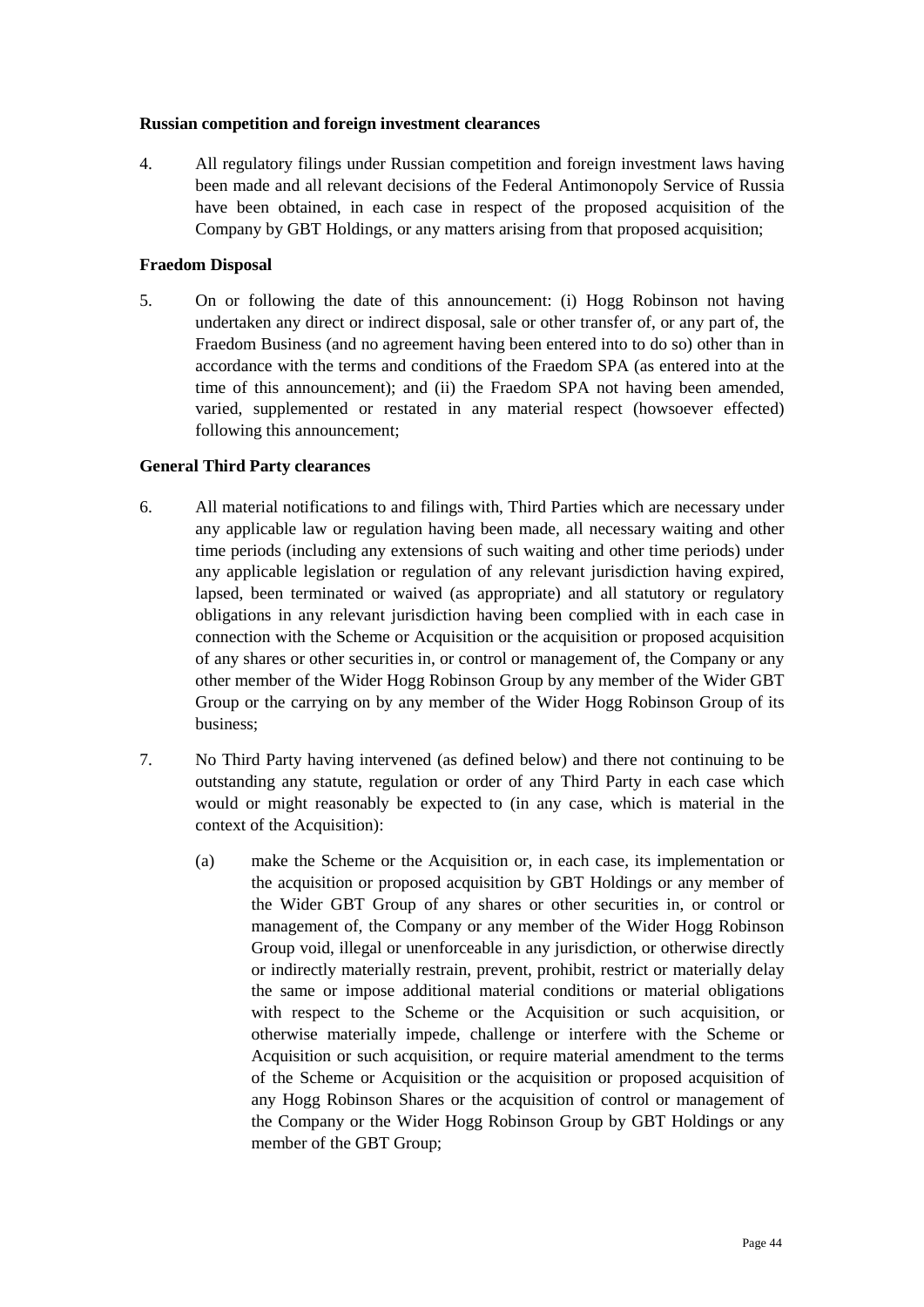- (b) limit or delay, or impose any limitations on, the ability of any member of the Wider GBT Group or any member of the Wider Hogg Robinson Group to acquire or to hold or to exercise effectively, directly or indirectly, all or any rights of ownership in respect of shares or other securities in, or to exercise voting or management control over, any member of the Wider Hogg Robinson Group or any member of the Wider GBT Group;
- (c) require, prevent or delay the divestiture or materially alter the terms envisaged for any proposed divestiture by any member of the Wider GBT Group of any shares or other securities in the Company;
- (d) require, prevent or materially delay the divestiture or alter the terms envisaged for any proposed divestiture by any member of the Wider GBT Group or by any member of the Wider Hogg Robinson Group of all or any material portion of their respective businesses, assets or properties or materially limit the ability of any of them to conduct any of their respective businesses or to own or control any of their respective assets or properties or any part thereof;
- (e) except pursuant to sections 974 to 991 of the Companies Act, require any member of the Wider GBT Group or of the Wider Hogg Robinson Group to acquire, or to offer to acquire, any shares or other securities (or the equivalent) in any member of the Wider Hogg Robinson Group or any asset owned by any third party (other than in the implementation of the Acquisition);
- (f) materially limit the ability of any member of the Wider GBT Group or of the Wider Hogg Robinson Group to conduct or integrate or co-ordinate its business, or any part of it, with the businesses or any part of the businesses of any other member of the Wider GBT Group or of the Wider Hogg Robinson Group to the extent that is material in the context of the Wider GBT Group taken as a whole or the Wider Hogg Robinson Group taken as a whole (as the case may be);
- (g) result in any member of the Wider Hogg Robinson Group or the Wider GBT Group ceasing to be able to carry on business under any name under which it presently does so to the extent that is material in the context of the Wider GBT Group taken as a whole or the Wider Hogg Robinson Group taken as a whole (as the case may be); or
- (h) otherwise materially adversely affect any or all of the business, assets, profits, financial or trading position or prospects of any member of the Wider Hogg Robinson Group or of the Wider GBT Group,

and all applicable waiting and other time periods during which any Third Party could intervene under the laws of any relevant jurisdiction having expired, lapsed or been terminated;

8. All Authorisations which are necessary in any relevant jurisdiction for or in respect of the Scheme or Acquisition or, except pursuant to sections 974 to 991 Companies Act, the acquisition or proposed acquisition of any shares or other securities in, or control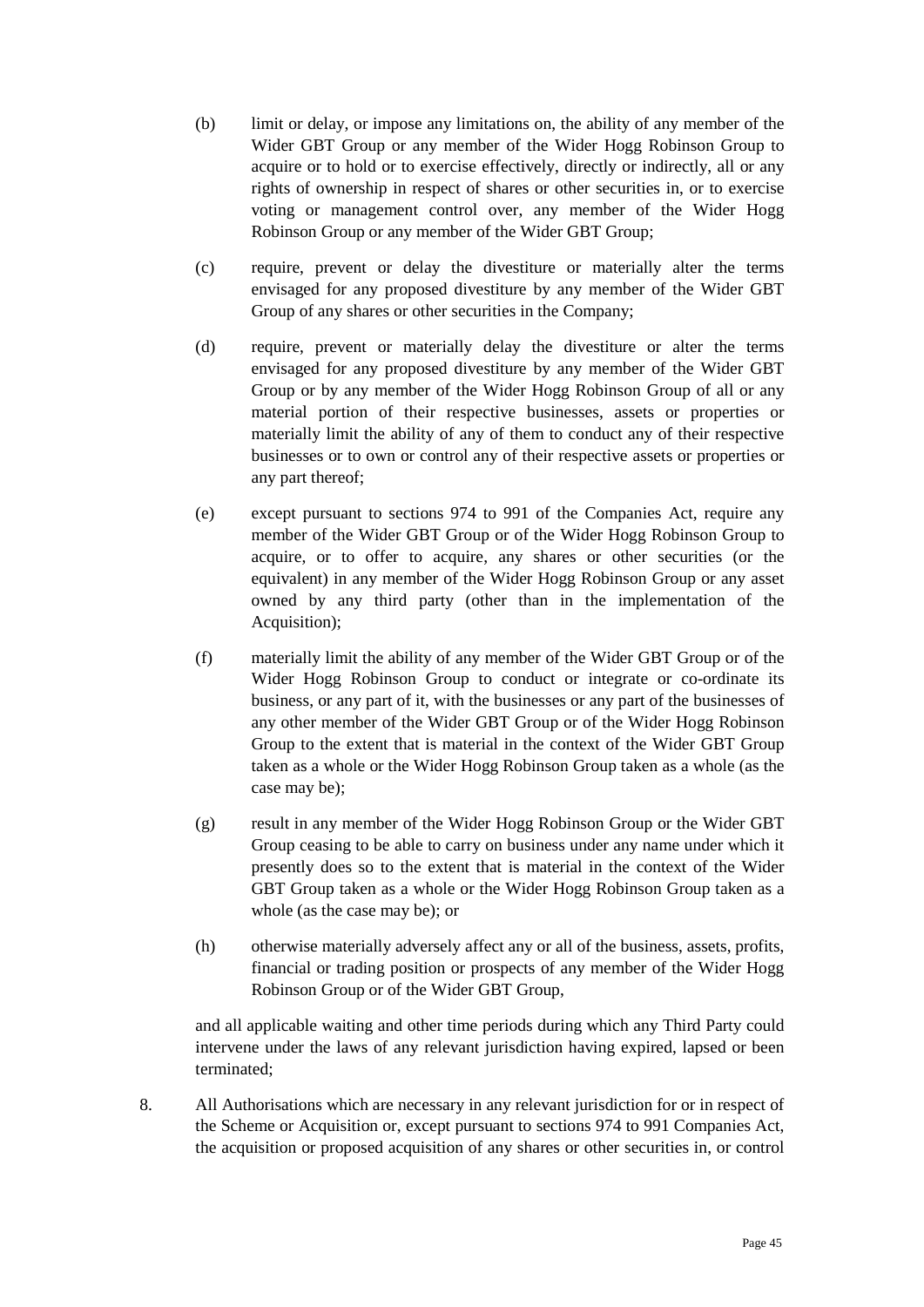or management of, the Company or any other member of the Wider Hogg Robinson Group by any member of the Wider GBT Group or the carrying on by any member of the Wider Hogg Robinson Group of its business having been obtained or having been deemed to have been given or obtained, in terms and in a form satisfactory to GBT Holdings (acting reasonably), from all appropriate Third Parties or from any persons or bodies with whom any member of the Wider Hogg Robinson Group has entered into contractual arrangements and all such Authorisations remaining in full force and effect at the time at which the Acquisition becomes effective or otherwise wholly unconditional and there being no notice or intimation of any intention to revoke, suspend, restrict, modify or not to renew any of the same (except, in respect of Authorisations which are necessary for the carrying on by the Wider Hogg Robinson Group of its business, where the absence of such Authorisation would not have a material adverse effect on the Wider Hogg Robinson Group (taken as a whole));

#### **Certain matters arising as a result of any arrangement, agreement etc.**

- 9. Except as Disclosed, there being no provision of any arrangement, agreement, licence, permit, franchise or other instrument to which any member of the Wider Hogg Robinson Group is a party, or by or to which any such member or any of its assets is or are or may be bound, entitled or subject or any circumstance, which, in each case as a consequence of the Scheme or Acquisition or the acquisition or proposed acquisition of any shares or other securities in, or control of, the Company or any other member of the Wider Hogg Robinson Group by any member of the Wider GBT Group, would or might reasonably be expected to result in:
	- (a) any monies borrowed by or any other indebtedness or liabilities (actual or contingent) of, or any grant available to, any member of the Wider Hogg Robinson Group being or becoming repayable or capable of being declared repayable immediately or prior to its stated maturity date or repayment date or the ability of any member of the Wider Hogg Robinson Group to borrow monies or incur any indebtedness being withdrawn or inhibited or becoming capable of being withdrawn or inhibited;
	- (b) the creation, save in the ordinary course of business, of any mortgage, charge or other security interest over the whole or any material part of the business, property, assets or interests of any member of the Wider Hogg Robinson Group or any such mortgage, charge or other security interest (wherever created, arising or having arisen) becoming enforceable;
	- (c) any such arrangement, agreement, licence, permit, franchise or instrument, or the rights, liabilities, obligations or interests of any member of the Wider Hogg Robinson Group thereunder, being terminated or adversely modified or adversely affected or any adverse action being taken;
	- (d) any material asset or material interest of any member of the Wider Hogg Robinson Group being or falling to be disposed of or charged or ceasing to be available to any member of the Wider Hogg Robinson Group or any right arising under which any such asset or interest could be required to be disposed of or could cease to be available to any member of the Wider Hogg Robinson Group otherwise than in the ordinary course of business;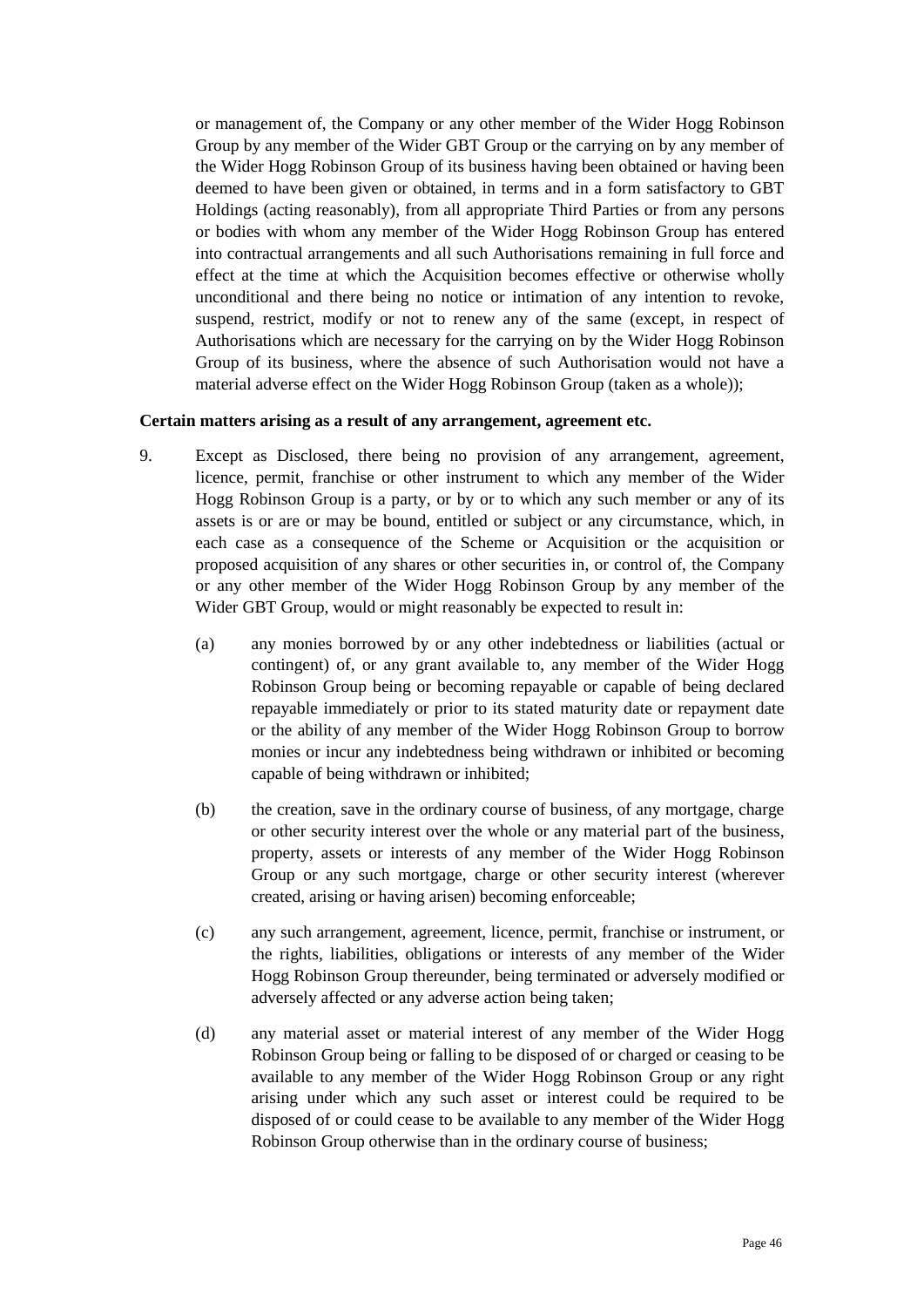- (e) any member of the Wider Hogg Robinson Group ceasing to be able to carry on business under any name under which it presently does so;
- (f) the creation of material liabilities (actual or contingent) by any member of the Wider Hogg Robinson Group other than in the ordinary course of business;
- (g) the rights, liabilities, obligations or interests of any member of the Wider Hogg Robinson Group under any such arrangement, agreement, licence, permit, franchise or other instrument or the interests or business of any such member in or with any other person, firm, company or body (or any arrangement or arrangements relating to any such interests or business) being terminated or adversely modified or affected; or
- (h) the financial or trading position or the prospects or the value of any member of the Wider Hogg Robinson Group being prejudiced or adversely affected,

which, in each of the foregoing cases is material and adverse in the context of the Wider Hogg Robinson Group (taken as a whole), and no event having occurred which, under any provision of any such arrangement, agreement, licence, permit or other instrument, would or would reasonably be expected to result in any of the events or circumstances which are referred to in paragraphs (a) to (h) of this Condition 9 (in each case, to the extent which is material and adverse in the context of the Wider Hogg Robinson Group) (taken as a whole));

## **Certain events occurring since 31 March 2017**

- 10. Since 31 March 2017, except as Disclosed, no member of the Wider Hogg Robinson Group having:
	- (a) issued or agreed to issue, or authorised the issue of, additional shares of any class, or securities convertible into or exchangeable for, or rights, warrants or options to subscribe for or acquire, any such shares or convertible securities or transferred or sold any shares out of treasury, other than as between the Company and wholly-owned subsidiaries of the Company, or between wholly-owned subsidiaries of the Company, other than any shares issued, or shares transferred from treasury, upon the exercise of any options granted under any of the Hogg Robinson Share Schemes;
	- (b) purchased or redeemed or repaid any of its own shares or other securities or reduced or, except in respect of the matters mentioned in sub-paragraph 10(a) above, made any other change to any part of its share capital;
	- (c) recommended, declared, paid or made any dividend, other than any dividend recommended, declared, paid or made in the ordinary course, or other distribution whether payable in cash or otherwise or made any bonus issue (other than to the Company or a wholly-owned subsidiary of the Company);
	- (d) except as between the Company and its wholly-owned subsidiaries or between such wholly-owned subsidiaries made or authorised any change in its loan capital;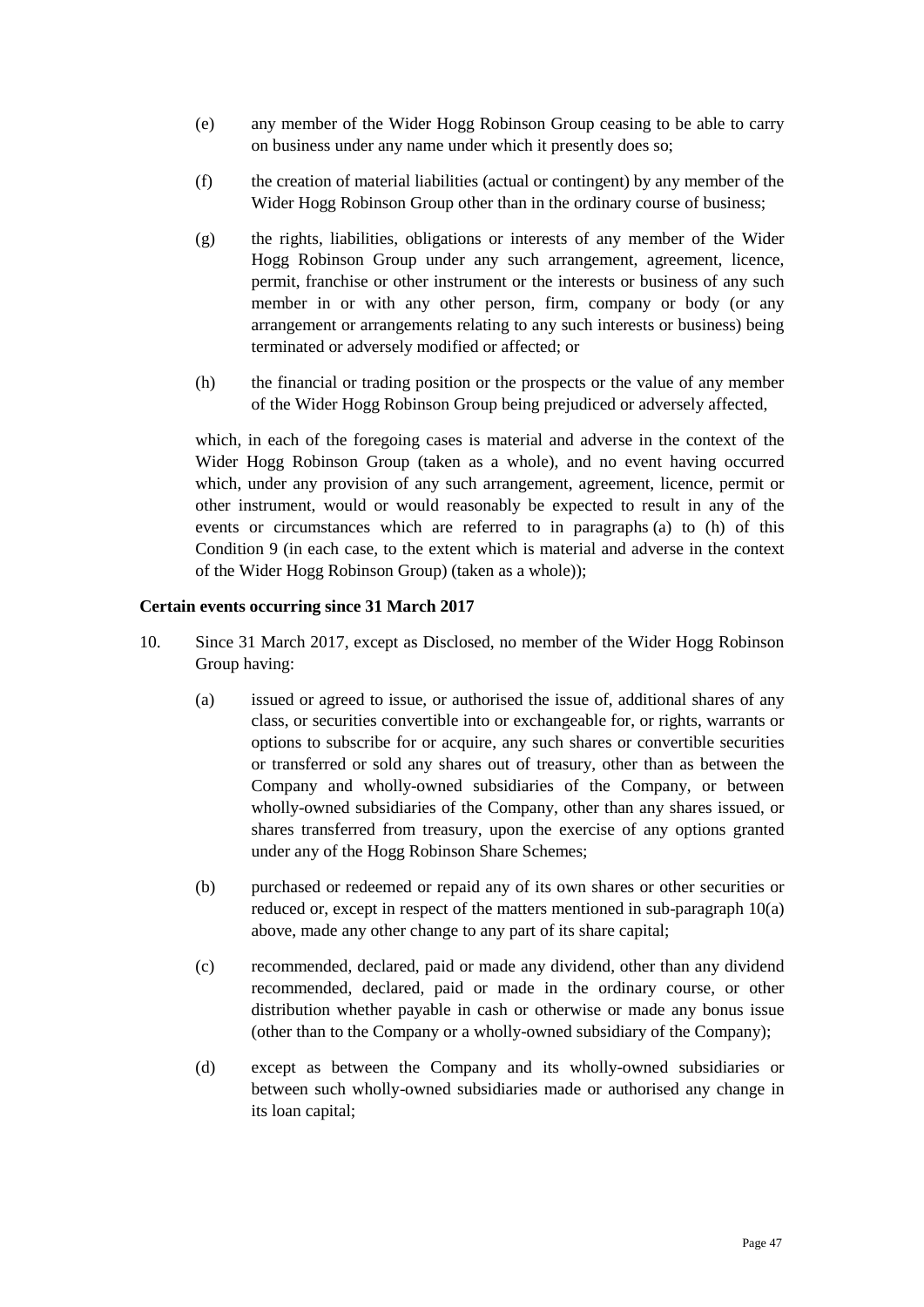- (e) (other than in the ordinary course of business, or a transaction between the Company and a wholly-owned subsidiary of the Company or between such wholly-owned subsidiaries, or pursuant to the Acquisition), merged with, demerged or acquired any body corporate, partnership or business or acquired or disposed of or transferred, mortgaged, charged or created any security interest over any material assets or any right, title or interest in any material assets (including shares in any undertaking and trade investments), entered into, implemented, effected or authorised any merger, demerger, reconstruction, amalgamation, scheme, commitment or other transaction or arrangement or authorised the same, in any such case to an extent that is material in the context of the Wider Hogg Robinson Group (taken as a whole);
- (f) issued or authorised the issue of, or made any change in or to, any debentures or (except in the ordinary course of business or except as between the Company and its wholly-owned subsidiaries or between such wholly-owned subsidiaries) incurred or increased any indebtedness or liability (actual or contingent) which is material in the context of the Wider Hogg Robinson Group (taken as a whole);
- (g) other than in the ordinary course of business, entered into, materially varied, or authorised any agreement, transaction, arrangement or commitment (whether in respect of capital expenditure or otherwise) which:
	- (i) is of a long term, onerous or unusual nature or magnitude or which is reasonably likely to involve an obligation of such nature or magnitude; or
	- (ii) is reasonably likely to restrict the business of any member of the Wider Hogg Robinson Group,

which, in any such case, is material and adverse in the context of the Wider Hogg Robinson Group (taken as a whole);

- (h) entered into or materially varied the terms of, any contract, agreement or arrangement with any of the directors or senior executives of any member of the Wider Hogg Robinson Group, except for salary increases, bonuses or variations of terms in the ordinary course or as a result of genuine promotion;
- (i) (other than in respect of a member of the Wider Hogg Robinson Group which is dormant and was solvent at the time) taken any corporate action or had any legal proceedings instituted or threatened against it or petition presented or order made for its winding-up (voluntarily or otherwise), dissolution or reorganisation or for the appointment of a receiver, administrator, administrative receiver, trustee or similar officer of all or any material part of its assets and revenues or any analogous proceedings in any jurisdiction or appointed any analogous person in any jurisdiction;
- (j) been unable, or admitted in writing that it is unable, to pay its debts or having stopped or suspended (or threatened to stop or suspend) payment of its debts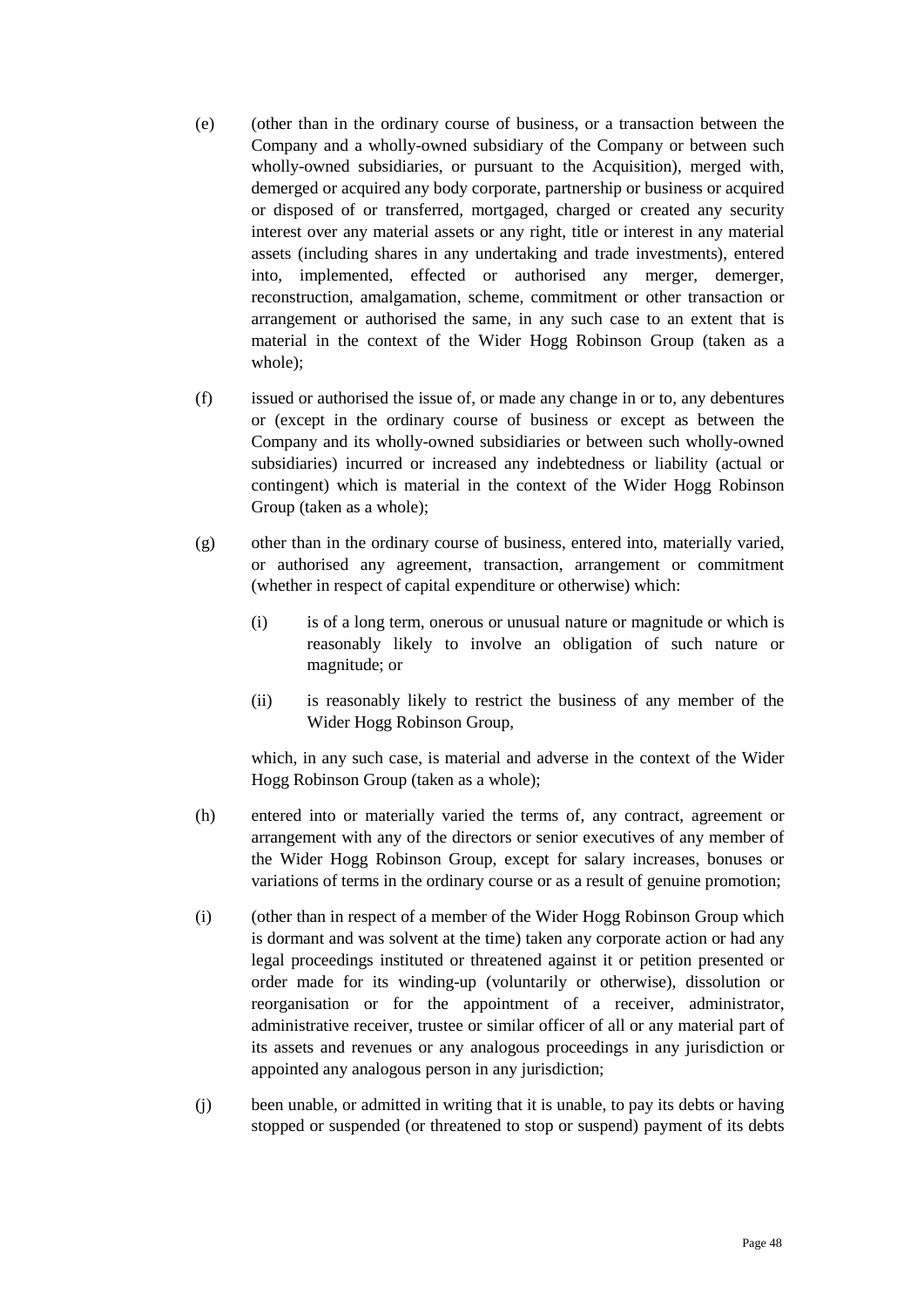generally or ceased or threatened to cease carrying on all or a substantial part of its business;

- (k) waived or compromised any claim which is material in the context of the Wider Hogg Robinson Group (taken as a whole), otherwise than in the ordinary course of business;
- (l) (except as disclosed on publicly available registers) or envisaged in accordance with the terms of the Scheme, made any alteration to its memorandum or articles of association which is material in the context of the Acquisition;
- (m) except in relation to changes made or agreed as a result of, or arising from, changes to legislation, made or agreed or consented to any significant change to:
	- (i) the terms of the trust deeds constituting the pension scheme(s) established by any member of the Wider Hogg Robinson Group for its directors, employees or their dependants;
	- $(ii)$  the contributions payable to any such scheme(s) or to the benefits which accrue or to the pensions which are payable thereunder;
	- (iii) the basis on which qualification for, or accrual or entitlement to such benefits or pensions are calculated or determined;
	- (iv) the basis upon which the liabilities (including pensions) or such pension schemes are funded, valued or made; or
	- (v) the trustees including the appointment of a trust corporation,

to an extent which is in any such case material in the context of the Wider Hogg Robinson Group (taken as a whole);

- (n) proposed, agreed to provide or modified the terms of any share option scheme, incentive scheme or other benefit relating to the employment or termination of employment of any person employed by the Wider Hogg Robinson Group which is, in any such case, material in the context of the Wider Hogg Robinson Group (taken as a whole); or
- (o) other than in the ordinary course of business, entered into any agreement, commitment or arrangement or passed any resolution or made any offer (which remains open for acceptance) or proposed or announced any intention with respect to any of the transactions, matters or events referred to in this Condition 10;

# **No adverse change, litigation or regulatory enquiry**

- 11. Since 31 March 2017, except as Disclosed:
	- (a) there having been no adverse change or deterioration in the business, assets, financial or trading positions or profit or prospects of any member of the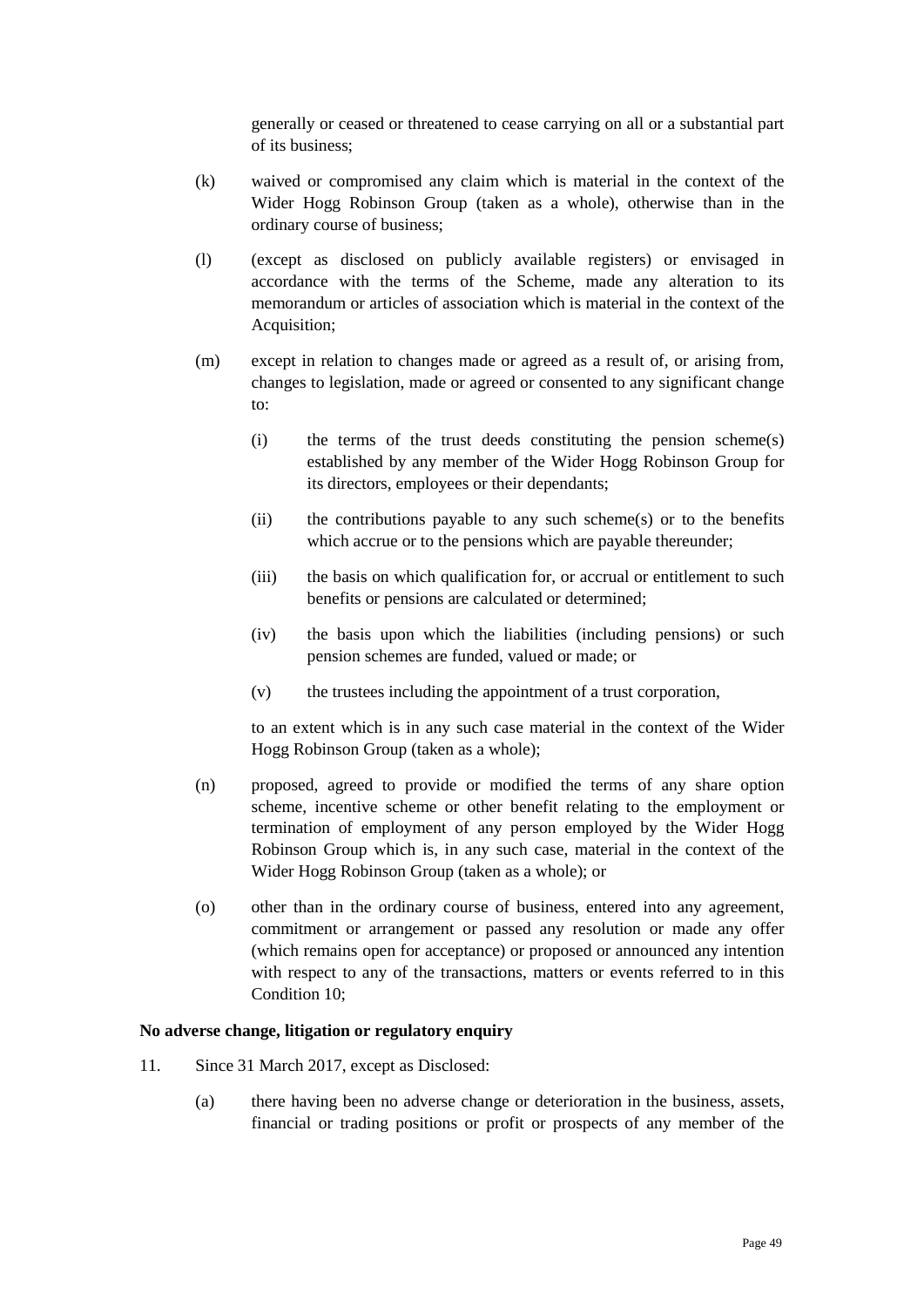Wider Hogg Robinson Group which is material in the context of the Wider Hogg Robinson Group (taken as a whole);

- (b) no contingent or other liability of any member of the Wider Hogg Robinson Group having arisen or become apparent to GBT Holdings or increased other than in the ordinary course of business which is reasonably likely to adversely affect the business, assets, financial or trading position or profits or prospects of any member of the Wider Hogg Robinson Group to an extent that is material in the context of the Wider Hogg Robinson Group (taken as a whole);
- (c) no litigation, arbitration proceedings, prosecution or other legal proceedings to which any member of the Wider Hogg Robinson Group is or is reasonably likely to become a party (whether as plaintiff, defendant or otherwise) having been threatened, announced, implemented or instituted by or against or remaining outstanding against or in respect of any member of the Wider Hogg Robinson Group in each case which might reasonably be expected to have a material adverse effect on the Wider Hogg Robinson Group (taken as a whole);
- (d) (other than as a result of the Acquisition) no enquiry or investigation by, or complaint or reference to, any Third Party having been threatened, announced, implemented, instituted by or against or remaining outstanding against or in respect of any member of the Wider Hogg Robinson Group in each case which might reasonably be expected to have a material adverse effect on the Wider Hogg Robinson Group (taken as a whole);
- (e) other than (i) with the consent of GBT or GBT Holdings and/or (ii) in connection with the Fraedom Disposal, no action having been taken or proposed by any member of the Wider Hogg Robinson Group, or having been approved by Hogg Robinson Shareholders or consented to by the Panel, which falls or would fall within or under Rule 21.1 of the Code or which otherwise is or would be materially inconsistent with the implementation by GBT Holdings of the Acquisition on the basis contemplated as at the date of this announcement; and
- (f) no member of the Wider Hogg Robinson Group having conducted its business in breach of any applicable laws and regulations.

#### **No discovery of certain matters**

- 12. Except as Disclosed, GBT Holdings not having discovered:
	- (a) that any financial, business or other information concerning the Wider Hogg Robinson Group disclosed at any time prior to the date of this announcement by or on behalf of any member of the Wider Hogg Robinson Group to any member of the Wider GBT Group or publicly announced prior to the date of this announcement, is misleading or contains any material misrepresentation of fact or omits to state a fact necessary to make any information contained therein not misleading, in any case to a material extent;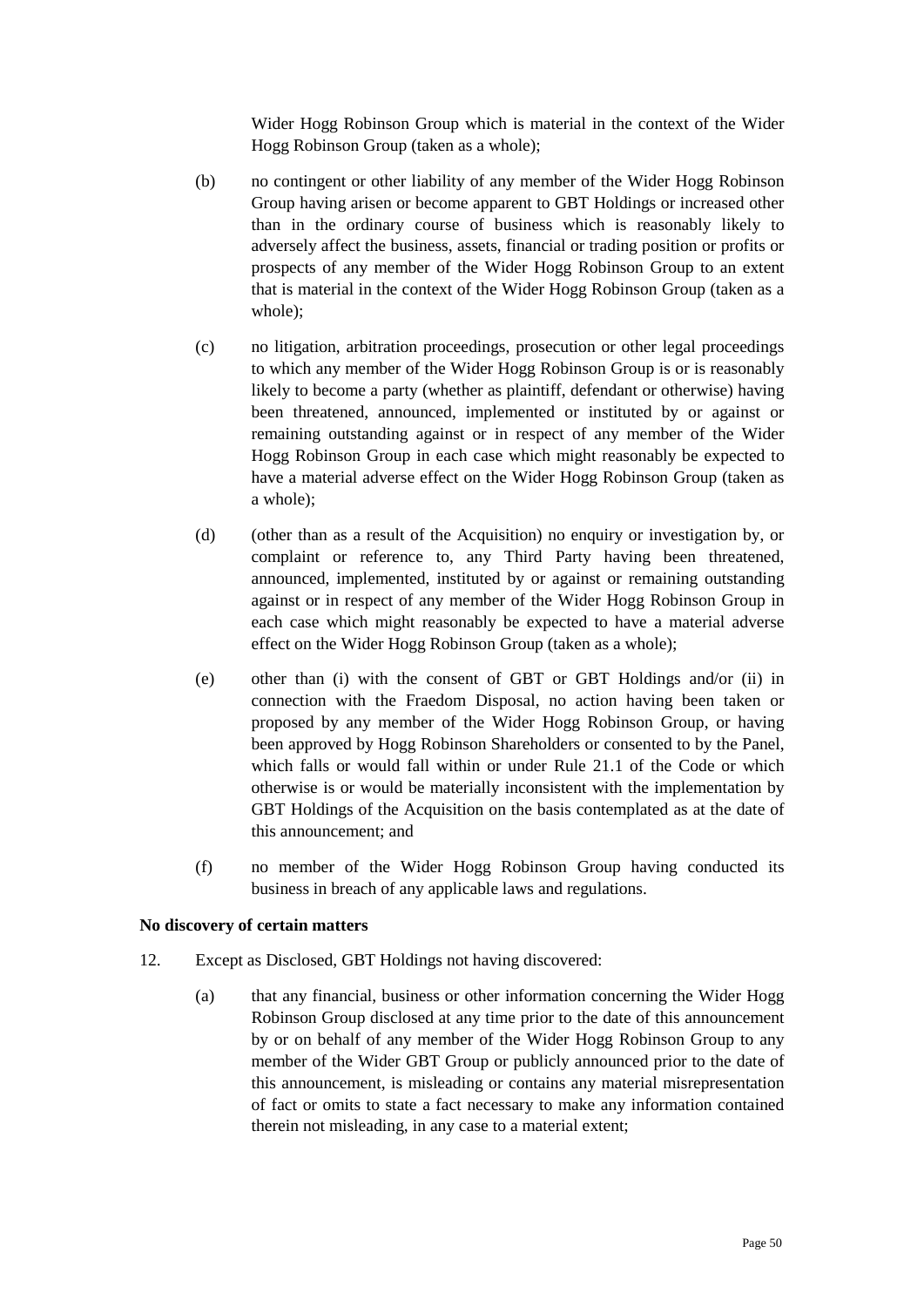- (b) that any member of the Wider Hogg Robinson Group is, other than in the ordinary course of business, subject to any liability (actual or contingent); or
- (c) that there is, or is reasonably likely to be, any liability, whether actual or contingent, to make good, repair, reinstate or clean up any property or any controlled waters now or previously owned, occupied or made use of by any past or present member of the Wider Hogg Robinson Group, or in which any such member may have or previously had or be deemed to have had an interest, under any environmental legislation, regulation, notice, circular, order or order of any Third Party in any jurisdiction.

#### **Anti-corruption, sanctions and criminal property**

- 13. Except as Disclosed, GBT Holdings not having discovered that:
	- (a) (i) any past or present member, director, officer or employee of the Wider Hogg Robinson Group is or has at any time engaged in any activity, practice or conduct which would constitute an offence under the Bribery Act 2010, the US Foreign Corrupt Practices Act of 1977 or any other anti‑corruption legislation applicable to the Wider Hogg Robinson Group or (ii) any person that performs or has performed services for or on behalf of the Wider Hogg Robinson Group is or has at any time engaged in any activity, practice or conduct in connection with the performance of such services which would constitute an offence under the Bribery Act 2010, the US Foreign Corrupt Practices Act of 1977 or any other applicable anti-corruption legislation;
	- (b) any asset of any member of the Wider Hogg Robinson Group constitutes criminal property as defined by section 340(3) of the Proceeds of Crime Act 2002 (but disregarding paragraph (b) of that definition);
	- (c) any past or present member, director, officer or employee of the Hogg Robinson Group, or any other person for whom any such person may be liable or responsible, has engaged in any business with, made any investments in, made any funds or assets available to or received any funds or assets from: (i) any government, entity or individual in respect of which US or European Union persons, or persons operating in those territories, are prohibited from engaging in activities or doing business, or from receiving or making available funds or economic resources, by US or European Union laws or regulations, including the economic sanctions administered by the United States Office of Foreign Assets Control, or HM Treasury & Customs; or (ii) any government, entity or individual targeted by any of the economic sanctions of the United Nations, the United States, the European Union or any of its member states; or
	- (d) a member of the Wider Hogg Robinson Group has engaged in any transaction which would cause GBT Holdings to be in breach, upon its acquisition of the Company, of any economic sanctions imposed by the United States Office of Foreign Assets Control (or any other US governmental organisation), HM Treasury & Customs (or any other UK governmental organisation), or any economic sanctions of the United Nations, the United States, the United Kingdom or the European Union or any of its member states.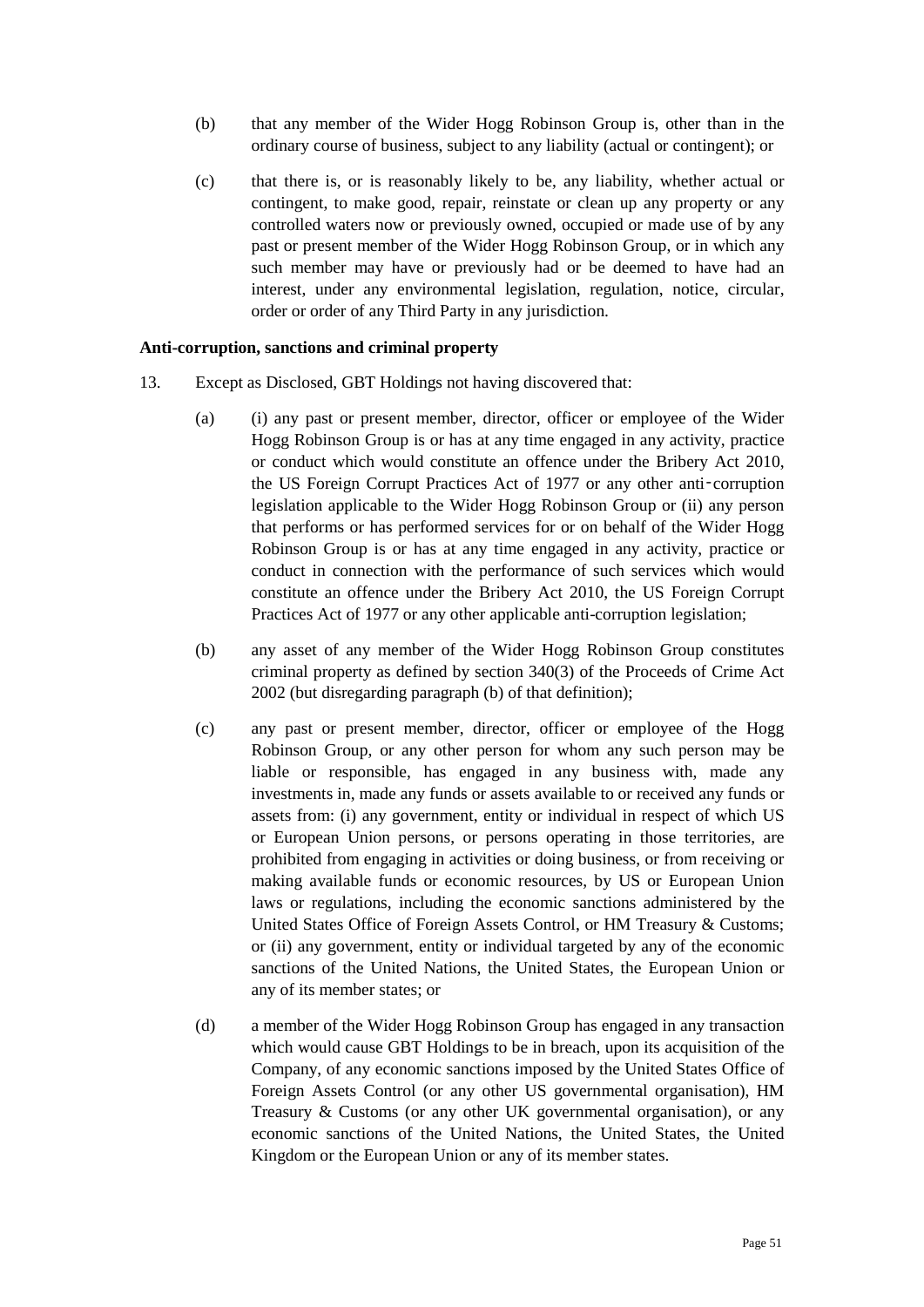For the purpose of these Conditions:

- (i) "Third Party" means any central bank, government, government department or governmental, quasi-governmental, supranational, statutory, regulatory, environmental or investigative body, authority (including any national or supranational anti-trust or merger control authority), court, trade agency, association, institution or professional or environmental body or any other person or body whatsoever in any relevant jurisdiction, including, for the avoidance of doubt, the Panel;
- (ii) a Third Party shall be regarded as having "intervened" if it has decided to take, institute, implement or threaten any action, proceeding, suit, investigation, enquiry or reference or made, proposed or enacted any statute, regulation, decision or order and "intervene" shall be construed accordingly; and
- (iii) "Authorisations" means regulatory authorisations, orders, grants, recognitions, determinations, certificates, confirmations, consents, licences, clearances, provisions and approvals, in each case, of a Third Party.

# **B. Waiver and invocation of the Conditions**

The Scheme will not become effective unless the Conditions have been fulfilled or (if capable of waiver) waived by GBT Holdings or, where appropriate, have been determined by GBT Holdings to be or remain satisfied by no later than the Long Stop Date (or such later date as GBT Holdings and the Company may agree and the Panel and the Court may allow).

If any Condition has not been satisfied (or, if capable of waiver, waived) by the Long Stop Date, GBT Holdings will make an announcement by 8.00 a.m. on the business day following the Long Stop Date (or, if the Condition ceases to be capable of fulfilment on a date prior to the Long Stop Date, the business day thereafter) confirming whether it has invoked or waived the relevant Condition or agreed with the Company (with the permission of the Panel and the Court, if required) to extend the relevant deadline in relation to the relevant Condition.

Subject to the requirements of the Panel, GBT Holdings reserves the right in its sole discretion to waive, in whole or in part, all or any of Conditions in Part A above, which are capable of being waived.

Under Rule 13.5 of the Code, GBT Holdings may not invoke a Condition so as to cause the Scheme not to proceed, or to lapse, or to be withdrawn, unless the circumstances which give rise to the right to invoke the Condition are of material significance to GBT Holdings in the context of the Acquisition. The Conditions contained in paragraph 1 of Part A of this Appendix 1 are not subject to this provision of the Code and cannot be waived.

GBT Holdings shall be under no obligation to waive (if capable of waiver), to determine to be or remain satisfied or to treat as fulfilled any of Conditions in Part A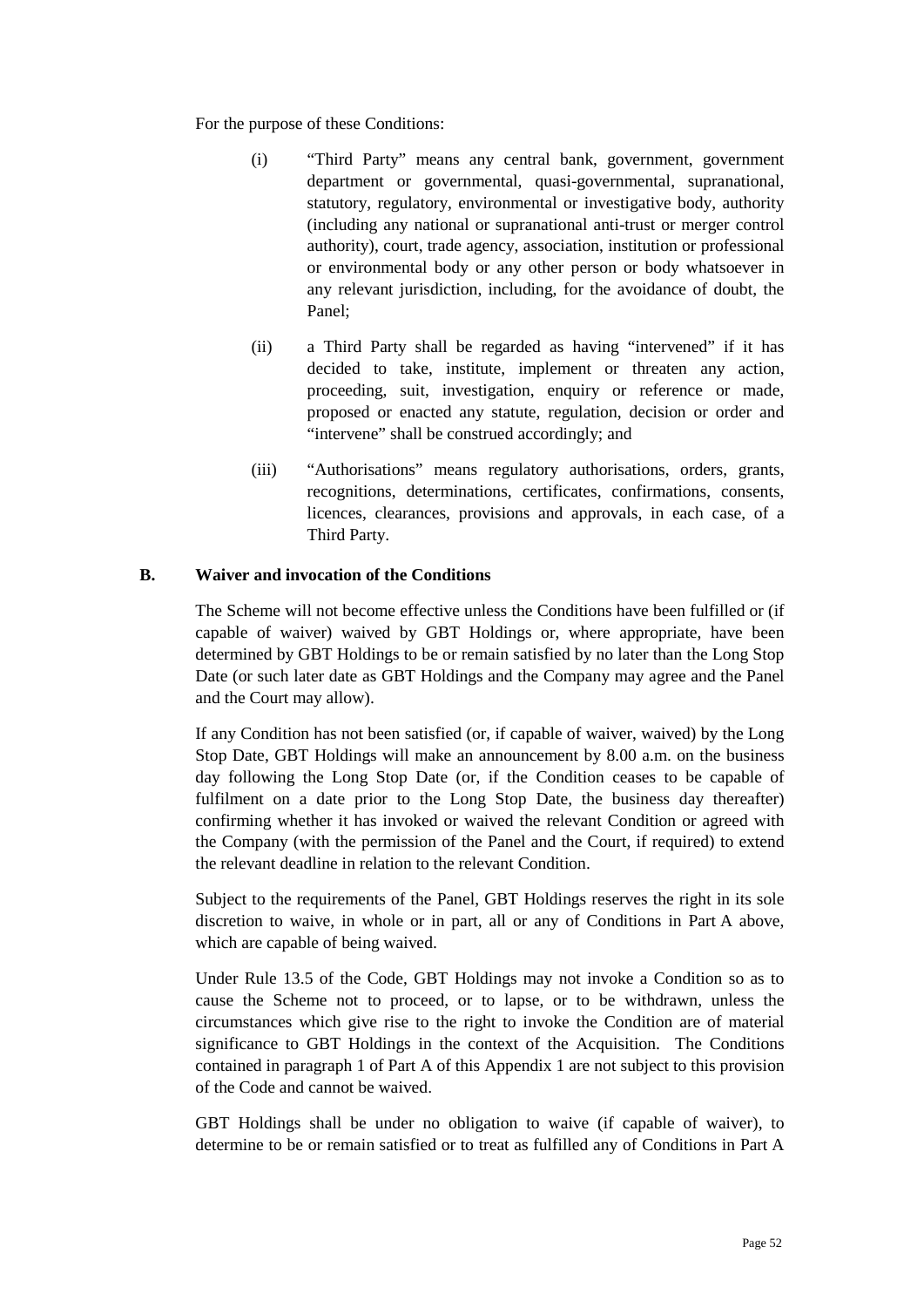above by a date earlier than the latest date specified above for the fulfilment of that condition, notwithstanding that the other Conditions may at such earlier date have been waived or fulfilled and that there are, at such earlier date, no circumstances indicating that any of such Conditions may not be capable of fulfilment.

The Scheme will lapse either if, in the event that a referral request to the European Commission under Article 4(5) of the Regulation is accepted, the European Commission initiates proceedings under Article  $6(1)(c)$  of the Regulation; or if, in the event that a referral request to the European Commission under Article 4(5) of the Regulation is not made or is rejected, the acquisition of Hogg Robinson by GBT Holdings is referred to the Chair of the Competition and Markets Authority for the constitution of a group under Schedule 4 to the Enterprise and Reform Act 2013, in each case before the date of the Court Meeting.

If the Panel requires GBT Holdings to make an offer or offers for any Hogg Robinson Shares under the provisions of Rule 9 of the Code, GBT Holdings may make such alterations to the Conditions and the terms of the Acquisition as are necessary to comply with the provisions of that Rule.

Each of the Conditions shall be regarded as a separate Condition and shall not be limited by reference to any other Condition.

# **C. Implementation by way of Takeover Offer**

GBT Holdings reserves the right to elect to implement the Acquisition by way of a Takeover Offer, subject to the Panel's consent. In such event, such Takeover Offer will be implemented on the same terms and conditions, so far as applicable, as those which would apply to the Scheme subject to appropriate amendments, including (without limitation) an acceptance condition set at 90 per cent. of the shares to which such Takeover Offer relates (or such other percentage (being more than 50 per cent.) as GBT Holdings may decide (subject to the Panel's consent)) of shares to which such Takeover Offer relates.

## **D. Certain further terms of the Acquisition**

The Hogg Robinson Shares will be acquired by GBT Holdings fully paid and free from all liens, equitable interests, charges, encumbrances, rights of pre-emption and other third party rights of any nature whatsoever and together with all rights attaching to them as at the Effective Date or subsequently attaching or accruing to them, including the right to receive and retain, in full, all dividends and other distributions (if any) declared, made, paid or payable, or any other return of capital made, on or after the Effective Date.

If, on or after the date of this announcement but prior to the Effective Date, any dividend and/or other distribution and/or other return of capital is declared, made or paid or becomes payable in respect of the Hogg Robinson Shares, GBT Holdings reserves the right (without prejudice to any right of GBT Holdings to invoke Condition  $10(c)$  in Part A of this Appendix 1), to reduce the consideration payable under the terms of the Acquisition for the Hogg Robinson Shares by an amount up to the amount of any such dividend and/or distribution and/or return of capital, in which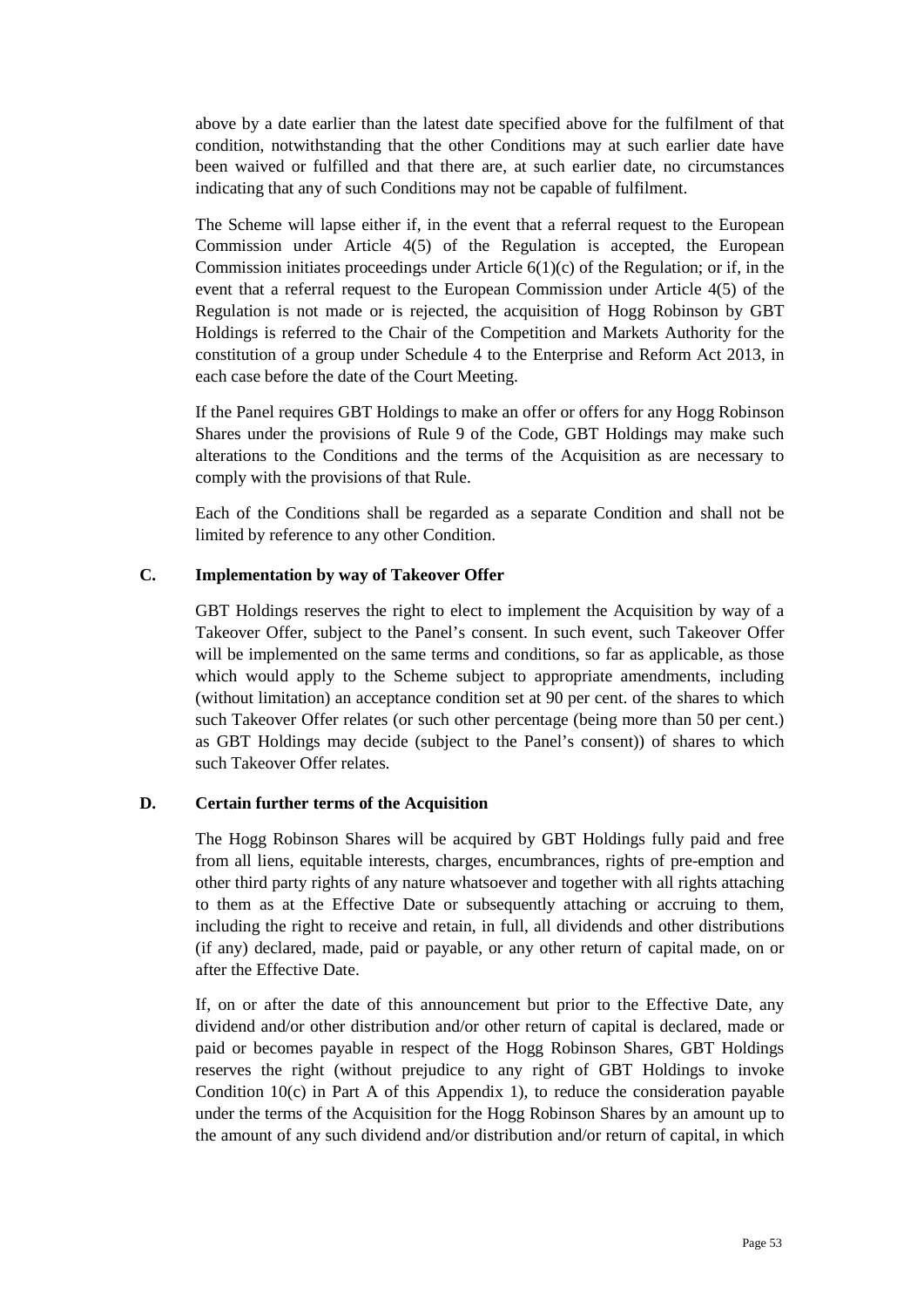case the relevant eligible Hogg Robinson Shareholders will be entitled to receive and retain such dividend and/or distribution and/or return of capital, and any reference in this announcement or in the Scheme Document to the consideration payable under the terms of the Acquisition will be deemed to be a reference to the consideration as so reduced. To the extent that any such dividend and/or distribution and/or other return of capital is declared, made or paid or is payable and it is: (i) transferred pursuant to the Acquisition on a basis which entitles GBT Holdings to receive the dividend or distribution and to retain it; or (ii) cancelled, the consideration payable under the terms of the Acquisition will not be subject to change in accordance with this paragraph. Any exercise by GBT Holdings of its rights referred to in this paragraph shall be the subject of an announcement and, for the avoidance of doubt, shall not be regarded as constituting any revision or variation of the Acquisition.

The Acquisition will be subject, *inter alia*, to the Conditions and certain further terms which are set out in this Appendix 1 and those terms which will be set out in the Scheme Document and such further terms as may be required to comply with the Listing Rules and the provisions of the Code.

The availability of the Acquisition to persons not resident in the UK may be affected by the laws of the relevant jurisdiction. Persons who are not resident in the UK or who are subject to the laws of any jurisdiction other than the UK should inform themselves about and observe any applicable requirements. Further information in relation to Overseas Shareholders will be contained in the Scheme Document.

The Acquisition is not being made available, directly or indirectly, in, into or from, or by use of the mails of, or by any means or instrumentality (including, but not limited to, facsimile, e-mail or other electronic transmission, telex or telephone) of, interstate or foreign commerce of, or of any facility of a national, state or other securities exchange of, any Restricted Jurisdiction.

This announcement and any rights or liabilities arising hereunder, the Acquisition, the Scheme, and any proxies will be governed by English law and be subject to the exclusive jurisdiction of the courts of England and Wales. The Scheme will be subject to the applicable requirements of the Code, the Panel, the London Stock Exchange, the FCA and the UK Listing Authority.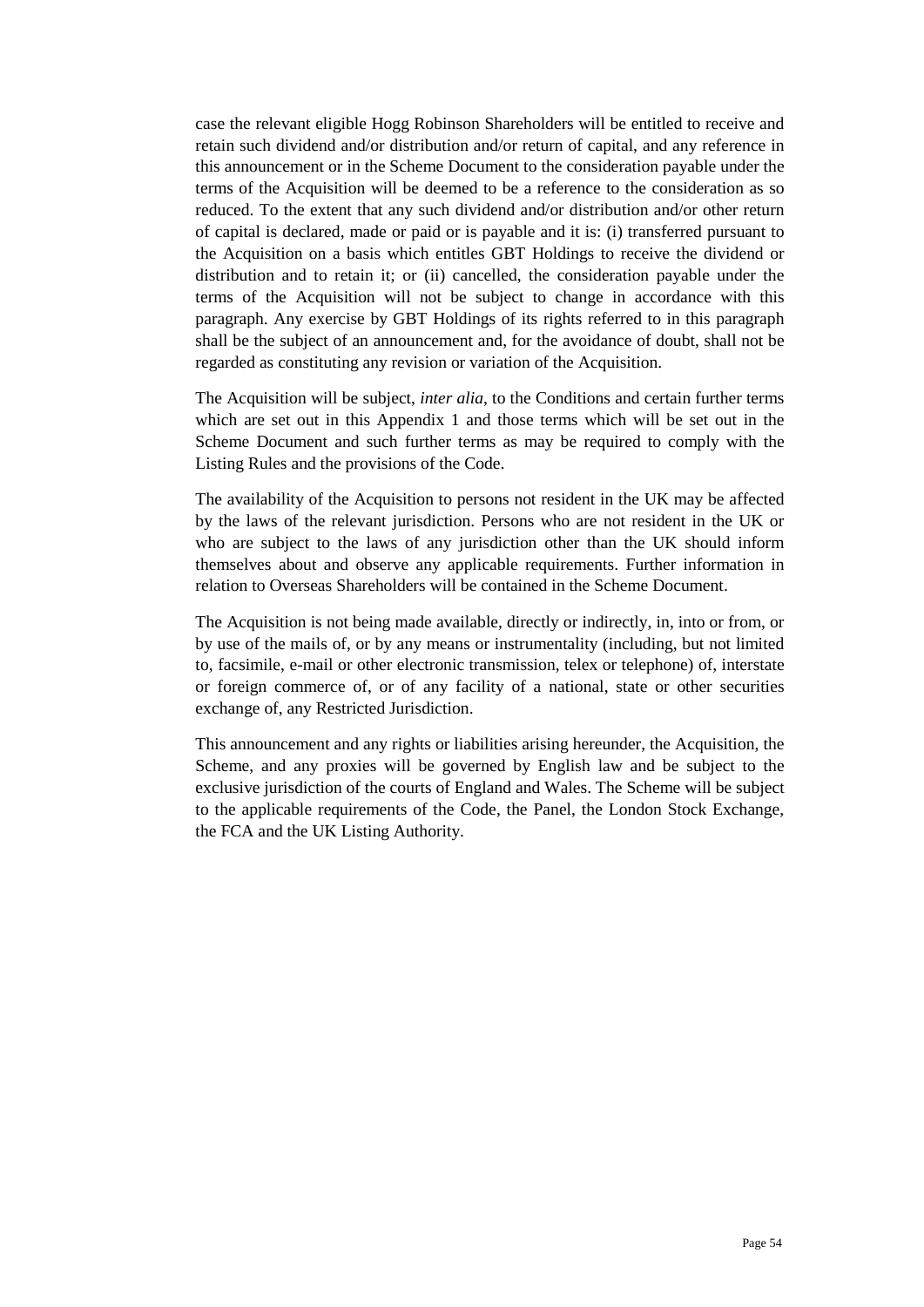# **Appendix 2 Bases and Sources**

- (a) The value attributed to the existing issued and to be issued ordinary share capital of the Company is based upon (i) the 327,617,302 Hogg Robinson Shares in issue on the Latest Practicable Date (none of which is held in treasury) and (ii) the 14,510,573 Hogg Robinson Shares which may be issued under the Hogg Robinson Share Schemes pursuant to outstanding options or awards granted under the Hogg Robinson Share Schemes, assuming for these purposes that the Scheme Court Order is made on 30 June 2018.
- (b) Unless otherwise stated, the financial information on Hogg Robinson is extracted (without material adjustment) from Hogg Robinson's Annual Report and Accounts for the year ended 31 March 2017 and from the announcement of Hogg Robinson's interim results for the six months ended 30 September 2017.
- (c) The market prices of the Hogg Robinson Shares are the closing prices derived from S&P Capital IQ for the relevant date.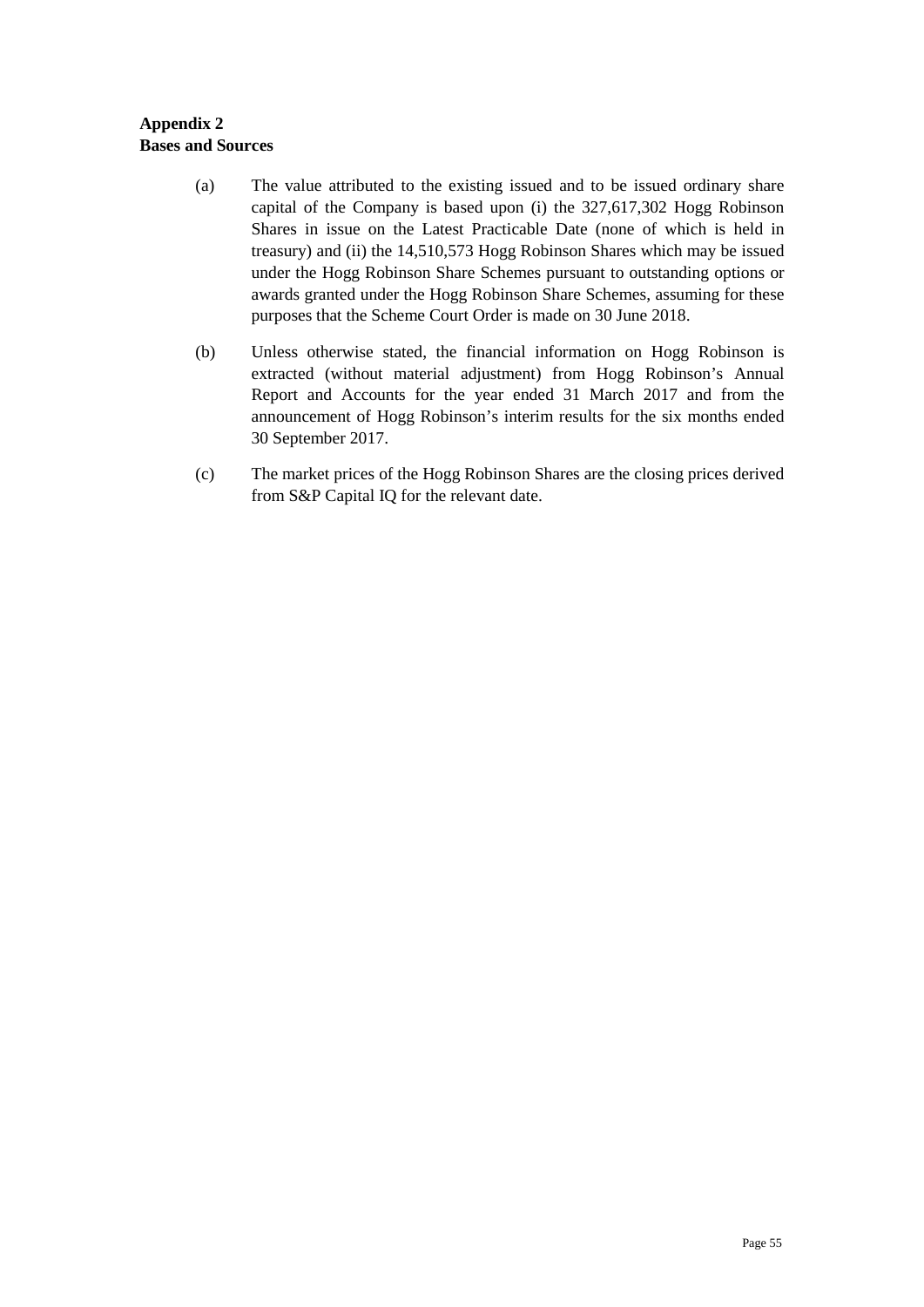# **Appendix 3 Details of Irrevocable Undertakings**

| <b>Name</b>      | <b>Number of Hogg Robinson</b><br><b>Shares</b> | <b>Percentage of issued</b><br>ordinary share capital of<br>the Company |
|------------------|-------------------------------------------------|-------------------------------------------------------------------------|
| Nigel Northridge | 100,000                                         | 0.03%                                                                   |
| David Radcliffe  | 3,253,807                                       | 0.99%                                                                   |
| Michele Maher    | 99,396                                          | 0.03%                                                                   |
| William Brindle  | 522,373                                         | 0.16%                                                                   |
| Mark Whiteling   | 125,000                                         | 0.04%                                                                   |
| John Krumins     | 20,000                                          | 0.01%                                                                   |
| Ashley Hubka     | 50,000                                          | 0.02%                                                                   |
| Paul Williams    | 185,000                                         | 0.06%                                                                   |
| <b>Total</b>     | 4,355,576                                       | 1.33%                                                                   |

# **Hogg Robinson Directors' irrevocable undertakings**

Each irrevocable undertaking listed above binds the relevant Hogg Robinson Director to, among other things, vote (or, where applicable, procure that their immediate family member or nominee will vote) in favour of the Scheme at the Court Meeting and the resolutions to be proposed at the General Meeting and, if the Acquisition is subsequently structured as a Takeover Offer, to accept any Takeover Offer made by GBT Holdings, in respect of his or her (or his or her immediate family member's) entire beneficial holding of Hogg Robinson Shares. The Hogg Robinson Directors' irrevocable undertakings extend to any Hogg Robinson Shares arising from the exercise of options and vesting of awards under the Hogg Robinson Share Schemes prior to the date of the Court Meeting and the General Meeting, other than tax-favoured options granted before 17 July 2013 under the Hogg Robinson CSOP.

By way of exception to the foregoing (and to the other references in this announcement to the irrevocable undertakings binding the relevant Hogg Robinson Director to vote in favour of the resolutions to be passed at the General Meeting), the irrevocable undertaking entered into by Michele Maher does not require her to vote in favour of the resolution to be proposed at the General Meeting in relation to the amendments to her service agreement (as described in paragraph 16 of the main part of this announcement).

The irrevocable undertakings given by the Hogg Robinson Directors will remain binding in the event that a higher competing offer is made for the Company, but would cease to be binding if:

(a) GBT Holdings announces, with the consent of the Panel, that it does not intend to proceed with the Acquisition and no new, revised or replacement Scheme or Takeover Offer is announced by GBT Holdings in accordance with Rule 2.7 of the Code at or about the same time; or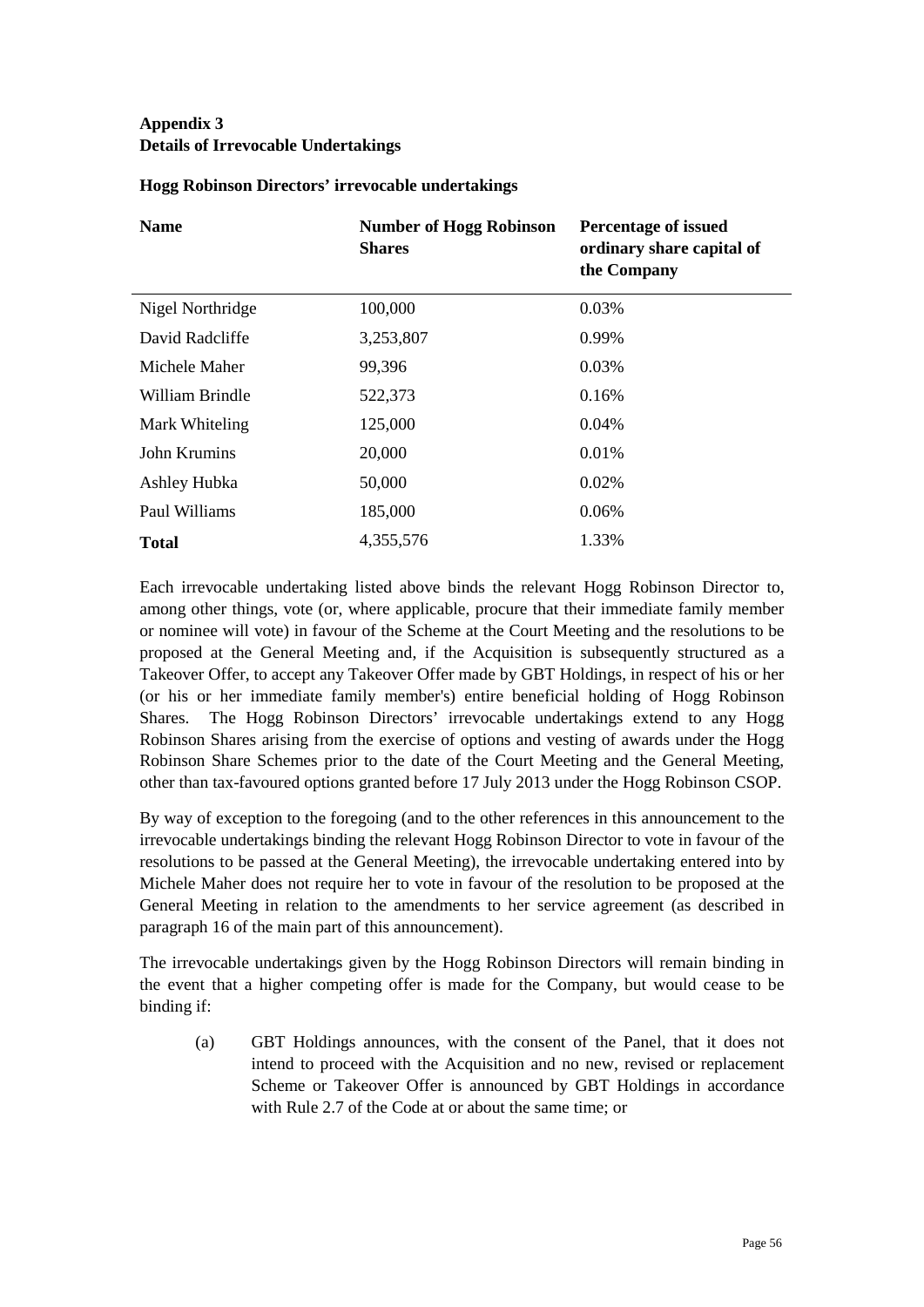(b) the Scheme (or Takeover Offer, as applicable) lapses or is withdrawn and no new, revised or replacement Scheme (or Takeover Offer) is or has been announced by GBT Holdings, in accordance with Rule 2.7 of the Code, at or about the same time.

## **Other Hogg Robinson Shareholders' irrevocable undertakings**

| <b>Shareholder</b> | <b>Number of Hogg Robinson</b><br><b>Shares</b> | <b>Percentage of issued</b><br>ordinary share capital of<br>the Company |
|--------------------|-------------------------------------------------|-------------------------------------------------------------------------|
| Boron              | 78,196,670                                      | 23.87%                                                                  |
| dnata              | 71,261,277                                      | 21.75%                                                                  |
| <b>Total</b>       | 149,457,947                                     | 45.62%                                                                  |

Each irrevocable undertaking outlined above binds the relevant shareholder to, among other things, vote, or procure voting, in favour of the Scheme at the Court Meeting and the resolutions to be proposed at the General Meeting and, if the Acquisition is subsequently structured as a Takeover Offer, to accept a Takeover Offer made by GBT Holdings, in respect of its entire beneficial holding of Hogg Robinson Shares. The irrevocable undertakings will cease to have effect if:

- (a) GBT Holdings announces that it does not intend to proceed with the Acquisition and no new, revised or replacement Scheme or Takeover Offer is announced by GBT Holdings in accordance with Rule 2.7 of the Code at or about the same time;
- (b) the Scheme (or Takeover Offer, as applicable) lapses or is withdrawn and no new, revised or replacement Scheme (or Takeover Offer) is or has been announced by GBT Holdings, in accordance with Rule 2.7 of the Code, at or about the same time;
- (c) a third party announces a firm intention to make an offer for the Hogg Robinson Shares at a price of not less than 10 per cent in the case of dnata and 5 per cent in the case of Boron, above the aggregate of the Minimum Consideration and the Initial Additional Consideration, unless an equivalent or higher offer is announced by GBT Holdings; or
- (d) in the case of dnata, if dnata is required to withdraw the irrevocable undertaking by any court or competent regulator.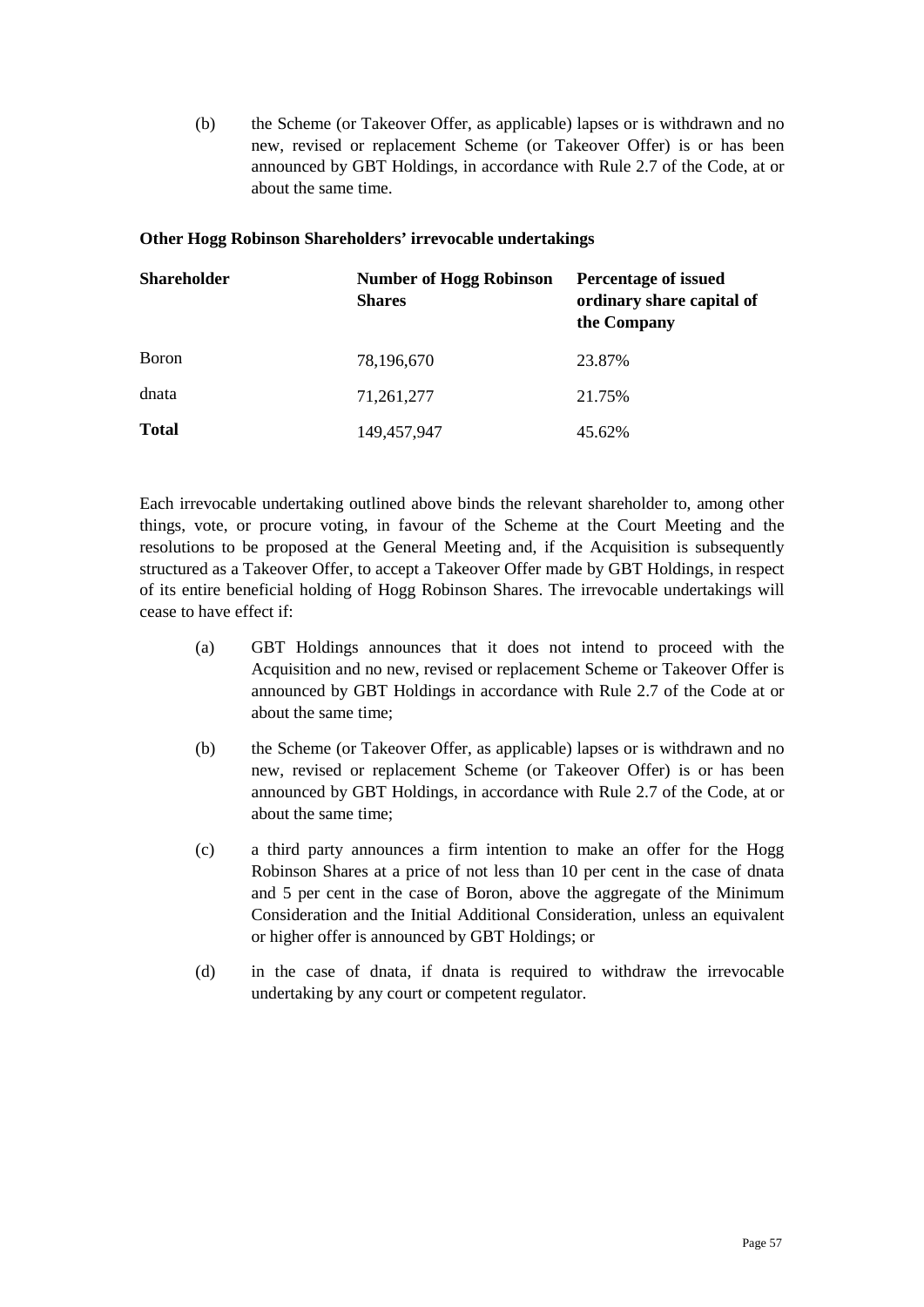# **Appendix 4 Hogg Robinson Profit Forecast**

On 24 May 2017 the Hogg Robinson Group announced its preliminary results for the financial year ended 31 March 2017 (the "FY17 Preliminary Results Announcement"). Page 2 of the FY17 Preliminary Results Announcement stated the following:

"*The Board believes the benefits [of the strategic investments] will be significant, resulting in a 3-year Group revenue CAGR of more than 4% with underlying operating profit margin targeted to exceed 16% in the medium term*."

The FY17 Preliminary Results Announcement and presentation defined 'medium term' as 3 years.

Taken together, this set a "profit floor" for the year ended 31 March 2020 for the Hogg Robinson Group and therefore constitutes a profit forecast for the purposes of Rule 28 of the Code for the 3-year period to 31 March 2020 (the "Hogg Robinson Profit Forecast").

The Hogg Robinson Profit Forecast was made before the Hogg Robinson Group was approached by GBT or GBT Holdings and, accordingly, the requirements of Rule 28.1(c) of the Code apply in relation to it.

Therefore, in light of the proposed Acquisition, the Panel has confirmed that the Hogg Robinson Directors are required to restate and expand the Hogg Robinson Profit Forecast to include forecasts for each of the years ending 31 March 2018 and 31 March 2019 as well as for the year ending 31 March 2020 (the "3-year Profit Forecast").

The Hogg Robinson Directors today confirm that the original Hogg Robinson Profit Forecast represented a forecast of Underlying Operating Profit (as defined in Appendix 5 to this announcement) for the year ending 31 March 2020 of at least £60.3 million for the Hogg Robinson Group on a constant currency basis using actual average rates for the financial year ended 31 March 2017 and remains valid.

This profit statement reflects the expected cumulative revenue and operating profit margin growth which underpinned the original Hogg Robinson Profit Forecast. The strategy which supported this growth was referenced in the FY17 Preliminary Results Announcement and included a significant investment to support strategic initiatives in both the Fraedom and HRG businesses following completion of the 3-year restructuring programme in March 2018. This investment in strategic initiatives commenced in the financial year ending 31 March 2018, and is expected to result in more significant growth being achieved in the business by the financial year ending 31 March 2020.

As required by the Code, the Hogg Robinson Directors are today providing further analysis of the original Hogg Robinson Profit Forecast, to give the 3-year Profit Forecast, which the Directors confirm has been properly compiled on the basis stated below.

## **Basis of preparation and assumptions**

The basis of accounting used for the 3-year Profit Forecast is consistent with the Hogg Robinson Group's current accounting policies, which are in accordance with IFRS, and are those which will apply in preparing the Hogg Robinson Group's financial statements for the year ending 31 March 2018.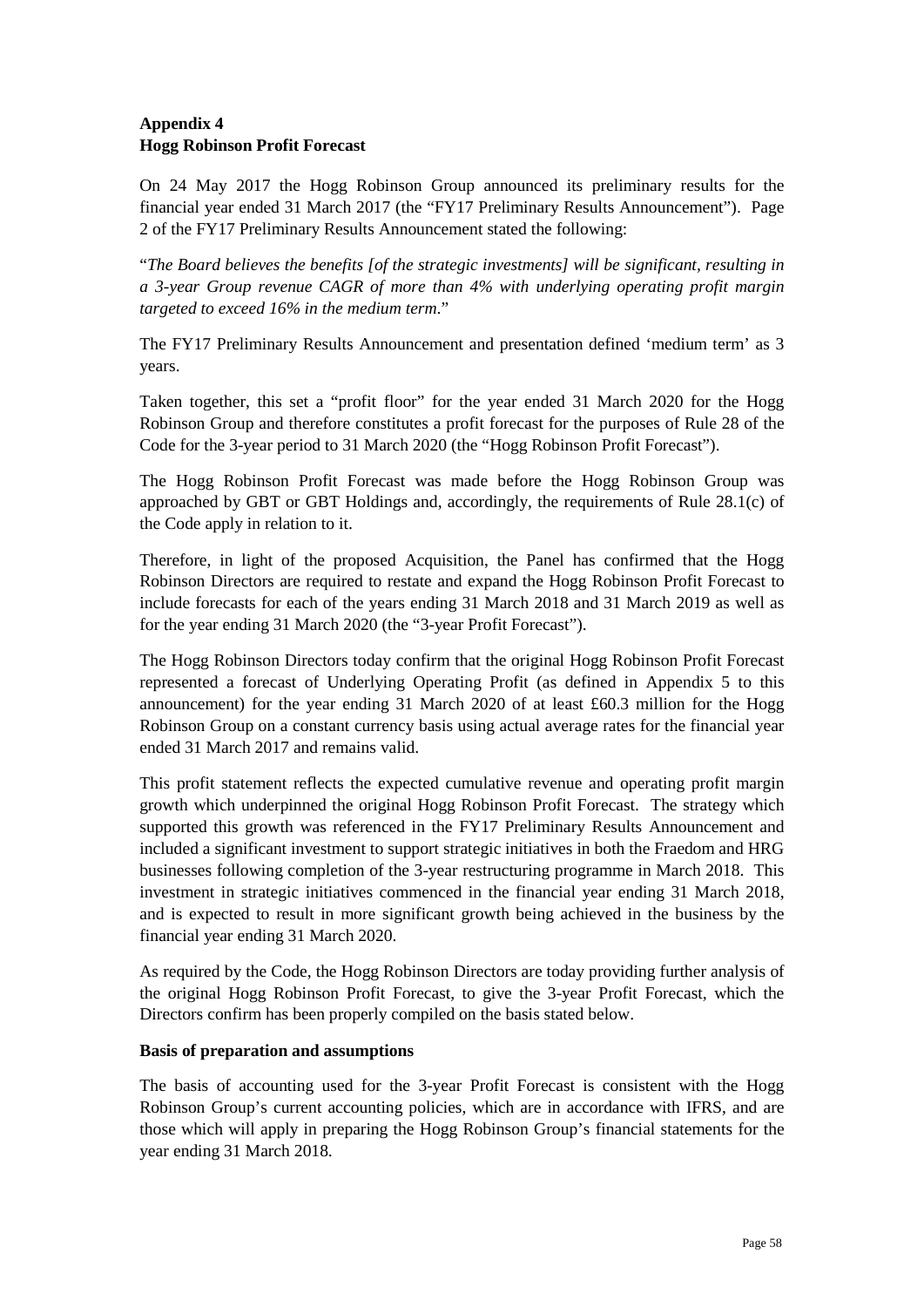The 3-year Profit Forecast is based on the unaudited financial statements for the 9 months to 31 December 2017 and a forecast for the 3-month period ending 31 March 2018. The forecast for the 12 months to 31 March 2018 has then been used to update and, where appropriate, refresh the assumptions used originally in the preparation of forecasts for the 2 years ending 31 March 2020, which are in accordance with the Hogg Robinson Group's published strategy to deliver medium to long term growth.

The 3-year Profit Forecast has been prepared on a constant currency basis using the 2017 financial year actual average rates, which include an average US\$/GBP exchange rate of US\$1.31 to £1 and an average Euro/GBP exchange rate of  $\epsilon$ 1.19 to £1.

The 3-year Profit Forecast is expected to follow the phasing below. In each case the Hogg Robinson Group's Underlying Operating Profit is forecast to be at least the amount shown in each period.

|                                                          | <b>Years ending 31 March</b> |      |      |
|----------------------------------------------------------|------------------------------|------|------|
|                                                          | 2018                         | 2019 | 2020 |
| <b>Underlying Operating Profit</b> $(E \text{ million})$ | 43.5                         | 46.5 | 60.3 |
|                                                          |                              |      |      |

*Figures rounded to the nearest £100,000* 

The Hogg Robinson Directors have prepared these forecasts on the basis set out above and the assumptions set out below. It is inevitable that there is a heightened degree of uncertainty relating to the 3-year Profit Forecast given the duration of the period which the forecast covers. The 3-year Profit Forecast should therefore be read in this context and construed accordingly.

The Hogg Robinson Directors have prepared the 3-year Profit Forecast on the basis of the following assumptions:

*Factors outside the influence or control of the Hogg Robinson Directors* 

- No business disruptions that materially affect the Hogg Robinson Group, its clients or operations, including natural disasters, acts of terrorism, cyberattacks, air traffic control strikes or technological issues.
- No material changes in market conditions over the period to 31 March 2020 in relation to either client demand or competitive environment.
- No fundamental changes in the current prevailing political and/or economic environment that would materially affect the Hogg Robinson Group in the period to 31 March 2020.
- No change in market conditions within the B2B services industry in relation to either customer demand or competitive environment which is material in the context of the 3-year Profit Forecast.
- No change in the Hogg Robinson Group's labour costs, including medical and pension and other post-retirement benefits, driven by external parties or regulations which is material in the context of the relevant profit forecast.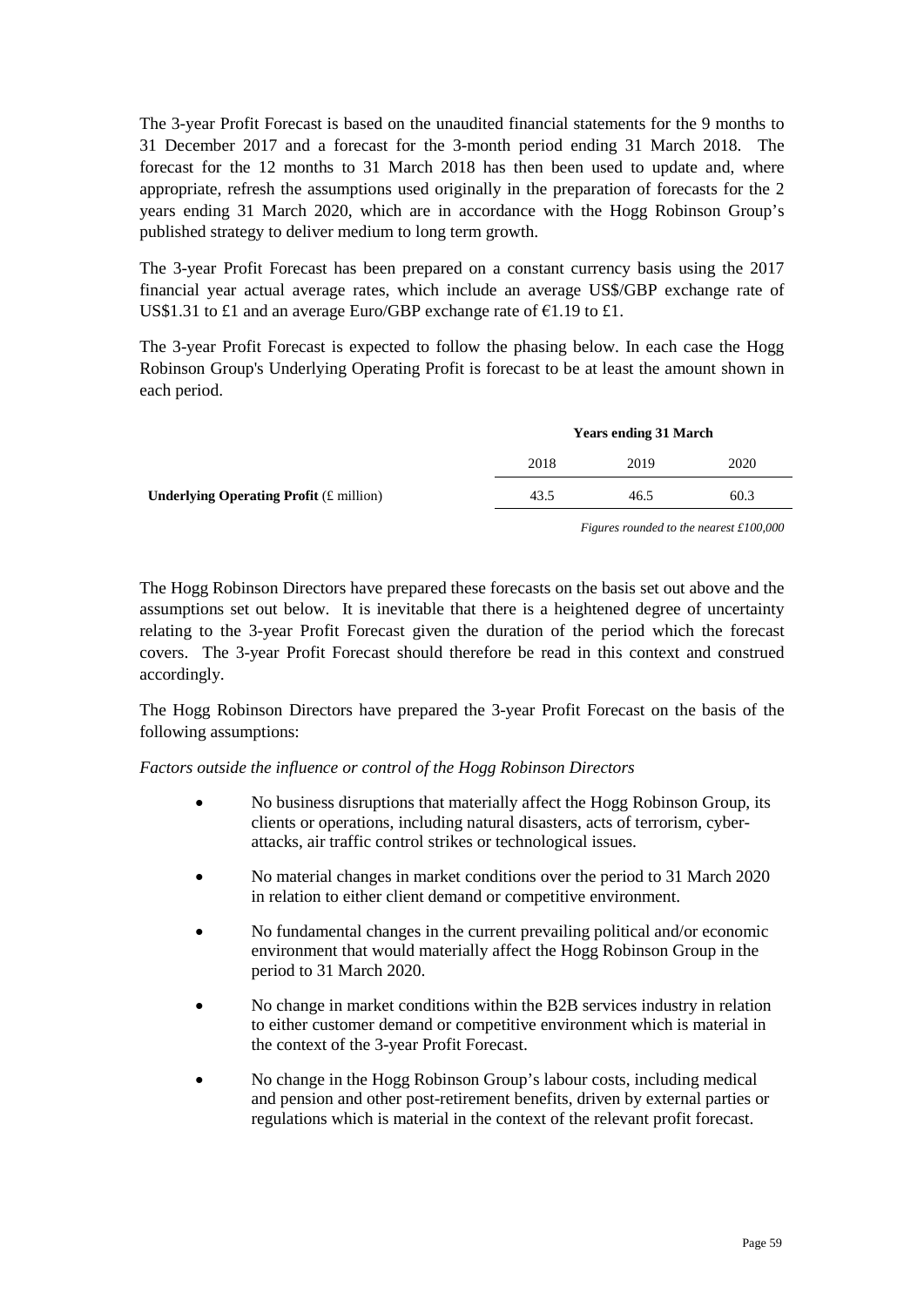- No material change in legislation or regulatory requirements impacting the Hogg Robinson Group's operations or its accounting policies.
- No assumed impact of expected changes in accounting standards across the 3-year period to 31 March 2020.

## *Factors within the influence or control of the Hogg Robinson Directors*

- The Hogg Robinson Group's current and new contract negotiations, bids and rebids will conclude substantially as the Hogg Robinson Directors would reasonably expect based on the Hogg Robinson Group's past experience.
- The Hogg Robinson Group does not carry out any acquisitions or disposals, or enter into, terminate or vary any joint venture, which is material in the context of the Hogg Robinson Profit Forecast (taking into account any potential related transaction or abortive costs).
- The forecasts exclude any impact of the proposed Acquisition and/or the Fraedom Disposal.
- No material change in the present management or control of the Hogg Robinson Group or its existing operational strategy during the period to 31 March 2020.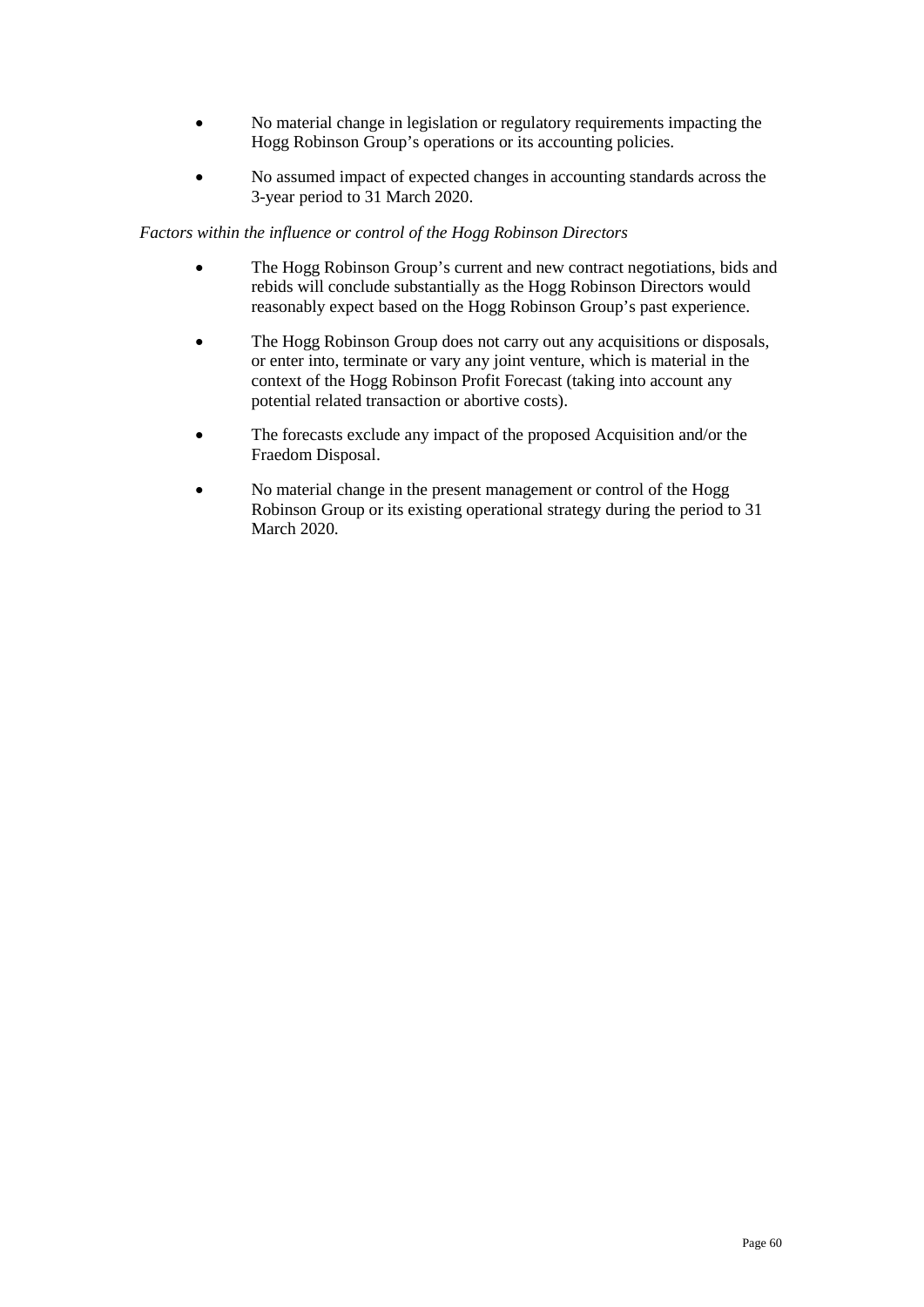# **Appendix 5 Definitions**

The following definitions apply throughout this announcement unless the context requires otherwise.

| "f", "Sterling", "pence" or "p"      | the lawful currency of the UK                                                                                                                                                                                                                                                                                                                                                                                                                                             |
|--------------------------------------|---------------------------------------------------------------------------------------------------------------------------------------------------------------------------------------------------------------------------------------------------------------------------------------------------------------------------------------------------------------------------------------------------------------------------------------------------------------------------|
| "3-year Profit Forecast"             | has the meaning given to it in Appendix 4 to this<br>announcement                                                                                                                                                                                                                                                                                                                                                                                                         |
| "Acquisition"                        | the direct or indirect acquisition of the entire issued and<br>to be issued share capital of the Company by GBT<br>Holdings (other than Hogg Robinson Shares already<br>held by GBT Holdings, if any) to be implemented by<br>way of the Scheme or (should GBT Holdings so elect,<br>subject to the consent of the Panel) by way of a<br>Takeover Offer, including, where the context so<br>requires, any subsequent variation, revision, extension<br>or renewal thereof |
| "Actual Additional Consideration"    | the actual amount of the additional consideration for<br>each Hogg Robinson Share payable in connection with<br>the Acquisition                                                                                                                                                                                                                                                                                                                                           |
| "Actual Fraedom Sale Amount"         | the actual consideration paid by Visa pursuant to the<br><b>Fraedom SPA</b>                                                                                                                                                                                                                                                                                                                                                                                               |
| "Amended CFO Service Contract"       | the amended service contract of Michele Maher entered<br>into (conditional upon Hogg Robinson Shareholder<br>approval) between Michele Maher and the Company on<br>9 February 2018                                                                                                                                                                                                                                                                                        |
| "Amex"                               | <b>American Express Company</b>                                                                                                                                                                                                                                                                                                                                                                                                                                           |
| "Anticipated Fraedom Sale<br>Amount" | approximately £141.75 million                                                                                                                                                                                                                                                                                                                                                                                                                                             |
| "BlackRock"                          | funds and accounts under management by direct and<br>management subsidiaries<br>indirect<br>investment<br>of<br>BlackRock, Inc                                                                                                                                                                                                                                                                                                                                            |
| "Board"                              | the board of directors of Hogg Robinson, GBT or GBT<br>Holdings, as the context requires                                                                                                                                                                                                                                                                                                                                                                                  |
| "Boron"                              | Domtorentjes B.V., an affiliate of Boron Investments<br><b>BV</b>                                                                                                                                                                                                                                                                                                                                                                                                         |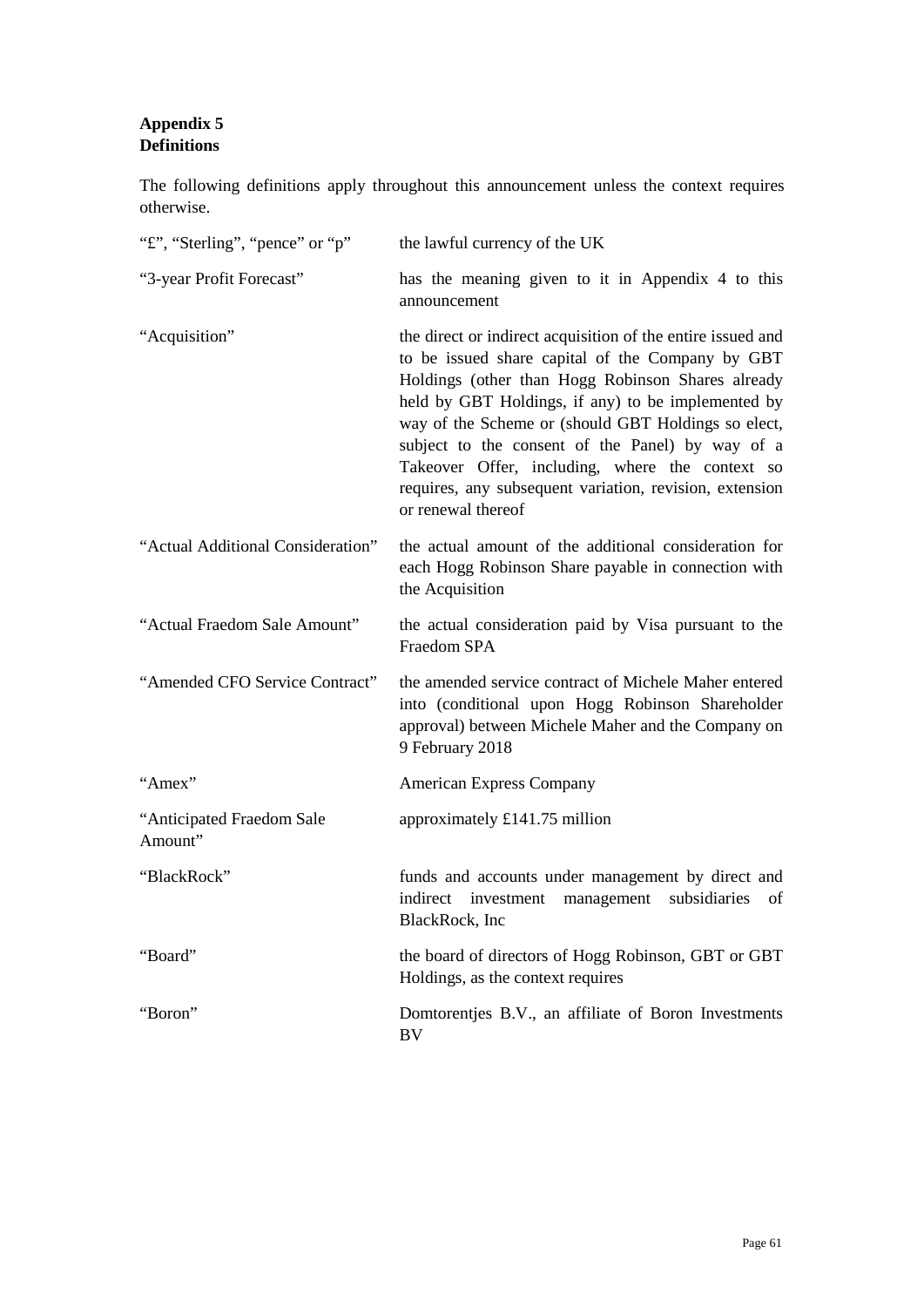| "Bridge Credit Agreement"   | the bridge credit agreement entered into on the date of<br>this announcement by GBT Holdings as the borrower,<br>certain other members of the GBT Group as guarantors,<br>the lenders party thereto and Morgan Stanley Senior<br>Funding, Inc., as administrative agent, collateral agent,<br>sole lead arranger and sole bookrunner, and relating to<br>a £212 million 364-day term loan facility to be made<br>available to GBT Holdings on the terms set out therein. |
|-----------------------------|--------------------------------------------------------------------------------------------------------------------------------------------------------------------------------------------------------------------------------------------------------------------------------------------------------------------------------------------------------------------------------------------------------------------------------------------------------------------------|
| "business day"              | any day (other than a Saturday, Sunday or public or<br>bank holiday in the UK) on which banks in the City of<br>London are open for business                                                                                                                                                                                                                                                                                                                             |
| "Certares"                  | Certares GBT Holdings Limited                                                                                                                                                                                                                                                                                                                                                                                                                                            |
| "Code"                      | the City Code on Takeovers and Mergers, as issued and<br>as amended from time to time by the Panel                                                                                                                                                                                                                                                                                                                                                                       |
| "Combined Group"            | the enlarged group following the completion of the<br>Acquisition, comprising the GBT Group and the Hogg<br>Robinson Group (but excluding the Fraedom<br>Companies if the Fraedom Companies are sold pursuant<br>to the Fraedom Disposal (or otherwise))                                                                                                                                                                                                                 |
| "Companies Act"             | the Companies Act 2006, as amended from time to time                                                                                                                                                                                                                                                                                                                                                                                                                     |
| "Conditions"                | the conditions to the implementation of the Acquisition<br>(including the Scheme) as set out in Appendix 1 to this<br>announcement and to be set out in the Scheme<br>Document                                                                                                                                                                                                                                                                                           |
| "Confidentiality Agreement" | the confidentiality agreement entered into between<br>GBT and the Company on 5 October 2017                                                                                                                                                                                                                                                                                                                                                                              |
| "Co-operation Agreement"    | the co-operation agreement entered into between GBT<br>Holdings and the Company on 9 February 2018                                                                                                                                                                                                                                                                                                                                                                       |
| "Court"                     | the High Court of Justice of England and Wales                                                                                                                                                                                                                                                                                                                                                                                                                           |
| "Court Meeting"             | the meeting(s) of the Scheme Shareholders to be<br>convened by order of the Court pursuant to section 896<br>of the Companies Act, including any adjournment<br>thereof, notice of which will be set out in the Scheme<br>Document, for the purpose of considering and, if<br>thought fit, approving the Scheme (with or without<br>amendment)                                                                                                                           |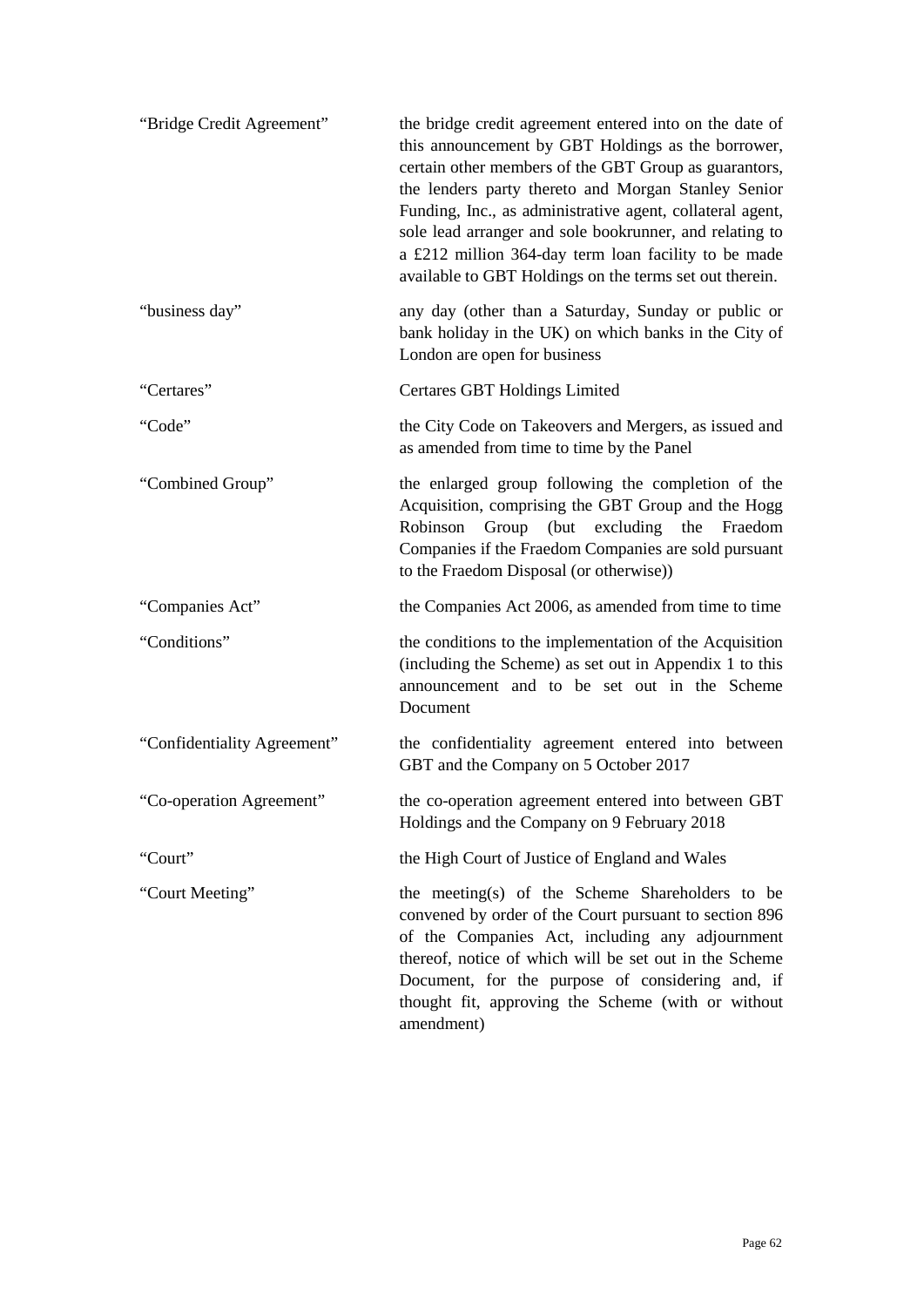| "CREST"               | the relevant system (as defined in the Uncertificated<br>Securities Regulations 2001 (SI 2001/3755)) in respect<br>of which Euroclear UK & Ireland Limited is the<br>Operator (as defined in such Regulations) in accordance<br>with which securities may be held and transferred in<br>uncertificated form                                                                                                                                                                                                                                                                                                                                                                                                                                             |
|-----------------------|---------------------------------------------------------------------------------------------------------------------------------------------------------------------------------------------------------------------------------------------------------------------------------------------------------------------------------------------------------------------------------------------------------------------------------------------------------------------------------------------------------------------------------------------------------------------------------------------------------------------------------------------------------------------------------------------------------------------------------------------------------|
| "Daily Official List" | the daily official list of the London Stock Exchange                                                                                                                                                                                                                                                                                                                                                                                                                                                                                                                                                                                                                                                                                                    |
| "Dealing Disclosure"  | has the same meaning as in Rule 8 of the Code                                                                                                                                                                                                                                                                                                                                                                                                                                                                                                                                                                                                                                                                                                           |
| "Disclosed"           | information which has been disclosed by or on behalf<br>of Hogg Robinson: (i) in the annual report and accounts<br>of the Hogg Robinson Group for the 12 month period to<br>31 March 2017; (ii) in the half yearly results<br>announcement of the Hogg Robinson Group for the six<br>month period to 30 September 2017; (iii) in this<br>announcement; (iv) in any other public announcement<br>to a Regulatory Information Service by, or on behalf of,<br>Hogg Robinson after 31 March 2017 but prior to the<br>date of this announcement; or $(v)$ in writing prior to the<br>date of this announcement by or on behalf of Hogg<br>Robinson to GBT Holdings (or its respective officers,<br>employees, agents or advisers in their capacity as such) |
| "Effective Date"      | the date upon which the Scheme becomes effective in<br>accordance with its terms                                                                                                                                                                                                                                                                                                                                                                                                                                                                                                                                                                                                                                                                        |
| "Excluded Shares"     | (i) any Hogg Robinson Shares beneficially owned by<br>GBT Holdings or any other member of the GBT Group;<br>(ii) any Hogg Robinson Shares held in treasury by the<br>Company; and (iii) any other Hogg Robinson Shares<br>which GBT Holdings and the Company agree will not<br>be subject to the Scheme                                                                                                                                                                                                                                                                                                                                                                                                                                                 |
| "FCA"                 | the Financial Conduct Authority                                                                                                                                                                                                                                                                                                                                                                                                                                                                                                                                                                                                                                                                                                                         |
| "Forms of Proxy"      | the forms of proxy for use in connection with the Court<br>Meeting and the General Meeting (as applicable),<br>which shall accompany the Scheme Document                                                                                                                                                                                                                                                                                                                                                                                                                                                                                                                                                                                                |
| "Fraedom Business"    | the business carried on by the Fraedom Companies on<br>the date of this announcement                                                                                                                                                                                                                                                                                                                                                                                                                                                                                                                                                                                                                                                                    |
| "Fraedom Companies"   | Fraedom Holdings Limited, Fraedom LLC and their<br>respective subsidiary undertakings (from time to time)                                                                                                                                                                                                                                                                                                                                                                                                                                                                                                                                                                                                                                               |
| "Fraedom Disposal"    | the disposal by Hogg Robinson of the Fraedom<br>Companies pursuant to the terms of the Fraedom SPA                                                                                                                                                                                                                                                                                                                                                                                                                                                                                                                                                                                                                                                      |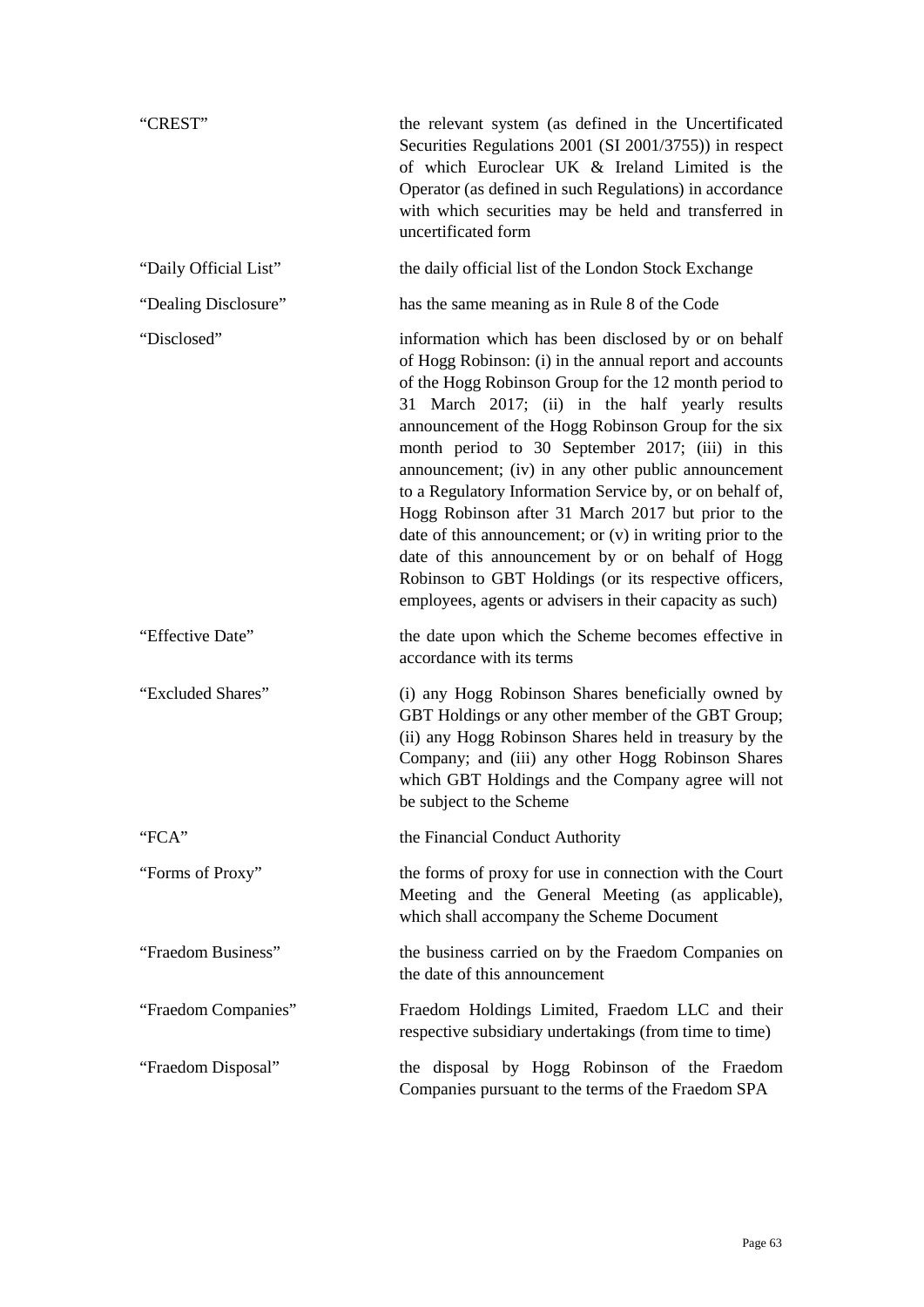| "Fraedom SPA"                                     | the sale and purchase agreement dated 9 February 2018<br>between Hogg Robinson and Visa                                                                                                      |
|---------------------------------------------------|----------------------------------------------------------------------------------------------------------------------------------------------------------------------------------------------|
| "Fraedom TSA"                                     | the transitional services agreement dated 9 February<br>2018 between Hogg Robinson and Visa                                                                                                  |
| "FSMA"                                            | the Financial Services and Markets Act 2000 (as it may<br>have been, or may from time to time be, amended,<br>modified, re-enacted or replaced)                                              |
| "FY17 Preliminary Results"<br>Announcement"       | the announcement (made on 24 May 2017) of the Hogg<br>Robinson Group's preliminary results for the financial<br>year ended 31 March 2017                                                     |
| "GBT"                                             | GBT III B.V.                                                                                                                                                                                 |
| "GBT Group"                                       | GBT and its subsidiary undertakings, from time to time                                                                                                                                       |
| "GBT Holdings"                                    | Global Business Travel Holdings Limited                                                                                                                                                      |
| "General Meeting"                                 | the general meeting of the Company to be convened in<br>connection<br>with the<br>Scheme, including<br>any<br>adjournment thereof, notice of which will be set out in<br>the Scheme Document |
| "Hogg Robinson" or the<br>"Company"               | Hogg Robinson Group plc                                                                                                                                                                      |
| "Hogg Robinson CSOP"                              | the Hogg Robinson Company Share Option Plan, as<br>approved in 2006 and amended in 2016                                                                                                      |
| "Hogg Robinson Directors"                         | the directors of Hogg Robinson as at the date of this<br>announcement or, where the context requires, the<br>directors of Hogg Robinson from time to time                                    |
| "Hogg Robinson Group"                             | Hogg Robinson and its subsidiary undertakings, from<br>time to time                                                                                                                          |
| "Hogg Robinson International<br>Sharesave Scheme" | the Hogg Robinson International Sharesave Scheme, as<br>approved in 2006, amended in 2007, 2016 and further<br>amended in 2018                                                               |
| "Hogg Robinson Profit Forecast"                   | has the meaning given to it in Appendix 4 to this<br>announcement                                                                                                                            |
| "Hogg Robinson PSP"                               | the Hogg Robinson Performance Share Plan, as<br>approved in 2006 and amended in 2016                                                                                                         |
| "Hogg Robinson Shareholders"                      | the registered holders of Hogg Robinson Shares from<br>time to time                                                                                                                          |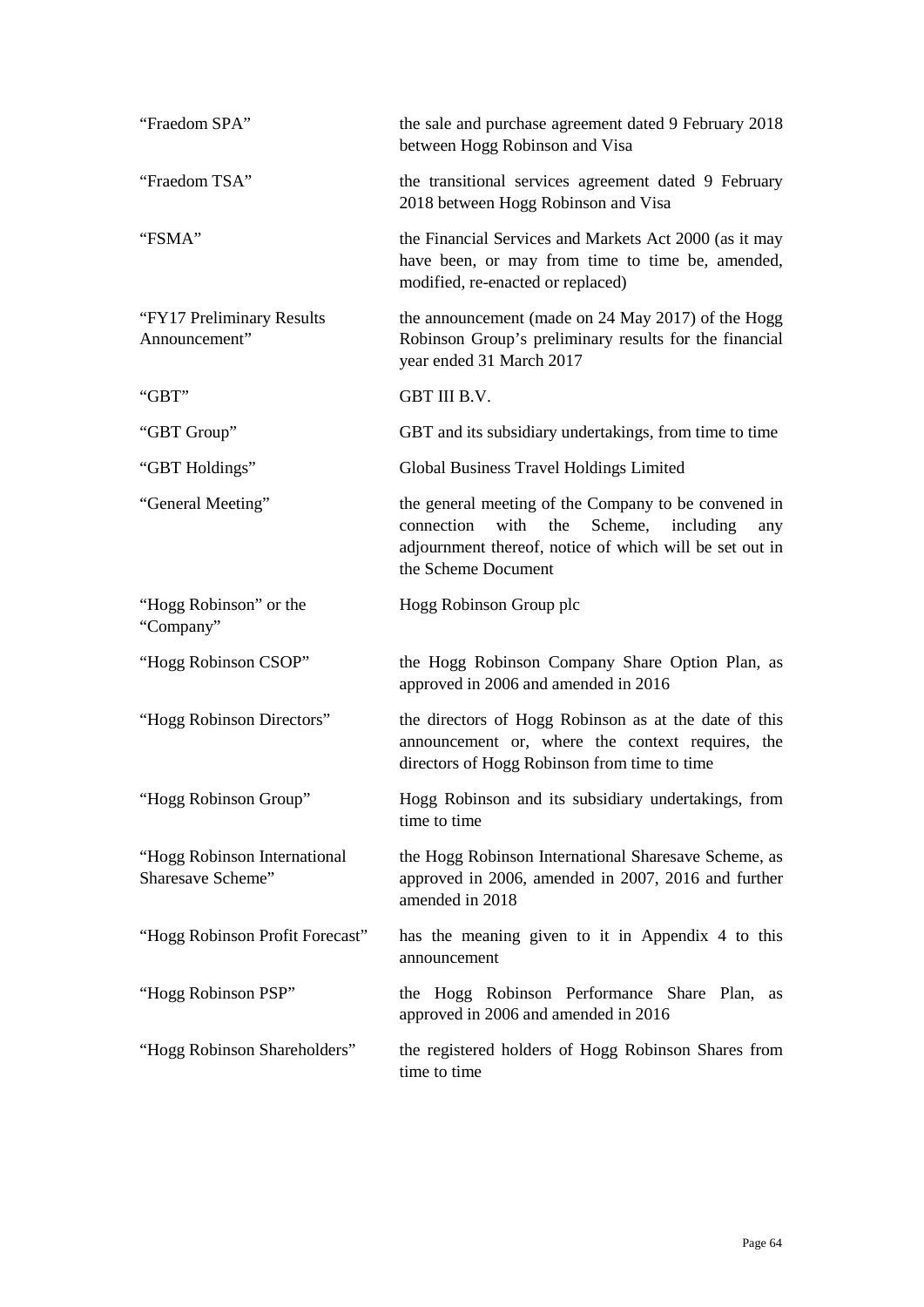| "Hogg Robinson Share Schemes"        | the Hogg Robinson PSP, the Hogg Robinson CSOP, the<br>Hogg Robinson Sharesave Scheme and the Hogg<br>Robinson International Sharesave Scheme                                                    |
|--------------------------------------|-------------------------------------------------------------------------------------------------------------------------------------------------------------------------------------------------|
| "Hogg Robinson Shares"               | ordinary shares of one pence each in the capital of<br><b>Hogg Robinson</b>                                                                                                                     |
| "Hogg Robinson Sharesave<br>Scheme"  | the Hogg Robinson Sharesave Scheme, as approved in<br>2006 and amended in 2016                                                                                                                  |
| "Hogg Robinson UK Pension<br>Scheme" | the occupational pension scheme known as the Hogg<br>Robinson (1987) Pension Scheme originally established<br>by a trust deed dated 1 November 1987                                             |
| "IFRS"                               | International Financial Reporting Standards, as adopted<br>by the European Union                                                                                                                |
| "Initial Additional Consideration"   | additional consideration of 10 pence in cash for each<br>Hogg Robinson Share, subject to the adjustments<br>described in paragraph 2 of the main part of this<br>announcement                   |
| "Investec"                           | Invested Bank plc                                                                                                                                                                               |
| "Juweel"                             | Juweel Investors Cooperatief U.A.                                                                                                                                                               |
| "Joint Defense Agreement"            | the joint defense agreement entered into between GBT<br>and the Company dated 6 December 2017                                                                                                   |
| "Latest Practicable Date"            | close of business on 8 February 2018, being the latest<br>practicable date prior to the date of this announcement                                                                               |
| "Listing Rules"                      | the listing rules made under FSMA by the UKLA and<br>contained in the UKLA's publication of the same name,<br>as amended from time to time                                                      |
| "London Stock Exchange"              | London Stock Exchange plc, together with any<br>successor thereto                                                                                                                               |
| "Long Stop Date"                     | 9 November 2018                                                                                                                                                                                 |
| "Market Abuse Regulation"            | Regulation (EU) 596/2014 of the European Parliament<br>and of the Council of 16 April 2014 on market abuse<br>(market abuse regulation) and all subsidiary legislation<br>made pursuant thereto |
| "Memorandum of Understanding"        | the memorandum of understanding relating to the future<br>funding of the Hogg Robinson UK Pension Scheme<br>entered into between the trustee and GBT                                            |
| "Minimum Consideration"              | 110 pence in cash for each Hogg Robinson Share                                                                                                                                                  |
| "Morgan Stanley"                     | Morgan Stanley & Co. International plc                                                                                                                                                          |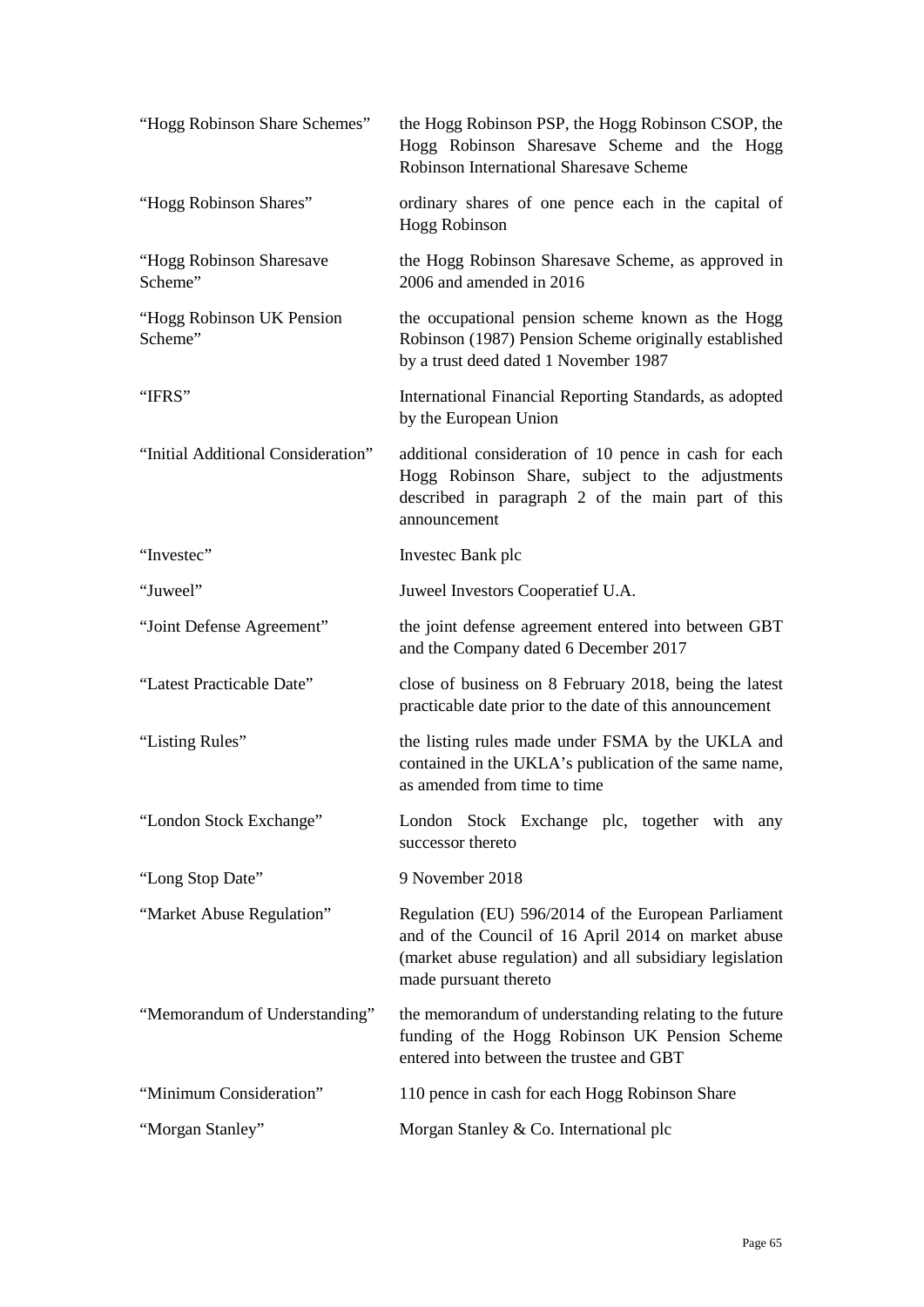| "Offer Period"                   | the offer period (as defined by the Code) relating to<br>Hogg Robinson, which commenced on the date of this<br>announcement, and ending on the earlier of the date on<br>which it is announced that the Scheme has become<br>effective and/or the date on which it is announced that<br>the Scheme has lapsed or has been withdrawn (or such<br>other date as the Code may provide or the Panel may<br>decide)                                                                                                                                                                                                                        |
|----------------------------------|---------------------------------------------------------------------------------------------------------------------------------------------------------------------------------------------------------------------------------------------------------------------------------------------------------------------------------------------------------------------------------------------------------------------------------------------------------------------------------------------------------------------------------------------------------------------------------------------------------------------------------------|
| "Official List"                  | the official list of the UK Listing Authority                                                                                                                                                                                                                                                                                                                                                                                                                                                                                                                                                                                         |
| "Opening Position Disclosure"    | has the same meaning as in Rule 8 of the Code                                                                                                                                                                                                                                                                                                                                                                                                                                                                                                                                                                                         |
| "Overseas Shareholders"          | Hogg Robinson Shareholders (or nominees of, or<br>custodians<br>trustees<br>for,<br>Hogg<br><sub>or</sub><br>Robinson<br>Shareholders) who are resident in, ordinarily resident<br>in, or citizens of, jurisdictions outside the UK                                                                                                                                                                                                                                                                                                                                                                                                   |
| "Panel"                          | the Panel on Takeovers and Mergers                                                                                                                                                                                                                                                                                                                                                                                                                                                                                                                                                                                                    |
| "Peel Hunt"                      | Peel Hunt LLP                                                                                                                                                                                                                                                                                                                                                                                                                                                                                                                                                                                                                         |
| "QIA"                            | <b>Qatar Investment Authority</b>                                                                                                                                                                                                                                                                                                                                                                                                                                                                                                                                                                                                     |
| "Registrar of Companies"         | the Registrar of Companies in England and Wales                                                                                                                                                                                                                                                                                                                                                                                                                                                                                                                                                                                       |
| the "Regulation"                 | Council Regulation (EC) No. 139/2004                                                                                                                                                                                                                                                                                                                                                                                                                                                                                                                                                                                                  |
| "Regulatory Information Service" | any of the services set out in Appendix 1 to the Listing<br>Rules                                                                                                                                                                                                                                                                                                                                                                                                                                                                                                                                                                     |
| "Relevant Adjustments"           | adjustments (pursuant to which the Anticipated<br>Fraedom Sale Amount may differ from the Actual<br>Fraedom Sale Amount) by: (i) virtue of a positive or<br>negative post-closing adjustment for cash, debt and<br>working capital; (ii) as a result of any other pre-closing<br>adjustments to the Anticipated Fraedom Sale Amount<br>that are agreed between Visa and the Company<br>pursuant to the Fraedom SPA; or (iii) as a result of any<br>payment made or agreed to be made by the Hogg<br>Robinson Group to Visa prior to the date of the Scheme<br>Court Hearing in settlement of any claim pursuant to<br>the Fraedom SPA |
| "Remuneration Committee"         | the remuneration committee of the Board of the<br>Company                                                                                                                                                                                                                                                                                                                                                                                                                                                                                                                                                                             |
| "Restricted Jurisdiction"        | any jurisdiction where local laws or regulations may<br>result in a significant risk of civil, regulatory or<br>criminal exposure if information concerning the<br>Acquisition is sent or made available to Hogg Robinson<br>Shareholders in that jurisdiction                                                                                                                                                                                                                                                                                                                                                                        |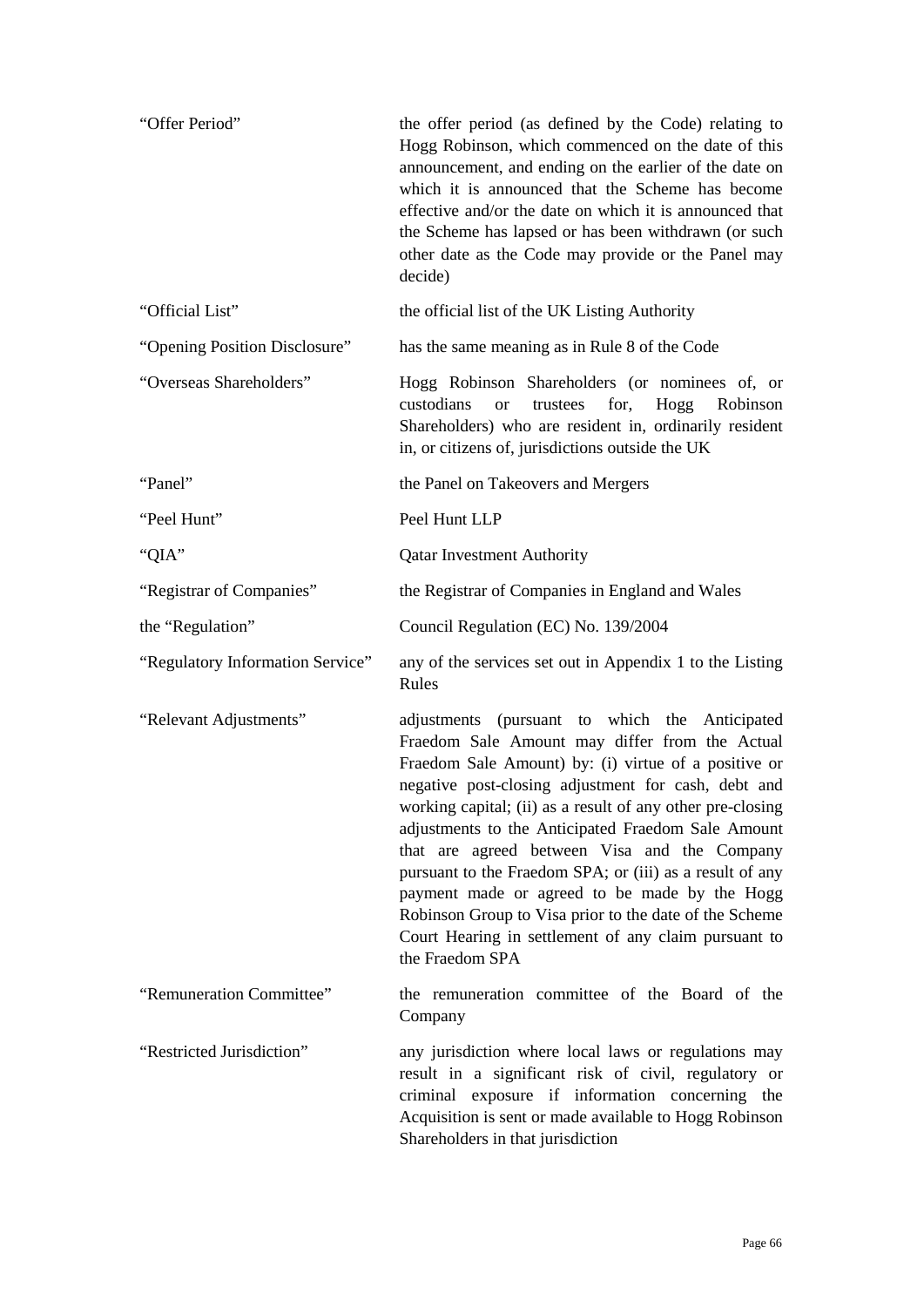| "Rothschild"                          |     | N.M. Rothschild & Sons Limited                                                                                                                                                                                                                                                                                                    |
|---------------------------------------|-----|-----------------------------------------------------------------------------------------------------------------------------------------------------------------------------------------------------------------------------------------------------------------------------------------------------------------------------------|
| "Scheme"                              |     | the scheme of arrangement proposed to be made under<br>Part 26 of the Companies Act between Hogg Robinson<br>and the Scheme Shareholders in connection with the<br>Acquisition, with or subject to any modification,<br>addition or condition approved or imposed by the Court<br>and agreed to by Hogg Robinson and GBT Holdings |
| "Scheme Court Hearing"                |     | the hearing of the Court of the application to sanction<br>the Scheme under Part 26 of the Companies Act                                                                                                                                                                                                                          |
| "Scheme Court Order"                  |     | the order of the Court sanctioning the Scheme under<br>Part 26 of the Companies Act                                                                                                                                                                                                                                               |
| "Scheme Document"                     |     | the document to be sent to (among others) Hogg<br>Robinson Shareholders containing and setting out,<br>among other things, the full terms of and conditions to<br>the Scheme and containing the notices convening the<br>Court Meeting and General Meeting                                                                        |
| "Scheme Record Time"                  |     | the time and date specified in the Scheme Document,<br>expected to be 6.00 p.m. on the business day<br>immediately prior to the Effective Date                                                                                                                                                                                    |
| "Scheme Shareholders"                 |     | holders of Scheme Shares                                                                                                                                                                                                                                                                                                          |
| "Scheme Shares"                       |     | Hogg Robinson Shares:                                                                                                                                                                                                                                                                                                             |
|                                       | (a) | in issue as at the date of the Scheme Document;                                                                                                                                                                                                                                                                                   |
|                                       | (b) | (if any) issued after the date of the Scheme<br>Document and prior to the Scheme Voting<br>Record Time; and                                                                                                                                                                                                                       |
|                                       | (c) | (if any) issued on or after the Scheme Voting<br>Record Time and before the Scheme Record<br>Time, either on terms that the original or any<br>subsequent holders thereof shall be bound by<br>the Scheme or in respect of which the holders<br>thereof shall have agreed in writing to be bound<br>by the Scheme,                |
|                                       |     | and, in each case, remaining in issue at the Scheme<br>Record Time but other than the Excluded Shares                                                                                                                                                                                                                             |
| "Scheme Voting Record Time"           |     | the time and date to be specified in the Scheme<br>Document by reference to which entitlement to vote on<br>the Scheme will be determined                                                                                                                                                                                         |
| "Second Confidentiality<br>Agreement" |     | the confidentiality agreement entered into between<br>GBT and the Company on 6 December 2017                                                                                                                                                                                                                                      |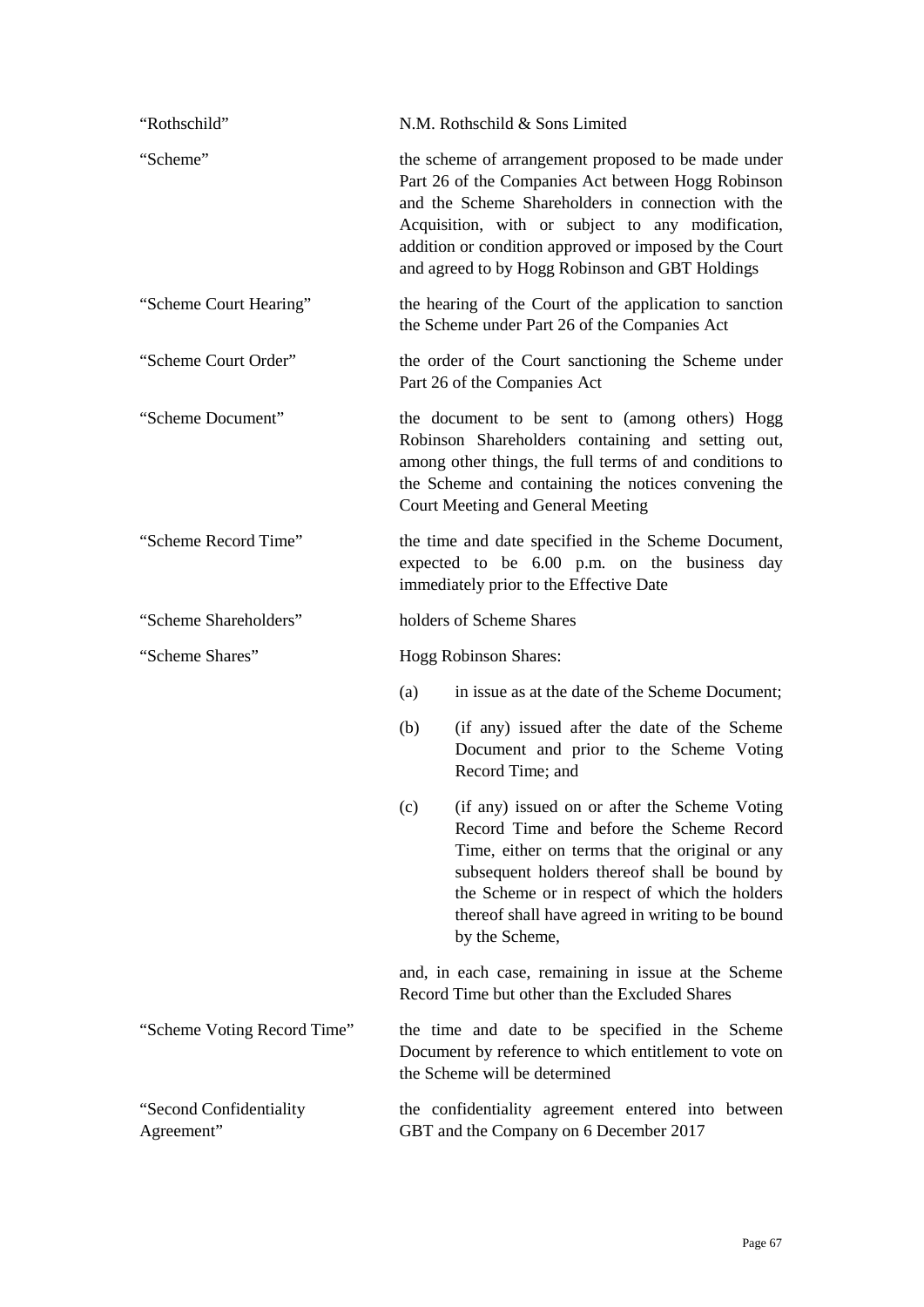| "Special Resolution"                                   | the special resolution to be proposed by Hogg Robinson<br>at the General Meeting in connection with, among other<br>things, the approval of the Scheme and the alteration of<br>the Company's articles of association and such other<br>matters as may be necessary to implement the Scheme<br>and the delisting of the Hogg Robinson Shares                                                                                                              |
|--------------------------------------------------------|-----------------------------------------------------------------------------------------------------------------------------------------------------------------------------------------------------------------------------------------------------------------------------------------------------------------------------------------------------------------------------------------------------------------------------------------------------------|
| "Substantial Interest"                                 | in relation to an undertaking, a direct or indirect interest<br>in 20 per cent. or more of the total voting rights<br>conferred by the equity share capital (as defined in<br>section 548 of the Companies Act) of such undertaking                                                                                                                                                                                                                       |
| "Takeover Offer"                                       | if (subject to the consent of the Panel) GBT Holdings<br>elects to effect the Acquisition by way of a takeover<br>offer (as defined in Chapter 3 of Part 28 of the<br>Companies Act), the offer to be made by or on behalf<br>of GBT Holdings to acquire the issued and to be issued<br>ordinary share capital of the Company on the terms and<br>subject to the conditions to be set out in the related<br>offer document                                |
| "treasury shares"                                      | any Hogg Robinson Shares held by the Company as<br>treasury shares                                                                                                                                                                                                                                                                                                                                                                                        |
| "UK"                                                   | the United Kingdom of Great Britain and Northern<br>Ireland                                                                                                                                                                                                                                                                                                                                                                                               |
| "UK Listing Authority" or<br>"UKLA"                    | the FCA acting in its capacity as the competent<br>authority for listing in the UK                                                                                                                                                                                                                                                                                                                                                                        |
| "Underlying Operating Profit"                          | for the purposes of the Hogg Robinson Profit Forecast,<br>the Hogg Robinson Group defines underlying operating<br>profit before amortisation of acquired intangibles and<br>exceptional items (where "exceptional items" are<br>material non-recurring items of income or expense that<br>have been shown separately due to the significance of<br>their nature or amount, and do not form part of the<br>underlying business of the Hogg Robinson Group) |
| "United States of America",<br>"United States" or "US" | the United States of America, its territories and<br>possessions, any state of the United States and the<br>District of Columbia                                                                                                                                                                                                                                                                                                                          |
| "US Exchange Act"                                      | the United States Securities Exchange Act of 1934, as<br>amended, and the rules and regulations promulgated<br>thereunder                                                                                                                                                                                                                                                                                                                                 |
| "Visa"                                                 | Visa Inc. and/or one or more of its subsidiary<br>undertakings                                                                                                                                                                                                                                                                                                                                                                                            |